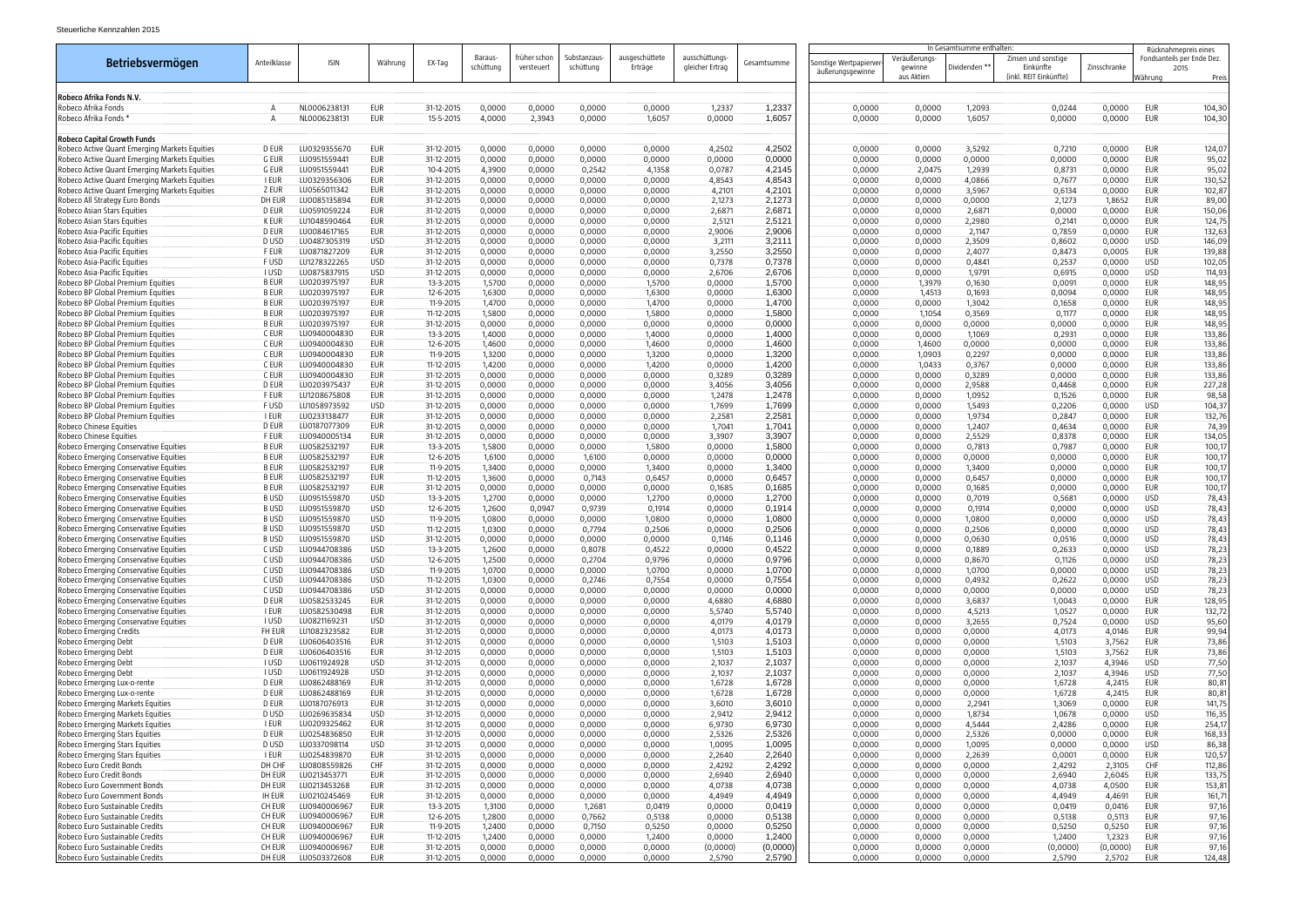|                                                                                    |                               |                              |                          |                          |                            |                            |                          |                           |                                   |                  | In Gesamtsumme enthalten:                 |                         |                  |                                                            | Rücknahmepreis eines |                   |                                    |
|------------------------------------------------------------------------------------|-------------------------------|------------------------------|--------------------------|--------------------------|----------------------------|----------------------------|--------------------------|---------------------------|-----------------------------------|------------------|-------------------------------------------|-------------------------|------------------|------------------------------------------------------------|----------------------|-------------------|------------------------------------|
| Betriebsvermögen                                                                   | Anteilklasse                  | <b>ISIN</b>                  | Währung                  | EX-Tag                   | <b>Baraus</b><br>schüttung | früher schon<br>versteuert | Substanzaus<br>schüttung | ausgeschüttete<br>Erträge | ausschüttungs-<br>gleicher Ertrag | Gesamtsumme      | Sonstige Wertpapierve<br>äußerungsgewinne | Veräußerungs<br>gewinne | Dividenden **    | Zinsen und sonstige<br>Einkünfte<br>(inkl. REIT Einkünfte) | Zinsschranke         |                   | Fondsanteils per Ende Dez.<br>2015 |
| Robeco European Conservative Equities                                              | C EUR                         | LU0792910134                 | EUR                      | 13-3-2015                | 1,4500                     | 0,0000                     | 0,0000                   | 1,4500                    | 0,0000                            | 1,4500           | 0,0000                                    | aus Aktien<br>0,0000    | 0,1925           | 1,2575                                                     | 0,0000               | Währunc<br>EUR    | Preis<br>142,43                    |
| Robeco European Conservative Equities                                              | C EUR                         | LU0792910134                 | EUR                      | 12-6-2015                | 1,4700                     | 0,0000                     | 0,0000                   | 1,4700                    | 0,0000                            | 1,4700           | 0,0000                                    | 0,0000                  | 1,4700           | 0,0000                                                     | 0,0000               | EUR               | 142,43                             |
| Robeco European Conservative Equities                                              | C EUR                         | LU0792910134                 | EUR                      | 11-9-2015                | 1,3800                     | 0,0000                     | 0,0000                   | 1,3800                    | 0,0000                            | 1,3800           | 0,0000                                    | 0,1407                  | 1,1770           | 0,0623                                                     | 0,0000               | EUR               | 142,43                             |
| Robeco European Conservative Equities                                              | C EUR                         | LU0792910134                 | EUR                      | 11-12-2015               | 1,4800                     | 0,0000                     | 0,0000                   | 1,4800                    | 0,0000                            | 1,4800           | 0,2166                                    | 0,9175                  | 0,2803           | 0,0656                                                     | 0,0000               | EUR               | 142,43                             |
| Robeco European Conservative Equities                                              | C EUR                         | LU0792910134                 | <b>EUR</b>               | 31-12-2015               | 0,0000                     | 0,0000                     | 0,0000                   | 0,0000                    | 0,2007                            | 0,2007           | 0,0000                                    | 0,0000                  | 0,1206           | 0,0801                                                     | 0,0000               | <b>EUR</b>        | 142,43                             |
| Robeco European Conservative Equities                                              | D EUR                         | LU0339661307                 | EUR                      | 31-12-2015               | 0,0000                     | 0,0000                     | 0,0000                   | 0,0000                    | 4,7762                            | 4,7762           | 0,0000                                    | 0,0000                  | 3,0687           | 1,7075                                                     | 0,0000               | EUR               | 172,87                             |
| Robeco European Conservative Equities<br>Robeco European High Yield Bonds          | I EUR<br>OIH EUR              | LU0312333569<br>LU1040800143 | EUR<br>EUR               | 31-12-2015<br>31-12-2015 | 0,0000<br>0,0000           | 0,0000<br>0,0000           | 0,0000<br>0,0000         | 0,0000<br>0,0000          | 5,2667<br>4,9505                  | 5,2667<br>4,9505 | 0,0000<br>0,0000                          | 0,0000<br>0,0000        | 3,6311<br>0,0000 | 1,6356<br>4,9505                                           | 0,0000<br>4,8387     | EUR<br>EUR        | 162,93<br>102,07                   |
| Robeco European High Yield Bonds                                                   | DH EUR                        | LU0226953981                 | EUR                      | 31-12-2015               | 0,0000                     | 0,0000                     | 0,0000                   | 0,0000                    | 8,0407                            | 8,0407           | 0,0000                                    | 0,0000                  | 0,0000           | 8,0407                                                     | 7,8684               | EUR               | 186,28                             |
| Robeco European High Yield Bonds                                                   | <b>IH EUR</b>                 | LU0226955762                 | EUR                      | 31-12-2015               | 0,0000                     | 0,0000                     | 0,0000                   | 0,0000                    | 9,5618                            | 9,5618           | 0,0000                                    | 0,0000                  | 0,0000           | 9,5618                                                     | 9,3450               | EUR               | 198,08                             |
| Robeco European High Yield Bonds                                                   | ZH EUR                        | LU0834379108                 | EUR                      | 31-12-2015               | 0,0000                     | 0,0000                     | 0,0000                   | 0,0000                    | 6,5992                            | 6,5992           | 0,0000                                    | 0,0000                  | 0,0000           | 6,5992                                                     | 6,4428               | EUR               | 123,49                             |
| Robeco Financial Institutions Bonds                                                | OIH EUR                       | LU1090433381                 | EUR                      | 31-12-2015               | 0,0000                     | 0,0000                     | 0,0000                   | 0,0000                    | 3,7322                            | 3,7322           | 0,0000                                    | 0,0000                  | 0,0000           | 3,7322                                                     | 3,6897               | EUR               | 101,89                             |
| Robeco Financial Institutions Bonds                                                | DH EUR                        | LU0622663176                 | EUR                      | 31-12-2015               | 0,0000                     | 0,0000                     | 0,0000                   | 0,0000                    | 4,6855                            | 4,6855           | 0,0000                                    | 0,0000                  | 0,0000           | 4,6855                                                     | 4,6340               | EUR               | 139,74                             |
| Robeco Financial Institutions Bonds<br>Robeco Global Conservative Equities         | <b>IH EUR</b><br><b>B EUR</b> | LU0622664224<br>LU0705780269 | <b>EUR</b><br>EUR        | 31-12-2015<br>13-3-2015  | 0,0000<br>1,5400           | 0,0000<br>0,0000           | 0,0000<br>0,0000         | 0,0000<br>1,5400          | 5,2958<br>0,0000                  | 5,2958<br>1,5400 | 0,0000<br>0,0000                          | 0,0000<br>0,0000        | 0,0000<br>0,2065 | 5,2958<br>1,3335                                           | 5,2383<br>0,0000     | EUR<br>EUR        | 142,58<br>150,84                   |
| Robeco Global Conservative Equities                                                | <b>B EUR</b>                  | LU0705780269                 | EUR                      | 12-6-2015                | 1,5500                     | 0,0000                     | 0,4677                   | 1,0823                    | 0,0000                            | 1,0823           | 0,0000                                    | 0,9747                  | 0,1076           | 0,0000                                                     | 0,0000               | EUR               | 150,84                             |
| Robeco Global Conservative Equities                                                | <b>B EUR</b>                  | LU0705780269                 | <b>EUR</b>               | 11-9-2015                | 1,4300                     | 0,0000                     | 0,0000                   | 1,4300                    | 0,0000                            | 1,4300           | 0,0000                                    | 0,3370                  | 1,0930           | 0,0000                                                     | 0,0000               | <b>EUR</b>        | 150,84                             |
| Robeco Global Conservative Equities                                                | <b>B EUR</b>                  | LU0705780269                 | EUR                      | 11-12-2015               | 1,5700                     | 0,0000                     | 0,0000                   | 1,5700                    | 0,0000                            | 1,5700           | 0,0000                                    | 0,9937                  | 0,5763           | 0,0000                                                     | 0,0000               | EUR               | 150,84                             |
| Robeco Global Conservative Equities                                                | <b>B EUR</b>                  | LU0705780269                 | <b>EUR</b>               | 31-12-2015               | 0,0000                     | 0,0000                     | 0,0000                   | 0,0000                    | 0,8004                            | 0,8004           | 0,0000                                    | 0,0000                  | 0,5650           | 0,2354                                                     | 0,0000               | EUR               | 150,84                             |
| Robeco Global Conservative Equities                                                | C EUR                         | LU0891727132                 | EUR                      | 13-3-2015                | 1,3500                     | 0,0000                     | 0,0000                   | 1,3500                    | 0,0000                            | 1,3500           | 0,0000                                    | 0,0000                  | 0,2825           | 1,0675                                                     | 0,0000               | EUR               | 132,15                             |
| Robeco Global Conservative Equities<br>Robeco Global Conservative Equities         | C EUR<br>C EUR                | LU0891727132<br>LU0891727132 | EUR                      | 12-6-2015<br>11-9-2015   | 1,3500                     | 0,0000<br>0,0000           | 0,5476                   | 0,8024                    | 0,0000                            | 0,8024           | 0,1085<br>0,0000                          | 0,2566                  | 0,2835           | 0,1538                                                     | 0,0000<br>0,0000     | <b>EUR</b><br>EUR | 132,15                             |
| Robeco Global Conservative Equities                                                | C EUR                         | LU0891727132                 | EUR<br>EUR               | 11-12-2015               | 1,2500<br>1,3700           | 0,0000                     | 0,0000<br>0,0000         | 1,2500<br>1,3700          | 0,0000<br>0,0000                  | 1,2500<br>1,3700 | 0,0000                                    | 0,1934<br>0,7584        | 1,0566<br>0,6116 | 0,0000<br>0,0000                                           | 0,0000               | EUR               | 132,15<br>132,15                   |
| Robeco Global Conservative Equities                                                | C EUR                         | LU0891727132                 | EUR                      | 31-12-2015               | 0,0000                     | 0,0000                     | 0,0000                   | 0,0000                    | 0,5869                            | 0,5869           | 0,0000                                    | 0,0000                  | 0,4019           | 0,1850                                                     | 0,0000               | EUR               | 132,15                             |
| Robeco Global Conservative Equities                                                | D EUR                         | LU0705782398                 | EUR                      | 31-12-2015               | 0,0000                     | 0,0000                     | 0,0000                   | 0,0000                    | 4,7360                            | 4,7360           | 0,0000                                    | 0,0000                  | 2,9194           | 1,8166                                                     | 0,0000               | <b>EUR</b>        | 177,28                             |
| Robeco Global Conservative Equities                                                | D EUR                         | LU0705782398                 | EUR                      | 31-12-2015               | 0,0000                     | 0,0000                     | 0,0000                   | 0,0000                    | 4,7360                            | 4,7360           | 0,0000                                    | 0,0000                  | 2,9194           | 1,8166                                                     | 0,0000               | EUR               | 177,28                             |
| Robeco Global Conservative Equities                                                | I USD                         | LU0714908828                 | <b>USD</b>               | 31-12-2015               | 0,0000                     | 0,0000                     | 0,0000                   | 0,0000                    | 4,5340                            | 4,5340           | 0,0000                                    | 0,0000                  | 2,9658           | 1,5682                                                     | 0,0000               | <b>USD</b>        | 150,82                             |
| Robeco Global Consumer Trends Equities                                             | D EUR                         | LU0187079347                 | EUR                      | 31-12-2015               | 0,0000                     | 0,0000                     | 0,0000                   | 0,0000                    | 0,2702                            | 0,2702           | 0,0000                                    | 0,0000                  | 0,0000           | 0,2702                                                     | 0,0000               | EUR               | 157,22                             |
| Robeco Global Consumer Trends Equities<br>Robeco Global Consumer Trends Equities   | D EUR<br>D USD                | LU0187079347<br>LU0554840073 | EUR<br><b>USD</b>        | 31-12-2015<br>31-12-2015 | 0,0000                     | 0,0000<br>0,0000           | 0,0000                   | 0,0000                    | 0,2702                            | 0,2702<br>0,2970 | 0,0000                                    | 0,0000<br>0,0000        | 0,0000<br>0,0000 | 0,2702                                                     | 0,0000<br>0,0000     | EUR<br><b>USD</b> | 157,22                             |
| Robeco Global Consumer Trends Equities                                             | D USD                         | LU0554840073                 | USD                      | 31-12-2015               | 0,0000<br>0,0000           | 0,0000                     | 0,0000<br>0,0000         | 0,0000<br>0,0000          | 0,2970<br>0,2970                  | 0,2970           | 0,0000<br>0,0000                          | 0,0000                  | 0,0000           | 0,2970<br>0,2970                                           | 0,0000               | <b>USD</b>        | 173,59<br>173,59                   |
| Robeco Global Consumer Trends Equities                                             | z eur                         | LU0363372490                 | EUR                      | 31-12-2015               | 0,0000                     | 0,0000                     | 0,0000                   | 0,0000                    | 2,9704                            | 2,9704           | 0,0000                                    | 0,0000                  | 2,2335           | 0,7369                                                     | 0,0000               | EUR               | 335,97                             |
| Robeco Global Consumer Trends Equities                                             | z eur                         | LU0363372490                 | EUR                      | 31-12-2015               | 0,0000                     | 0,0000                     | 0,0000                   | 0,0000                    | 2,9704                            | 2,9704           | 0,0000                                    | 0,0000                  | 2,2335           | 0,7369                                                     | 0,0000               | <b>EUR</b>        | 335,97                             |
| Robeco Global Credits                                                              | <b>IH EUR</b>                 | LU1071420456                 | EUR                      | 31-12-2015               | 0,0000                     | 0,0000                     | 0,0000                   | 0,0000                    | 3,3402                            | 3,3402           | 0,0000                                    | 0,0000                  | 0,0000           | 3,3402                                                     | 3,3401               | EUR               | 104,47                             |
| Robeco Global Diversified Factor Equities                                          | i Eur                         | LU1277577398                 | EUR                      | 31-12-2015               | 0,0000                     | 0,0000                     | 0,0000                   | 0,0000                    | 0,5538                            | 0,5538           | 0,0000                                    | 0,0000                  | 0,5530           | 0,0008                                                     | 0,0000               | EUR               | 105,75                             |
| Robeco Global Growth Trends Equities                                               | D EUR                         | LU0974293671                 | EUR                      | 31-12-2015               | 0,0000                     | 0,0000                     | 0,0000                   | 0,0000                    | 1,9899                            | 1,9899           | 0,0000                                    | 0,0000                  | 1,2071           | 0,7828                                                     | 0,0000               | EUR               | 123,53                             |
| Robeco Global Growth Trends Equities<br>Robeco Global Multi-Factor Credits         | I EUR<br>FH EUR               | LU0974293242<br>LU1235145304 | EUR<br>EUR               | 31-12-2015<br>31-12-2015 | 0,0000<br>0,0000           | 0,0000                     | 0,0000                   | 0,0000<br>0,0000          | 0,0000                            | 0,0000<br>2,0492 | 0,0000                                    | 0,0000<br>0,0000        | 0,0000           | 0,0000<br>2,0492                                           | 0,0000<br>2,0492     | EUR<br>EUR        | 99,85                              |
| Robeco Global Multi-Factor Credits                                                 | ih Eur                        | LU1235145213                 | EUR                      | 31-12-2015               | 0,0000                     | 0,0000<br>0,0000           | 0,0000<br>0,0000         | 0,0000                    | 2,0492<br>2,0759                  | 2,0759           | 0,0000<br>0,0000                          | 0,0000                  | 0,0000<br>0,0000 | 2,0759                                                     | 2,0759               | EUR               | 99,91                              |
| Robeco Global Stars Equities                                                       | D EUR                         | LU0387754996                 | EUR                      | 31-12-2015               | 0,0000                     | 0,0000                     | 0,0000                   | 0,0000                    | 3,3409                            | 3,3409           | 0,0000                                    | 0,0000                  | 2,5744           | 0,7665                                                     | 0,0000               | EUR               | 232,19                             |
| Robeco GTAA Fund                                                                   | D EUR                         | LU0487478926                 | EUR                      | 31-12-2015               | 0,0000                     | 0,0000                     | 0,0000                   | 0,0000                    | 2,4561                            | 2,4561           | 0,0000                                    | 0,0000                  | 0,0000           | 2,4561                                                     | 2,3574               | EUR               | 153,94                             |
| Robeco GTAA Fund                                                                   | F EUR                         | LU0994030558                 | <b>EUR</b>               | 31-12-2015               | 0,0000                     | 0,0000                     | 0,0000                   | 0,0000                    | 2,0042                            | 2,0042           | 0,0000                                    | 0,0000                  | 0,0000           | 2,0042                                                     | 1,9245               | <b>EUR</b>        | 110,37                             |
| Robeco High Yield Bonds                                                            | ODH EUR                       | LU0545439217                 | EUR                      | 31-12-2015               | 0,0000                     | 0,0000                     | 0,0000                   | 0,0000                    | 6,2426                            | 6,2426           | 0,0000                                    | 0,0000                  | 0,0000           | 6,2426                                                     | 5,7892               | EUR               | 123,89                             |
| Robeco High Yield Bonds<br>Robeco High Yield Bonds                                 | ODH USD                       | LU0594695172<br>LU0792910993 | <b>USD</b>               | 31-12-2015<br>31-12-2015 | 0,0000<br>0,0000           | 0,0000                     | 0,0000<br>0,0000         | 0,0000<br>0,0000          | 5,7313                            | 5,7313<br>6,4011 | 0,0000                                    | 0,0000<br>0,0000        | 0,0000           | 5,7313                                                     | 5,3129               | <b>USD</b>        | 116,50                             |
| Robeco High Yield Bonds                                                            | OFH EUR<br>OIH CHF            | LU0988110366                 | EUR<br>CHF               | 31-12-2015               | 0,0000                     | 0,0000<br>0,0000           | 0,0000                   | 0,0000                    | 6,4011<br>5,8533                  | 5,8533           | 0,0000<br>0,0000                          | 0,0000                  | 0,0000<br>0,0000 | 6,4011<br>5,8533                                           | 5,9670<br>5,4648     | EUR<br>CHF        | 115,63<br>99,82                    |
| Robeco High Yield Bonds                                                            | OIH EUR                       | LU0570123827                 | EUR                      | 31-12-2015               | 0,0000                     | 0,0000                     | 0,0000                   | 0,0000                    | 6,8454                            | 6,8454           | 0,0000                                    | 0,0000                  | 0,0000           | 6,8454                                                     | 6,3857               | EUR               | 121,98                             |
| Robeco High Yield Bonds                                                            | OIH USD                       | LU0579622084                 | <b>USD</b>               | 31-12-2015               | 0,0000                     | 0,0000                     | 0,0000                   | 0,0000                    | 6,6217                            | 6,6217           | 0,0000                                    | 0,0000                  | 0,0000           | 6,6217                                                     | 6,1745               | USD               | 120,84                             |
| Robeco High Yield Bonds                                                            | DH CHF                        | LU0677789876                 | CHF                      | 31-12-2015               | 0,0000                     | 0,0000                     | 0,0000                   | 0,0000                    | 5,9801                            | 5,9801           | 0,0000                                    | 0,0000                  | 0,0000           | 5,9801                                                     | 5,5369               | CHF               | 119,69                             |
| Robeco High Yield Bonds                                                            | DH EUR                        | LU0085136942                 | <b>EUR</b>               | 31-12-2015               | 0,0000                     | 0,0000                     | 0,0000                   | 0,0000                    | 5,9954                            | 5,9954           | 0,0000                                    | 0,0000                  | 0,0000           | 5,9954                                                     | 5,5500               | <b>EUR</b>        | 122,46                             |
| Robeco High Yield Bonds                                                            | DH USD                        | LU0594695099                 | <b>USD</b>               | 31-12-2015               | 0,0000                     | 0,0000                     | 0,0000                   | 0,0000                    | 6,8476                            | 6,8476           | 0,0000                                    | 0,0000                  | 0,0000           | 6,8476                                                     | 6,3785               | <b>USD</b>        | 127,64                             |
| Robeco High Yield Bonds<br>Robeco High Yield Bonds                                 | FH EUR<br>IEH EUR             | LU0792910563<br>LU0779184851 | <b>EUR</b><br><b>EUR</b> | 31-12-2015<br>10-4-2015  | 0,0000<br>0,2700           | 0,0000<br>0,2700           | 0,0000<br>0,0000         | 0,0000<br>0,0000          | 6,4610<br>0,0000                  | 6,4610<br>0,0000 | 0,0000<br>0,0000                          | 0,0000<br>0,0000        | 0,0000<br>0,0000 | 6,4610<br>0,0000                                           | 6,0159<br>0,0000     | EUR<br>EUR        | 119,86<br>104,34                   |
| Robeco High Yield Bonds                                                            | IH CHF                        | LU0821169405                 | CHF                      | 31-12-2015               | 0,0000                     | 0,0000                     | 0,0000                   | 0,0000                    | 6,3838                            | 6,3838           | 0,0000                                    | 0,0000                  | 0,0000           | 6,3838                                                     | 5,9476               | CHF               | 114,24                             |
| Robeco High Yield Bonds                                                            | <b>IH EUR</b>                 | LU0227757233                 | <b>EUR</b>               | 31-12-2015               | 0,0000                     | 0,0000                     | 0,0000                   | 0,0000                    | 10,1742                           | 10,1742          | 0,0000                                    | 0,0000                  | 0,0000           | 10,1742                                                    | 9,4783               | EUR               | 185,87                             |
| Robeco High Yield Bonds                                                            | <b>IH USD</b>                 | LU0398248921                 | <b>USD</b>               | 31-12-2015               | 0,0000                     | 0,0000                     | 0,0000                   | 0,0000                    | 12,3369                           | 12,3369          | 0,0000                                    | 0,0000                  | 0,0000           | 12,3369                                                    | 11,5266              | <b>USD</b>        | 218,77                             |
| Robeco High Yield Bonds                                                            | IH USD                        | LU0398248921                 | <b>USD</b>               | 31-12-2015               | 0,0000                     | 0,0000                     | 0,0000                   | 0,0000                    | 12,3369                           | 12,3369          | 0,0000                                    | 0,0000                  | 0,0000           | 12,3369                                                    | 11,5266              | <b>USD</b>        | 218,77                             |
| Robeco High Yield Bonds                                                            | ZH EUR                        | LU0301741434                 | <b>EUR</b>               | 31-12-2015               | 0,0000                     | 0,0000                     | 0,0000                   | 0,0000                    | 10,4718                           | 10,4718          | 0,0000                                    | 0,0000                  | 0,0000           | 10,4718                                                    | 9,8047               | <b>EUR</b>        | 173,12                             |
| Robeco Indian Equities                                                             | D EUR                         | LU0491217419<br>LU0427063705 | <b>EUR</b><br>EUR        | 31-12-2015               | 0,0000                     | 0,0000                     | 0,0000                   | 0,0000                    | 0,0000                            | 0,0000           | 0,0000                                    | 0,0000                  | 0,0000           | 0,0000                                                     | 0,0000               | EUR               | 132,88                             |
| Robeco Investment Grade Corporate Bonds<br>Robeco Investment Grade Corporate Bonds | DH EUR<br>IEH EUR             | LU0425027157                 | EUR                      | 31-12-2015<br>10-4-2015  | 0,0000<br>1,3300           | 0,0000<br>0,0000           | 0,0000<br>0,0000         | 0,0000<br>1,3300          | 2,8356<br>0,0450                  | 2,8356<br>1,3750 | 0,0000<br>0,2937                          | 0,0000<br>0,0000        | 0,0000<br>0,0000 | 2,8356<br>1,0813                                           | 2,8170<br>1,0129     | EUR<br>EUR        | 137,46<br>112,74                   |
| Robeco Momentum Equities                                                           | I EUR                         | LU0803250884                 | <b>EUR</b>               | 31-12-2015               | 0,0000                     | 0,0000                     | 0,0000                   | 0,0000                    | 2,8060                            | 2,8060           | 0,0000                                    | 0,0000                  | 2,5110           | 0,2950                                                     | 0,0000               | <b>EUR</b>        | 163,92                             |
| Robeco New World Financial Equities                                                | D EUR                         | LU0187077481                 | EUR                      | 31-12-2015               | 0,0000                     | 0,0000                     | 0,0000                   | 0,0000                    | 0,9594                            | 0,9594           | 0,0000                                    | 0,0000                  | 0,8740           | 0,0854                                                     | 0,0000               | EUR               | 52,59                              |
| Robeco Property Equities                                                           | D EUR                         | LU0187079180                 | EUR                      | 31-12-2015               | 0,0000                     | 0,0000                     | 0,0000                   | 0,0000                    | 4,4339                            | 4,4339           | 0,0000                                    | 0,0000                  | 0,5491           | 3,8848                                                     | 0,0000               | EUR               | 148,82                             |
| Robeco Quant Emerging Markets Equities                                             | I EUR                         | LU0951559524                 | EUR                      | 31-12-2015               | 0,0000                     | 0,0000                     | 0,0000                   | 0,0000                    | 0,0000                            | 0,0000           | 0,0000                                    | 0,0000                  | 0,0000           | 0,0000                                                     | 0,0000               | <b>EUR</b>        |                                    |
| Robeco Quant Emerging Markets Equities                                             | I USD                         | LU0746585719                 | <b>USD</b>               | 31-12-2015               | 0,0000                     | 0,0000                     | 0,0000                   | 0,0000                    | 2,2172                            | 2,2172           | 0,0000                                    | 0,0000                  | 2,2172           | 0,0000                                                     | 0,0000               | <b>USD</b>        | 83,05                              |
| Robeco Quant High Yield Fund                                                       | <b>IH EUR</b>                 | LU1045433247                 | <b>EUR</b>               | 31-12-2015               | 0,0000                     | 0,0000                     | 0,0000                   | 0,0000                    | 1,2067                            | 1,2067           | 0,0000                                    | 0,0000                  | 0,0000           | 1,2067                                                     | 1,2062               | <b>EUR</b><br>EUR | 108,44                             |
| Robeco Quant Value Equities<br>Robeco US Conservative Equities                     | F EUR<br>G USD                | LU1001394219<br>LU1113137761 | EUR<br><b>USD</b>        | 31-12-2015<br>10-4-2015  | 0,0000<br>3,1200           | 0,0000<br>0,0000           | 0,0000<br>2,4624         | 0,0000<br>0,6576          | 4,4631<br>0,0199                  | 4,4631<br>0,6775 | 0,0000<br>0,1252                          | 0,0000<br>0,0000        | 3,7506<br>0,5502 | 0,7125<br>0,0021                                           | 0,0000<br>0,0000     | USD               | 122,48<br>102,38                   |
| Robeco US Large Cap Equities                                                       | D EUR                         | LU0474363974                 | EUR                      | 31-12-2015               | 0,0000                     | 0,0000                     | 0,0000                   | 0,0000                    | 2,7834                            | 2,7834           | 0,0000                                    | 0,0000                  | 2,7834           | 0,0000                                                     | 0,0000               | EUR               | 235,56                             |
| Robeco US Large Cap Equities                                                       | D USD                         | LU0510167009                 | <b>USD</b>               | 31-12-2015               | 0,0000                     | 0,0000                     | 0,0000                   | 0,0000                    | 1,9165                            | 1,9165           | 0,0000                                    | 0,0000                  | 1,8216           | 0,0949                                                     | 0,0000               | USD               | 154,77                             |
| Robeco US Large Cap Equities                                                       | DH EUR                        | LU0510167264                 | EUR                      | 31-12-2015               | 0,0000                     | 0,0000                     | 0,0000                   | 0,0000                    | 0,6309                            | 0,6309           | 0,0000                                    | 0,0000                  | 0,6010           | 0,0299                                                     | 0,0000               | EUR               | 49,53                              |
| Robeco US Large Cap Equities                                                       | E USD                         | LU0975848341                 | USD                      | 10-4-2015                | 2,8400                     | 0,0000                     | 0,0000                   | 2,8400                    | 0,1508                            | 2,9908           | 0,0000                                    | 2,8400                  | 0,0854           | 0,0654                                                     | 0,0000               | USD               | 107,00                             |
| Robeco US Large Cap Equities                                                       | I USD                         | LU0474363545                 | <b>USD</b>               | 31-12-2015               | 0,0000                     | 0,0000                     | 0,0000                   | 0,0000                    | 2,5267                            | 2,5267           | 0,0000                                    | 0,0000                  | 2,5252           | 0,0015                                                     | 0,0000               | USD               | 188,05                             |
| Robeco US Large Cap Equities                                                       | IE USD                        | LU0975848267                 | <b>USD</b><br>EUR        | 10-4-2015                | 4,6800                     | 0,0000                     | 0,0000                   | 4,6800                    | 0,0835                            | 4,7635<br>3,1112 | 0,0000                                    | 4,1590                  | 0,5211           | 0,0834                                                     | 0,0001               | USD<br>EUR        | 106,95<br>308,57                   |
| Robeco US Premium Equities<br>Robeco US Premium Equities                           | D EUR<br>D USD                | LU0434928536<br>LU0226953718 | <b>USD</b>               | 31-12-2015<br>31-12-2015 | 0,0000<br>0,0000           | 0,0000<br>0,0000           | 0,0000<br>0,0000         | 0,0000<br>0,0000          | 3,1112<br>0,8133                  | 0,8133           | 0,0000<br>0,0000                          | 0,0000<br>0,0000        | 2,5458<br>0,4428 | 0,5654<br>0,3705                                           | 0,0000<br>0,0000     | USD               | 203,02                             |
| Robeco US Premium Equities                                                         | DH EUR                        | LU0320896664                 | <b>EUR</b>               | 31-12-2015               | 0,0000                     | 0,0000                     | 0,0000                   | 0,0000                    | 1,3773                            | 1,3773           | 0,0000                                    | 0,0000                  | 1,0506           | 0,3267                                                     | 0,0000               | EUR               | 181,59                             |
| Robeco US Premium Equities                                                         | F EUR                         | LU0832430747                 | <b>EUR</b>               | 31-12-2015               | 0,0000                     | 0,0000                     | 0,0000                   | 0,0000                    | 2,8305                            | 2,8305           | 0,0000                                    | 0,0000                  | 2,4669           | 0,3636                                                     | 0,0000               | EUR               | 184,04                             |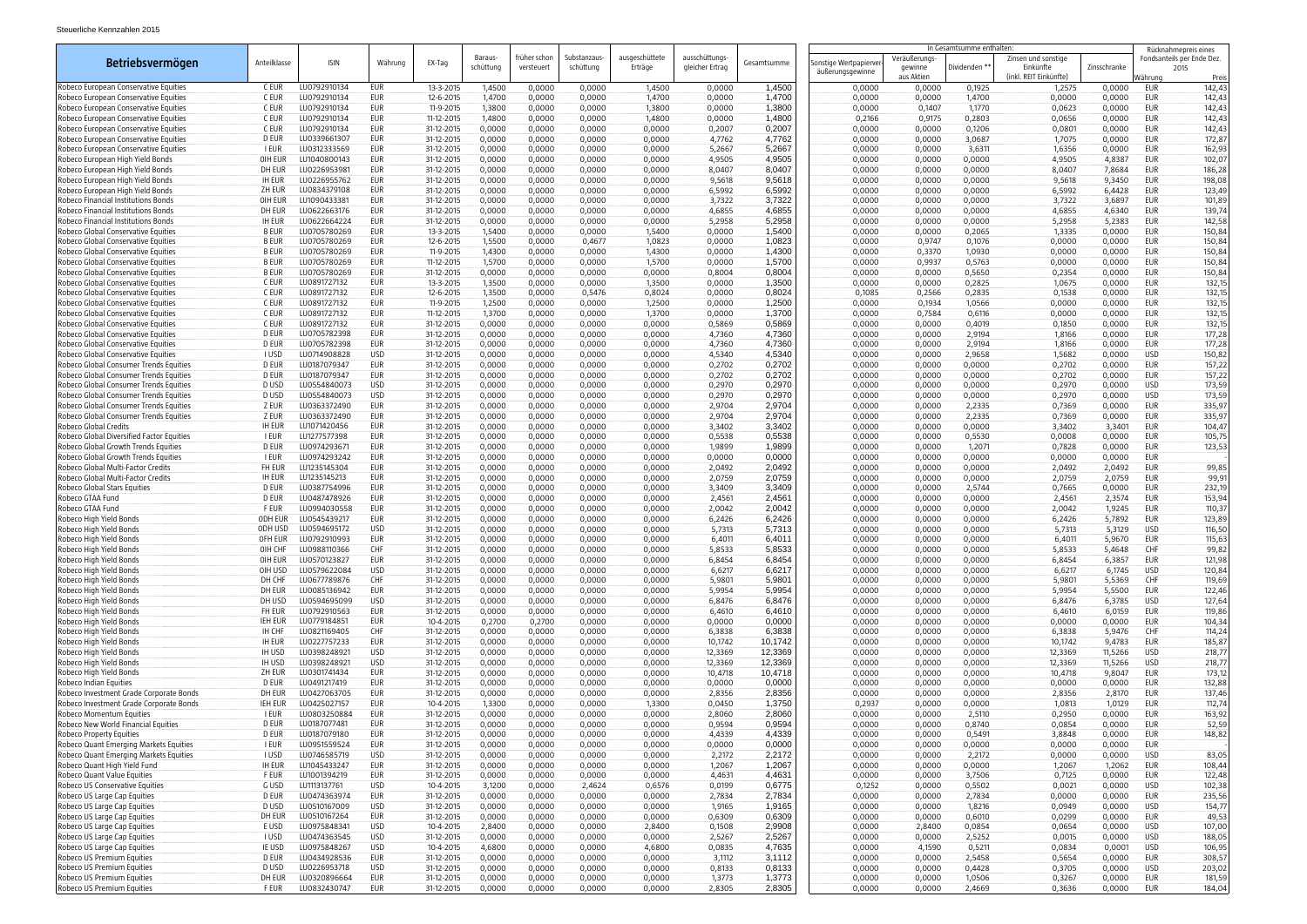|                                                    |                |              |            |            |           |              |             |                |                 |             |                                          |              | In Gesamtsumme enthalten |                        |              | Rücknahmepreis eines |                            |  |
|----------------------------------------------------|----------------|--------------|------------|------------|-----------|--------------|-------------|----------------|-----------------|-------------|------------------------------------------|--------------|--------------------------|------------------------|--------------|----------------------|----------------------------|--|
|                                                    | Anteilklasse   | <b>ISIN</b>  | Währung    |            | Baraus-   | früher schon | Substanzaus | ausgeschüttete | ausschüttungs-  |             |                                          | Veräußerungs |                          | Zinsen und sonstige    |              |                      | Fondsanteils per Ende Dez. |  |
| <b>Betriebsvermögen</b>                            |                |              |            | EX-Tag     | schüttung | versteuert   | schüttung   | Erträge        | gleicher Ertrag | Gesamtsumme | Sonstige Wertpapierv<br>äußerungsgewinne | aewinne      | Dividenden <sup>*</sup>  | Einkünfte              | Zinsschranke |                      | 2015                       |  |
|                                                    |                |              |            |            |           |              |             |                |                 |             |                                          | aus Aktien   |                          | (inkl. REIT Einkünfte) |              | Nährunc              | Preis                      |  |
| Robeco US Premium Equities                         | <b>FUSD</b>    | LU0792910720 | <b>USD</b> | 31-12-2015 | 0,0000    | 0,0000       | 0,0000      | 0,0000         | 2,5244          | 2,5244      | 0,0000                                   | 0,0000       | 2,2009                   | 0,3235                 | 0,0000       | USD                  | 164,53                     |  |
| Robeco US Premium Equities                         | FH EUR         | LU0832431125 | <b>EUR</b> | 31-12-2015 | 0,0000    | 0,0000       | 0,0000      | 0,0000         | 2,4328          | 2,4328      | 0,0000                                   | 0,0000       | 2,1214                   | 0,3114                 | 0,0000       | EUR                  | 155,37                     |  |
| Robeco US Premium Equities                         | <b>I USD</b>   | LU0226954369 | <b>USD</b> | 31-12-2015 | 0,0000    | 0,0000       | 0,0000      | 0,0000         | 3,4450          | 3,4450      | 0,0000                                   | 0,0000       | 3,0026                   | 0,4424                 | 0,0000       | <b>USD</b>           | 222,15                     |  |
| Robeco US Premium Equities                         | <b>IH EUR</b>  | LU0320897043 | EUR        | 31-12-2015 | 0,0000    | 0,0000       | 0,0000      | 0,0000         | 3,1355          | 3,1355      | 0,0000                                   | 0,0000       | 2,7388                   | 0,3967                 | 0,0000       | EUR                  | 198,16                     |  |
| Robeco US Premium Equities                         | K USD          | LU0975849232 | <b>USD</b> | 31-12-2015 | 0,0000    | 0,0000       | 0,0000      | 0,0000         | 1,9095          | 1,9095      | 0,0000                                   | 0,0000       | 1,6647                   | 0,2448                 | 0,0000       | USD                  | 123,02                     |  |
| Robeco US Premium Equities                         | KH CHF         | LU0975849158 | <b>CHF</b> | 31-12-2015 | 0,0000    | 0,0000       | 0,0000      | 0,0000         | 1,9720          | 1,9720      | 0,0000                                   | 0,0000       | 1,7248                   | 0,2472                 | 0,0000       | CHF                  | 122,26                     |  |
| Robeco US Premium Equities                         | <b>KH EUR</b>  | LU0975849075 | EUR        | 31-12-2015 | 0,0000    | 0,0000       | 0,0000      | 0,0000         | 1,9453          | 1,9453      | 0,0000                                   | 0,0000       | 1,6992                   | 0,2461                 | 0,0000       | EUR                  | 123,04                     |  |
| Robeco US Select Opportunities Equities            | D USD          | LU0674140396 | <b>USD</b> | 31-12-2015 | 0,0000    | 0,0000       | 0,0000      | 0.0000         | 0,5822          | 0.5822      | 0,0000                                   | 0,0000       | 0,3283                   | 0,2539                 | 0,0000       | USD                  | 196,98                     |  |
| Robeco US Select Opportunities Equities            | DH EUR         | LU0674140040 | EUR        | 31-12-2015 | 0,0000    | 0,0000       | 0,0000      | 0,0000         | 0,5690          | 0,5690      | 0,0000                                   | 0,0000       | 0,4027                   | 0,1663                 | 0,0000       | EUR                  | 194,03                     |  |
| Robeco US Select Opportunities Equities            | E USD          | LU097584877C | <b>USD</b> | 10-4-2015  | 1,6400    | 0,0000       | 0,0000      | 1,6400         | 0,1049          | 1.7449      | 0,0000                                   | 1,6400       | 0,0000                   | 0,1049                 | 0,0000       | USD                  | 120,22                     |  |
| Robeco US Select Opportunities Equities            | <b>FEUR</b>    | LU1278322349 | EUR        | 31-12-2015 | 0,0000    | 0,0000       | 0,0000      | 0,0000         | 0,4988          | 0,4988      | 0,0000                                   | 0,0000       | 0,2796                   | 0,2192                 | 0,0000       | EUR                  | 109,96                     |  |
| Robeco US Select Opportunities Equities            | F USD          | LU0955988976 | <b>USD</b> | 31-12-2015 | 0,0000    | 0,0000       | 0,0000      | 0,0000         | 1,6139          | 1,6139      | 0,0000                                   | 0,0000       | 1,3947                   | 0,2192                 | 0,0000       | <b>USD</b>           | 130,69                     |  |
| Robeco US Select Opportunities Equities            | FH CHF         | LU1278322422 | <b>CHF</b> | 31-12-2015 | 0,0000    | 0,0000       | 0,0000      | 0,0000         | 0,4792          | 0,4792      | 0,0000                                   | 0,0000       | 0,2668                   | 0,2124                 | 0,0000       | <b>CHF</b>           | 104,82                     |  |
| Robeco US Select Opportunities Equities            | FH EUR         | LU0971565063 | <b>EUR</b> | 31-12-2015 | 0,0000    | 0,0000       | 0,0000      | 0,0000         | 1,5386          | 1,5386      | 0,0000                                   | 0,0000       | 1,3347                   | 0,2039                 | 0,0000       | EUR                  | 126,29                     |  |
| Robeco US Select Opportunities Equities            | G USD          | LU1278322695 | <b>USD</b> | 31-12-2015 | 0,0000    | 0,0000       | 0,0000      | 0,0000         | 0,6191          | 0,6191      | 0,0000                                   | 0,0000       | 0,5407                   | 0,0784                 | 0,0000       | USD                  | $105,2^{\circ}$            |  |
| Robeco US Select Opportunities Equities            | <b>I</b> USD   | LU0674140123 | <b>USD</b> | 31-12-2015 | 0,0000    | 0,0000       | 0,0000      | 0,0000         | 2,5940          | 2,5940      | 0,0000                                   | 0,0000       | 2,2237                   | 0,3703                 | 0,0000       | USD                  | 204,59                     |  |
| Robeco US Select Opportunities Equities            | IE USD         | LU0963031736 | <b>USD</b> | 10-4-2015  | 4,7100    | 0,0000       | 0,0000      | 4,7100         | 0,0939          | 4,8039      | 0,0000                                   | 4,2389       | 0,3002                   | 0,2648                 | 0,0000       | USD                  | 123,45                     |  |
| RobecoSAM Sustainable Agribusiness Equities        | D EUR          | LU0374106754 | EUR        | 31-12-2015 | 0,0000    | 0,0000       | 0,0000      | 0,0000         | 0,7555          | 0.7555      | 0,0000                                   | 0,0000       | 0,0000                   | 0,7555                 | 0,0000       | EUR                  | 136,00                     |  |
| RobecoSAM Sustainable Agribusiness Equities        | <b>I EUR</b>   | LU0374107216 | <b>EUR</b> | 31-12-2015 | 0,0000    | 0.0000       | 0,0000      | 0.0000         | 2.6694          | 2.6694      | 0,0000                                   | 0.0000       | 1,8260                   | 0,8434                 | 0.0000       | EUR                  | 143,31                     |  |
| RobecoSAM Sustainable European Equities            | D EUR          | LU0187077218 | <b>EUR</b> | 31-12-2015 | 0,0000    | 0,0000       | 0,0000      | 0,0000         | 0,6581          | 0,6581      | 0,0000                                   | 0,0000       | 0,2400                   | 0,4181                 | 0,0000       | EUR                  | 47,16                      |  |
| RobecoSAM Sustainable European Equities            | <b>I EUR</b>   | LU0209860427 | <b>EUR</b> | 31-12-2015 | 0,0000    | 0,0000       | 0,0000      | 0,0000         | 4,8214          | 4,8214      | 0,0000                                   | 0,0000       | 3,2472                   | 1,5742                 | 0,0000       | EUR                  | 176,73                     |  |
|                                                    |                |              |            |            |           |              |             |                |                 |             |                                          |              |                          |                        |              |                      |                            |  |
| Robeco Global Total Return Bond Fund               |                |              |            |            |           |              |             |                |                 |             |                                          |              |                          |                        |              |                      |                            |  |
| Robeco Global Total Return Bond Fund               | DH EUR         | LU0934195610 | <b>EUR</b> | 31-12-2015 | 0,0000    | 0,0000       | 0,0000      | 0,0000         | 1,3794          | 1,3794      | 0,0000                                   | 0,0000       | 0,0000                   | 1,3794                 | 1,4002       | EUR                  | 57,36                      |  |
| Robeco Global Total Return Bond Fund               | FH EUR         | LU0951484681 | <b>EUR</b> | 31-12-2015 | 0,0000    | 0,0000       | 0,0000      | 0,0000         | 2,7631          | 2,7631      | 0,0000                                   | 0,0000       | 0,0000                   | 2,7631                 | 2,7714       | EUR                  | 107,93                     |  |
|                                                    |                |              |            |            |           |              |             |                |                 |             |                                          |              |                          |                        |              |                      |                            |  |
| Robeco Institutioneel Emerging Markets Quant Fonds |                |              |            |            |           |              |             |                |                 |             |                                          |              |                          |                        |              |                      |                            |  |
| Robeco Institutioneel Emerging Markets Quant Fonds |                | NL0000688349 | <b>EUR</b> | 31-12-2015 | 0,0000    | 0,0000       | 0,0000      | 0,0000         | 1,9587          | 1,9587      | 0,0000                                   | 0.0000       | 1,7188                   | 0,2399                 | 0,0000       | EUR                  | 116,15                     |  |
| Robeco Institutioneel Emerging Markets Quant Fonds |                | NL0000688349 | <b>EUR</b> | 8-6-2015   | 1,9800    | 0,0000       | 0,0000      | 1,9800         | 0,0000          | 1,9800      | 0,0000                                   | 0,0000       | 1,7374                   | 0,2426                 | 0,0000       | EUR                  | 116,15                     |  |
| Robeco Interest Plus Funds                         |                |              |            |            |           |              |             |                |                 |             |                                          |              |                          |                        |              |                      |                            |  |
| Robeco Flex-o-Rente                                | DH EUR         | U0230242504  | <b>EUR</b> | 31-12-2015 | 0,0000    | 0,0000       | 0,0000      | 0,0000         | 0,0492          | 0,0492      | 0,0000                                   | 0,0000       | 0,0000                   | 0,0492                 | 0,0508       | <b>EUR</b>           | 109,13                     |  |
| Robeco Flex-o-Rente                                | <b>IH EUR</b>  | LU0230242686 | <b>EUR</b> | 31-12-2015 | 0,0000    | 0,0000       | 0,0000      | 0,0000         | 0,6062          | 0,6062      | 0,0000                                   | 0,0000       | 0,0000                   | 0,6062                 | 0,6068       | <b>EUR</b>           | 114,76                     |  |
| Robeco Flex-o-Rente                                | DH CHF         | LU0486541344 | CHF        | 31-12-2015 | 0.0000    | 0.0000       | 0.0000      | 0.0000         | 0.4318          | 0,4318      | 0,0000                                   | 0,0000       | 0,0000                   | 0.4318                 | 0,4326       | <b>CHF</b>           | 97,83                      |  |
|                                                    |                |              |            |            |           |              |             |                |                 |             |                                          |              |                          |                        |              |                      |                            |  |
| Robeco Lux-o-rente                                 |                |              |            |            |           |              |             |                |                 |             |                                          |              |                          |                        |              |                      |                            |  |
| Robeco Lux-o-rente                                 | DH CHF         | LU0239949760 | CHF        | 31-12-2015 | 0,0000    | 0,0000       | 0,0000      | 0,0000         | 2,2867          | 2,2867      | 0,0000                                   | 0,0000       | 0,0000                   | 2,2867                 | 2,2615       | CHF                  | 130,45                     |  |
| Robeco Lux-o-rente                                 | DH EUR         | LU0084302339 | <b>EUR</b> | 31-12-2015 | 0,0000    | 0,0000       | 0,0000      | 0,0000         | 2,3947          | 2,3947      | 0,0000                                   | 0,0000       | 0,0000                   | 2,3947                 | 2,3684       | EUR                  | 139,80                     |  |
| Robeco Lux-o-Rente                                 | <b>IH EUR</b>  | LU0239950693 | EUR        | 31-12-2015 | 0,0000    | 0.0000       | 0,0000      | 0,0000         | 3.2143          | 3.2143      | 0,0000                                   | 0,0000       | 0,0000                   | 3,2143                 | 3,1777       | EUR                  | 150,52                     |  |
| Robeco Lux-o-Rente                                 | <b>IEH EUR</b> | LU0239950933 | <b>EUR</b> | 10-4-2015  | 0,9000    | 0,0000       | 0,0000      | 0,9000         | 2,0944          | 2,9944      | 0,0000                                   | 0,0000       | 0,0000                   | 2,9944                 | 2,9557       | EUR                  | 126,16                     |  |
| Robeco Lux-o-Rente                                 | FH CHF         | LU0832449507 | CHF        | 31-12-2015 | 0,0000    | 0,0000       | 0,0000      | 0,0000         | 2,2870          | 2,2870      | 0,0000                                   | 0,0000       | 0,0000                   | 2,2870                 | 2,2608       | CHF                  | 108,98                     |  |
| Robeco Lux-o-Rente                                 | FH EUR         | LU0792901570 | <b>EUR</b> | 31-12-2015 | 0,0000    | 0,0000       | 0,0000      | 0,0000         | 2,2878          | 2,2878      | 0,0000                                   | 0,0000       | 0,0000                   | 2,2878                 | 2,2619       | EUR                  | 111,23                     |  |
| Robeco Lux-o-Rente                                 | FH USD         | LU0832449689 | <b>USD</b> | 31-12-2015 | 0,0000    | 0,0000       | 0,0000      | 0,0000         | 2,2334          | 2,2334      | 0,0000                                   | 0,0000       | 0,0000                   | 2,2334                 | 2,2075       | USD                  | 111,84                     |  |
| Robeco N.V.                                        |                |              |            |            |           |              |             |                |                 |             |                                          |              |                          |                        |              |                      |                            |  |
| Robeco N.V.                                        | A              | NL0000289783 | <b>EUR</b> | 4-5-2015   | 0,8000    | 0,2922       | 0,0000      | 0,5078         | 0,0000          | 0,5078      | 0,0000                                   | 0,2368       | 0,2626                   | 0,0084                 | 0,0000       | EUR                  | 33,90                      |  |
|                                                    |                |              |            |            |           |              |             |                |                 |             |                                          |              |                          |                        |              |                      |                            |  |
| Rolinco N.V.                                       |                |              |            |            |           |              |             |                |                 |             |                                          |              |                          |                        |              |                      |                            |  |
| Rolinco N.V.                                       |                | NL0000289817 | EUR        | 4-5-2015   | 0,4000    | 0.0000       | 0.0000      | 0.4000         | 0,0000          | 0,4000      | 0,0000                                   | 0,2815       | 0,1185                   | 0,0000                 | 0,0000       | EUR                  | 31,16                      |  |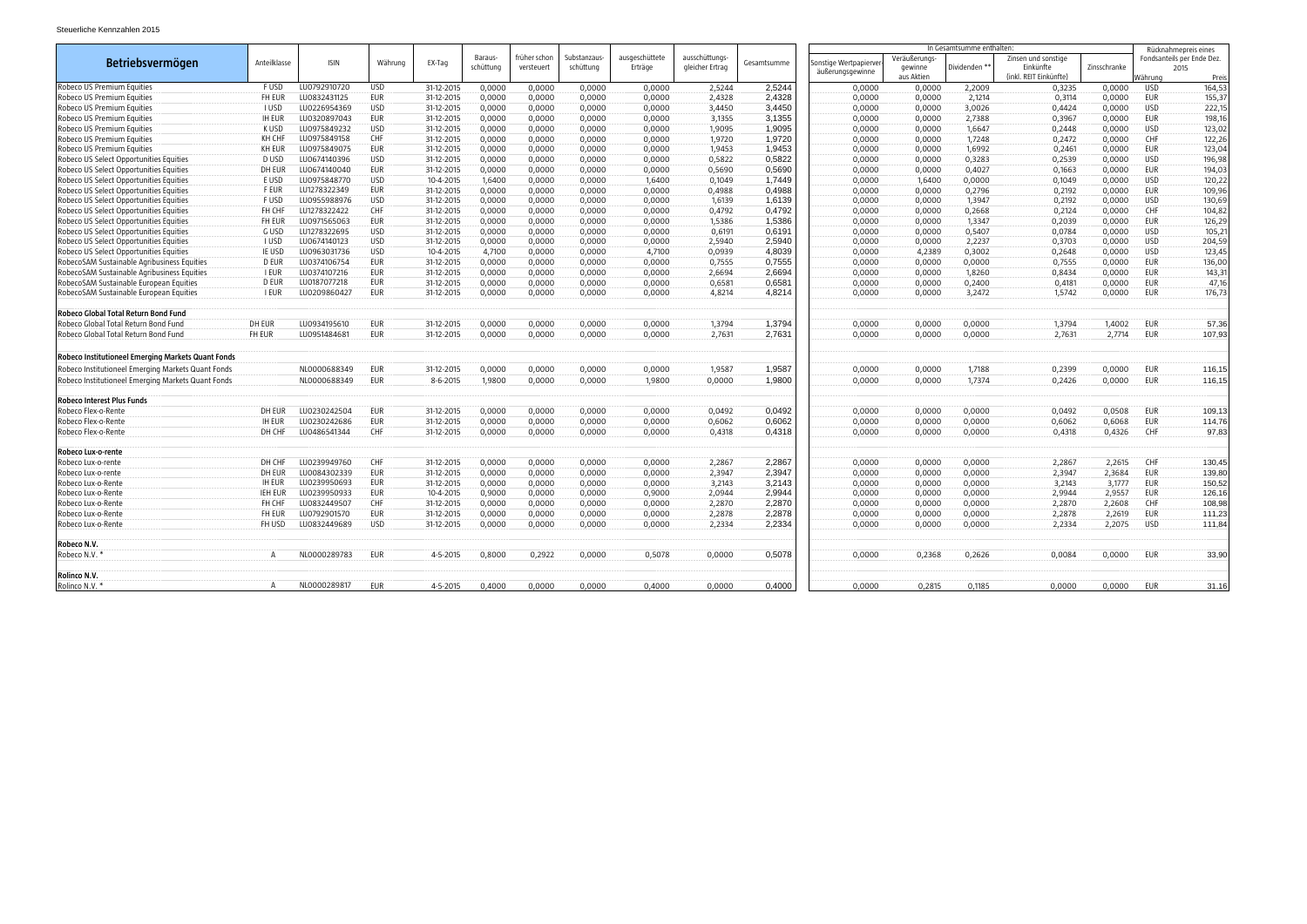|                                                                                                |                             |                              |                          |                          |                     |                            |                          |                           |                                  |                    |                                               | In Gesamtsumme enthalten              |                  |                                                            |                    |                          | Rücknahmepreis eines                        |
|------------------------------------------------------------------------------------------------|-----------------------------|------------------------------|--------------------------|--------------------------|---------------------|----------------------------|--------------------------|---------------------------|----------------------------------|--------------------|-----------------------------------------------|---------------------------------------|------------------|------------------------------------------------------------|--------------------|--------------------------|---------------------------------------------|
| Privatvermögen                                                                                 | Anteilklasse                | <b>ISIN</b>                  | Währung                  | EX-Tag                   | Barausschüttu<br>nq | früher schon<br>versteuert | Substanzaussch<br>üttung | ausgeschüttete<br>Erträge | ausschüttungsgleic<br>her Ertrag | Gesamtsumme        | Sonstige<br>Wertpapierveräußerun<br>gsgewinne | Veräußerungsgewi<br>nne<br>aus Aktien | Dividenden **    | Zinsen und sonstige<br>Einkünfte<br>(inkl. REIT Einkünfte) | Zinsschranke       | Währung                  | Fondsanteils per Ende Dez.<br>2015<br>Preis |
| Robeco Afrika Fonds N.V.                                                                       |                             |                              |                          |                          |                     |                            |                          |                           |                                  |                    |                                               |                                       |                  |                                                            |                    |                          |                                             |
| Robeco Afrika Fonds                                                                            |                             | NL0006238131                 | EUR                      | 31-12-2015               | 0,0000              | 0,0000                     | 0,0000                   | 0,0000                    | 1,2337                           | 1,2337             | 0,0000                                        | 0,0000                                | 1,2093           | 0,0244                                                     | 0,0000             | EUR                      | 104,30                                      |
| Robeco Afrika Fonds *                                                                          |                             | NL0006238131                 | <b>EUR</b>               | 15-5-2015                | 4,0000              | 2,3943                     | 0,0000                   | 1,6057                    | 0,0000                           | 1,6057             | 0,0000                                        | 0,0000                                | 1,6057           | 0,0000                                                     | 0,0000             | EUR                      | 104,30                                      |
| <b>Robeco Capital Growth Funds</b>                                                             |                             |                              |                          |                          |                     |                            |                          |                           |                                  |                    |                                               |                                       |                  |                                                            |                    |                          |                                             |
| Robeco Active Quant Emerging Markets Equities                                                  | D EUR                       | LU0329355670                 | <b>EUR</b>               | 31-12-2015               | 0,0000              | 0,0000                     | 0,0000                   | 0,0000                    | 4,2502                           | 4,2502             | 0,0000                                        | 0,0000                                | 3,5292           | 0,7210                                                     | 0,0000             | EUR                      | 124,07                                      |
| Robeco Active Quant Emerging Markets Equities                                                  | g eur                       | LU0951559441                 | EUR                      | 31-12-2015               | 0,0000              | 0,0000                     | 0,0000                   | 0,0000                    | 0,0000                           | 0,0000             | 0,0000                                        | 0,0000                                | 0,0000           | 0,0000                                                     | 0,0000             | EUR                      | 95,02                                       |
| Robeco Active Quant Emerging Markets Equities<br>Robeco Active Quant Emerging Markets Equities | G EUR<br>I EUR              | LU0951559441<br>LU0329356306 | <b>EUR</b><br>EUR        | 10-4-2015<br>31-12-2015  | 4,3900<br>0,0000    | 0,0000<br>0,0000           | 0,2542<br>0,0000         | 4,1358<br>0,0000          | 0,0787<br>4,8543                 | 4,2145<br>4,8543   | 0,0000<br>0,0000                              | 2,0475<br>0,0000                      | 1,2939<br>4,0866 | 0,8731<br>0,7677                                           | 0,0000<br>0,0000   | EUR<br>EUR               | 95,02<br>130,52                             |
| Robeco Active Quant Emerging Markets Equities                                                  | Z EUR                       | LU0565011342                 | <b>EUR</b>               | 31-12-2015               | 0,0000              | 0,0000                     | 0,0000                   | 0,0000                    | 4,2101                           | 4,2101             | 0,0000                                        | 0,0000                                | 3,5967           | 0,6134                                                     | 0,0000             | EUR                      | 102,87                                      |
| Robeco All Strategy Euro Bonds                                                                 | DH EUR                      | LU0085135894                 | <b>EUR</b>               | 31-12-2015               | 0,0000              | 0,0000                     | 0,0000                   | 0,0000                    | 2,1273                           | 2,1273             | 0,0000                                        | 0,0000                                | 0,0000           | 2,1273                                                     | 1,8652             | EUR                      | 89,00                                       |
| Robeco Asian Stars Equities                                                                    | D EUR                       | LU0591059224                 | <b>EUR</b>               | 31-12-2015               | 0,0000              | 0,0000                     | 0,0000                   | 0,0000                    | 2,6871                           | 2,6871             | 0,0000                                        | 0,0000                                | 2,6871           | 0,0000                                                     | 0,0000             | eur                      | 150,06                                      |
| Robeco Asian Stars Equities                                                                    | K EUR                       | LU1048590464                 | <b>EUR</b>               | 31-12-2015               | 0,0000              | 0,0000                     | 0,0000                   | 0,0000                    | 2,5121                           | 2,5121             | 0,0000                                        | 0,0000                                | 2,2980           | 0,2141                                                     | 0,0000             | EUR                      | 124,75                                      |
| Robeco Asia-Pacific Equities                                                                   | D EUR                       | LU0084617165                 | <b>EUR</b><br><b>USD</b> | 31-12-2015               | 0,0000              | 0,0000                     | 0,0000                   | 0,0000                    | 2,9006                           | 2,9006<br>3,2111   | 0,0000                                        | 0,0000                                | 2,1147           | 0,7859                                                     | 0,0000             | EUR<br>USD               | 132,63                                      |
| Robeco Asia-Pacific Equities<br>Robeco Asia-Pacific Equities                                   | D USD<br><b>FEUR</b>        | LU0487305319<br>LU0871827209 | EUR                      | 31-12-2015<br>31-12-2015 | 0,0000<br>0,0000    | 0,0000<br>0,0000           | 0,0000<br>0,0000         | 0,0000<br>0,0000          | 3,2111<br>3,2550                 | 3,2550             | 0,0000<br>0,0000                              | 0,0000<br>0,0000                      | 2,3509<br>2,4077 | 0,8602<br>0,8473                                           | 0,0000<br>0,0005   | EUR                      | 146,09<br>139,88                            |
| Robeco Asia-Pacific Equities                                                                   | F USD                       | LU1278322265                 | <b>USD</b>               | 31-12-2015               | 0,0000              | 0,0000                     | 0,0000                   | 0,0000                    | 0,7378                           | 0,7378             | 0,0000                                        | 0,0000                                | 0,4841           | 0,2537                                                     | 0,0000             | <b>USD</b>               | 102,05                                      |
| Robeco Asia-Pacific Equities                                                                   | <b>I</b> USD                | LU0875837915                 | <b>USD</b>               | 31-12-2015               | 0,0000              | 0,0000                     | 0,0000                   | 0,0000                    | 2,6706                           | 2,6706             | 0,0000                                        | 0,0000                                | 1,9791           | 0,6915                                                     | 0,0000             | <b>USD</b>               | 114,93                                      |
| Robeco BP Global Premium Equities                                                              | <b>BEUR</b>                 | LU0203975197                 | <b>EUR</b>               | 13-3-2015                | 1,5700              | 0,0000                     | 0,0000                   | 1,5700                    | 0,0000                           | 1,5700             | 0,0000                                        | 1,3979                                | 0,1630           | 0,0091                                                     | 0,0000             | EUR                      | 148,95                                      |
| Robeco BP Global Premium Equities                                                              | <b>B EUR</b>                | LU0203975197                 | <b>EUR</b>               | 12-6-2015                | 1,6300              | 0,0000                     | 0,0000                   | 1,6300                    | 0,0000                           | 1,6300             | 0,0000                                        | 1,4513                                | 0,1693           | 0,0094                                                     | 0,0000             | EUR                      | 148,95                                      |
| Robeco BP Global Premium Equities<br>Robeco BP Global Premium Equities                         | <b>BEUR</b><br><b>B EUR</b> | LU0203975197<br>LU0203975197 | <b>EUR</b><br><b>EUR</b> | 11-9-2015<br>11-12-2015  | 1,4700<br>1,5800    | 0,0000<br>0,0000           | 0,0000<br>0,0000         | 1,4700<br>1,5800          | 0,0000<br>0,0000                 | 1,4700<br>1,5800   | 0,0000<br>0,0000                              | 0,0000<br>1,1054                      | 1,3042<br>0,3569 | 0,1658<br>0,1177                                           | 0,0000<br>0,0000   | EUR<br>EUR               | 148,95<br>148,95                            |
| Robeco BP Global Premium Equities                                                              | <b>BEUR</b>                 | LU0203975197                 | <b>EUR</b>               | 31-12-2015               | 0,0000              | 0,0000                     | 0,0000                   | 0,0000                    | 0,0000                           | 0,0000             | 0,0000                                        | 0,0000                                | 0,0000           | 0,0000                                                     | 0,0000             | EUR                      | 148,95                                      |
| Robeco BP Global Premium Equities                                                              | C EUR                       | LU094000483C                 | EUR                      | 13-3-2015                | 1,4000              | 0,0000                     | 0,0000                   | 1,4000                    | 0,0000                           | 1,4000             | 0,0000                                        | 0,0000                                | 1,1069           | 0,2931                                                     | 0,0000             | EUR                      | 133,86                                      |
| Robeco BP Global Premium Equities                                                              | C EUR                       | LU094000483C                 | EUR                      | 12-6-2015                | 1,4600              | 0,0000                     | 0,0000                   | 1,4600                    | 0,0000                           | 1,4600             | 0,0000                                        | 1,4600                                | 0,0000           | 0,0000                                                     | 0,0000             | EUR                      | 133,86                                      |
| Robeco BP Global Premium Equities                                                              | C EUR                       | LU094000483C                 | EUR                      | 11-9-2015                | 1,3200              | 0,0000                     | 0,0000                   | 1,3200                    | 0,0000                           | 1,3200             | 0,0000                                        | 1,0903                                | 0,2297           | 0,0000                                                     | 0,0000             | EUR                      | 133,86                                      |
| Robeco BP Global Premium Equities                                                              | C EUR                       | LU094000483C                 | EUR                      | 11-12-2015               | 1,4200              | 0,0000                     | 0,0000                   | 1,4200                    | 0,0000                           | 1,4200             | 0,0000                                        | 1,0433                                | 0,3767           | 0,0000                                                     | 0,0000             | EUR                      | 133,86                                      |
| Robeco BP Global Premium Equities                                                              | C EUR<br>D EUR              | LU094000483C<br>LU0203975437 | EUR<br><b>EUR</b>        | 31-12-2015               | 0,0000              | 0,0000                     | 0,0000                   | 0,0000                    | 0,3289                           | 0,3289             | 0,0000                                        | 0,0000                                | 0,3289           | 0,0000                                                     | 0,0000             | EUR                      | 133,86                                      |
| Robeco BP Global Premium Equities<br>Robeco BP Global Premium Equities                         | <b>FEUR</b>                 | LU1208675808                 | <b>EUR</b>               | 31-12-2015<br>31-12-2015 | 0,0000<br>0,0000    | 0,0000<br>0,0000           | 0,0000<br>0,0000         | 0,0000<br>0,0000          | 3,4056<br>1,2478                 | 3,4056<br>1,2478   | 0,0000<br>0,0000                              | 0,0000<br>0,0000                      | 2,9588<br>1,0952 | 0,4468<br>0,1526                                           | 0,0000<br>0,0000   | EUR<br>EUR               | 227,28<br>98,58                             |
| Robeco BP Global Premium Equities                                                              | <b>FUSD</b>                 | LU1058973592                 | <b>USD</b>               | 31-12-2015               | 0,0000              | 0,0000                     | 0,0000                   | 0,0000                    | 1,7699                           | 1,7699             | 0,0000                                        | 0,0000                                | 1,5493           | 0,2206                                                     | 0,0000             | USD                      | 104,37                                      |
| Robeco BP Global Premium Equities                                                              | I EUR                       | LU0233138477                 | EUR                      | 31-12-2015               | 0,0000              | 0,0000                     | 0,0000                   | 0,0000                    | 2,2581                           | 2,2581             | 0,0000                                        | 0,0000                                | 1,9734           | 0,2847                                                     | 0,0000             | EUR                      | 132,76                                      |
| Robeco Chinese Equities                                                                        | D EUR                       | LU0187077309                 | <b>EUR</b>               | 31-12-2015               | 0,0000              | 0,0000                     | 0,0000                   | 0,0000                    | 1,7041                           | 1,7041             | 0,0000                                        | 0,0000                                | 1,2407           | 0,4634                                                     | 0,0000             | EUR                      | 74,39                                       |
| Robeco Chinese Equities                                                                        | <b>FEUR</b>                 | LU0940005134                 | EUR                      | 31-12-2015               | 0,0000              | 0,0000                     | 0,0000                   | 0,0000                    | 3,3907                           | 3,3907             | 0,0000                                        | 0,0000                                | 2,5529           | 0,8378                                                     | 0,0000             | EUR                      | 134,05                                      |
| Robeco Emerging Conservative Equities<br>Robeco Emerging Conservative Equities                 | <b>BEUR</b><br><b>B EUR</b> | LU0582532197<br>LU0582532197 | <b>EUR</b><br><b>EUR</b> | 13-3-2015<br>12-6-2015   | 1,5800<br>1,6100    | 0,0000<br>0,0000           | 0,0000<br>1,6100         | 1,5800<br>0,0000          | 0,0000<br>0,0000                 | 1,5800<br>0,0000   | 0,0000<br>0,0000                              | 0,0000<br>0,0000                      | 0,7813<br>0,0000 | 0,7987<br>0,0000                                           | 0,0000<br>0,0000   | EUR<br>EUR               | 100,17<br>100,17                            |
| Robeco Emerging Conservative Equities                                                          | <b>BEUR</b>                 | LU0582532197                 | <b>EUR</b>               | 11-9-2015                | 1,3400              | 0,0000                     | 0,0000                   | 1,3400                    | 0,0000                           | 1,3400             | 0,0000                                        | 0,0000                                | 1,3400           | 0,0000                                                     | 0,0000             | EUR                      | 100,17                                      |
| Robeco Emerging Conservative Equities                                                          | <b>BEUR</b>                 | LU0582532197                 | <b>EUR</b>               | 11-12-2015               | 1,3600              | 0,0000                     | 0,7143                   | 0,6457                    | 0,0000                           | 0,6457             | 0,0000                                        | 0,0000                                | 0,6457           | 0,0000                                                     | 0,0000             | EUR                      | 100,17                                      |
| Robeco Emerging Conservative Equities                                                          | <b>BEUR</b>                 | LU0582532197                 | <b>EUR</b>               | 31-12-2015               | 0,0000              | 0,0000                     | 0,0000                   | 0,0000                    | 0,1685                           | 0,1685             | 0,0000                                        | 0,0000                                | 0,1685           | 0,0000                                                     | 0,0000             | EUR                      | 100,17                                      |
| Robeco Emerging Conservative Equities<br>Robeco Emerging Conservative Equities                 | <b>BUSD</b><br><b>BUSD</b>  | LU0951559870<br>LU0951559870 | <b>USD</b><br><b>USD</b> | 13-3-2015<br>12-6-2015   | 1,2700              | 0,0000<br>0,0947           | 0,0000<br>0,9739         | 1,2700<br>0,1914          | 0,0000                           | 1,2700<br>0,1914   | 0,0000<br>0,0000                              | 0,0000                                | 0,7019           | 0,5681                                                     | 0,0000<br>0,0000   | <b>USD</b>               | 78,43                                       |
| Robeco Emerging Conservative Equities                                                          | <b>BUSD</b>                 | LU0951559870                 | <b>USD</b>               | 11-9-2015                | 1,2600<br>1,0800    | 0,0000                     | 0,0000                   | 1,0800                    | 0,0000<br>0,0000                 | 1,0800             | 0,0000                                        | 0,0000<br>0,0000                      | 0,1914<br>1,0800 | 0,0000<br>0,0000                                           | 0,0000             | <b>USD</b><br><b>USD</b> | 78,43<br>78,43                              |
| Robeco Emerging Conservative Equities                                                          | <b>BUSD</b>                 | LU0951559870                 | <b>USD</b>               | 11-12-2015               | 1,0300              | 0,0000                     | 0,7794                   | 0,2506                    | 0,0000                           | 0,2506             | 0,0000                                        | 0,0000                                | 0,2506           | 0,0000                                                     | 0,0000             | <b>USD</b>               | 78,43                                       |
| Robeco Emerging Conservative Equities                                                          | <b>BUSD</b>                 | LU0951559870                 | USD                      | 31-12-2015               | 0,0000              | 0,0000                     | 0,0000                   | 0,0000                    | 0,1146                           | 0,1146             | 0,0000                                        | 0,0000                                | 0,0630           | 0,0516                                                     | 0,0000             | <b>USD</b>               | 78,43                                       |
| Robeco Emerging Conservative Equities                                                          | C USD                       | LU0944708386                 | USD                      | 13-3-2015                | 1,2600              | 0,0000                     | 0,8078                   | 0,4522                    | 0,0000                           | 0,4522             | 0,0000                                        | 0,0000                                | 0,1889           | 0,2633                                                     | 0,0000             | USD                      | 78,23                                       |
| Robeco Emerging Conservative Equities                                                          | C USD                       | LU0944708386                 | USD                      | 12-6-2015                | 1,2500              | 0,0000                     | 0,2704                   | 0,9796                    | 0,0000                           | 0,9796             | 0,0000                                        | 0,0000                                | 0,8670           | 0,1126                                                     | 0,0000             | USD                      | 78,23                                       |
| Robeco Emerging Conservative Equities<br>Robeco Emerging Conservative Equities                 | C USD<br>C USD              | LU0944708386<br>LU0944708386 | USD<br>USD               | 11-9-2015<br>11-12-2015  | 1,0700<br>1,0300    | 0,0000<br>0,0000           | 0,0000<br>0,2746         | 1,0700<br>0,7554          | 0,0000<br>0,0000                 | 1,0700<br>0,7554   | 0,0000<br>0,0000                              | 0,0000<br>0,0000                      | 1,0700<br>0,4932 | 0,0000<br>0,2622                                           | 0,0000<br>0,0000   | USD<br>USD               | 78,23<br>78,23                              |
| Robeco Emerging Conservative Equities                                                          | C USD                       | LU0944708386                 | USD                      | 31-12-2015               | 0,0000              | 0,0000                     | 0,0000                   | 0,0000                    | 0,0000                           | 0,0000             | 0,0000                                        | 0,0000                                | 0,0000           | 0,0000                                                     | 0,0000             | USD                      | 78,23                                       |
| Robeco Emerging Conservative Equities                                                          | D EUR                       | LU0582533245                 | EUR                      | 31-12-2015               | 0,0000              | 0,0000                     | 0,0000                   | 0,0000                    | 4,6880                           | 4,6880             | 0,0000                                        | 0,0000                                | 3,6837           | 1,0043                                                     | 0,0000             | EUR                      | 128,95                                      |
| Robeco Emerging Conservative Equities                                                          | <b>I EUR</b>                | LU0582530498                 | EUR                      | 31-12-2015               | 0,0000              | 0,0000                     | 0,0000                   | 0,0000                    | 5,5740                           | 5,5740             | 0,0000                                        | 0,0000                                | 4,5213           | 1,0527                                                     | 0,0000             | EUR                      | 132,72                                      |
| Robeco Emerging Conservative Equities                                                          | I USD                       | LU0821169231                 | USD                      | 31-12-2015               | 0,0000              | 0,0000                     | 0,0000                   | 0,0000                    | 4,0179                           | 4,0179             | 0,0000                                        | 0,0000                                | 3,2655           | 0,7524                                                     | 0,0000             | USD                      | 95,60                                       |
| Robeco Emerging Credits<br>Robeco Emerging Debt                                                | FH EUR<br>D EUR             | LU1082323582<br>LU0606403516 | EUR<br><b>EUR</b>        | 31-12-2015<br>31-12-2015 | 0,0000<br>0,0000    | 0,0000<br>0,0000           | 0,0000<br>0,0000         | 0,0000<br>0,0000          | 4,0173<br>1,5103                 | 4,0173<br>1,5103   | 0,0000<br>0,0000                              | 0,0000<br>0,0000                      | 0,0000<br>0,0000 | 4,0173<br>1,5103                                           | 4,0146<br>3,7562   | EUR<br>EUR               | 99,94<br>73,86                              |
| Robeco Emerging Debt                                                                           | D EUR                       | LU0606403516                 | EUR                      | 31-12-2015               | 0,0000              | 0,0000                     | 0,0000                   | 0,0000                    | 1,5103                           | 1,5103             | 0,0000                                        | 0,0000                                | 0,0000           | 1,5103                                                     | 3,7562             | EUR                      | 73,86                                       |
| Robeco Emerging Debt                                                                           | <b>I USD</b>                | LU0611924928                 | <b>USD</b>               | 31-12-2015               | 0,0000              | 0,0000                     | 0,0000                   | 0,0000                    | 2,1037                           | 2,1037             | 0,0000                                        | 0,0000                                | 0,0000           | 2,1037                                                     | 4,3946             | USD                      | 77,50                                       |
| Robeco Emerging Debt                                                                           | I USD                       | LU0611924928                 | USD                      | 31-12-2015               | 0,0000              | 0,0000                     | 0,0000                   | 0,0000                    | 2,1037                           | 2,1037             | 0,0000                                        | 0,0000                                | 0,0000           | 2,1037                                                     | 4,3946             | USD                      | 77,50                                       |
| Robeco Emerging Lux-o-rente                                                                    | D EUR                       | LU0862488169                 | EUR                      | 31-12-2015               | 0,0000              | 0,0000                     | 0,0000                   | 0,0000                    | 1,6728                           | 1,6728             | 0,0000                                        | 0,0000                                | 0,0000           | 1,6728                                                     | 4,2415             | EUR                      | 80,81                                       |
| Robeco Emerging Lux-o-rente                                                                    | D EUR<br>D EUR              | LU0862488169<br>LU0187076913 | EUR<br>EUR               | 31-12-2015               | 0,0000              | 0,0000                     | 0,0000                   | 0,0000                    | 1,6728                           | 1,6728<br>3,6010   | 0,0000                                        | 0,0000                                | 0,0000           | 1,6728                                                     | 4,2415<br>0,0000   | EUR<br>EUR               | 80,81                                       |
| Robeco Emerging Markets Equities<br>Robeco Emerging Markets Equities                           | D USD                       | LU0269635834                 | USD                      | 31-12-2015<br>31-12-2015 | 0,0000<br>0,0000    | 0,0000<br>0,0000           | 0,0000<br>0,0000         | 0,0000<br>0,0000          | 3,6010<br>2,9412                 | 2,9412             | 0,0000<br>0,0000                              | 0,0000<br>0,0000                      | 2,2941<br>1,8734 | 1,3069<br>1,0678                                           | 0,0000             | USD                      | 141,75<br>116,35                            |
| Robeco Emerging Markets Equities                                                               | I EUR                       | LU0209325462                 | EUR                      | 31-12-2015               | 0,0000              | 0,0000                     | 0,0000                   | 0,0000                    | 6,9730                           | 6,9730             | 0,0000                                        | 0,0000                                | 4,5444           | 2,4286                                                     | 0,0000             | EUR                      | 254,17                                      |
| Robeco Emerging Stars Equities                                                                 | D EUR                       | LU0254836850                 | EUR                      | 31-12-2015               | 0,0000              | 0,0000                     | 0,0000                   | 0,0000                    | 2,5326                           | 2,5326             | 0,0000                                        | 0,0000                                | 2,5326           | 0,0000                                                     | 0,0000             | EUR                      | 168,33                                      |
| Robeco Emerging Stars Equities                                                                 | D USD                       | LU0337098114                 | USD                      | 31-12-2015               | 0,0000              | 0,0000                     | 0,0000                   | 0,0000                    | 1,0095                           | 1,0095             | 0,0000                                        | 0,0000                                | 1,0095           | 0,0000                                                     | 0,0000             | USD                      | 86,38                                       |
| Robeco Emerging Stars Equities                                                                 | I EUR                       | LU0254839870                 | EUR                      | 31-12-2015               | 0,0000              | 0,0000                     | 0,0000                   | 0,0000                    | 2,2640                           | 2,2640             | 0,0000                                        | 0,0000                                | 2,2639           | 0,0001                                                     | 0,0000             | EUR                      | 120,57                                      |
| Robeco Euro Credit Bonds<br>Robeco Euro Credit Bonds                                           | DH CHF<br>DH EUR            | LU0808559826<br>LU0213453771 | CHF<br>EUR               | 31-12-2015<br>31-12-2015 | 0,0000<br>0,0000    | 0,0000<br>0,0000           | 0,0000<br>0,0000         | 0,0000<br>0,0000          | 2,4292<br>2,6940                 | 2,4292<br>2,6940   | 0,0000<br>0,0000                              | 0,0000<br>0,0000                      | 0,0000<br>0,0000 | 2,4292<br>2,6940                                           | 2,3105<br>2,6045   | CHF<br>EUR               | 112,86<br>133,75                            |
| Robeco Euro Government Bonds                                                                   | DH EUR                      | LU0213453268                 | EUR                      | 31-12-2015               | 0,0000              | 0,0000                     | 0,0000                   | 0,0000                    | 4,0738                           | 4,0738             | 0,0000                                        | 0,0000                                | 0,0000           | 4,0738                                                     | 4,0500             | EUR                      | 153,81                                      |
| Robeco Euro Government Bonds                                                                   | <b>IH EUR</b>               | LU0210245469                 | EUR                      | 31-12-2015               | 0,0000              | 0,0000                     | 0,0000                   | 0,0000                    | 4,4949                           | 4,4949             | 0,0000                                        | 0,0000                                | 0,0000           | 4,4949                                                     | 4,4691             | eur                      | 161,71                                      |
| Robeco Euro Sustainable Credits                                                                | CH EUR                      | LU0940006967                 | <b>EUR</b>               | 13-3-2015                | 1,3100              | 0,0000                     | 1,2681                   | 0,0419                    | 0,0000                           | 0,0419             | 0,0000                                        | 0,0000                                | 0,0000           | 0,0419                                                     | 0,0416             | EUR                      | 97,16                                       |
| Robeco Euro Sustainable Credits                                                                | CH EUR                      | LU0940006967                 | EUR                      | 12-6-2015                | 1,2800              | 0,0000                     | 0,7662                   | 0,5138                    | 0,0000                           | 0,5138             | 0,0000                                        | 0,0000                                | 0,0000           | 0,5138                                                     | 0,5113             | EUR                      | 97,16                                       |
| Robeco Euro Sustainable Credits                                                                | CH EUR                      | LU0940006967                 | EUR                      | 11-9-2015                | 1,2400              | 0,0000                     | 0,7150                   | 0,5250                    | 0,0000                           | 0,5250             | 0,0000                                        | 0,0000                                | 0,0000           | 0,5250                                                     | 0,5250             | EUR                      | 97,16                                       |
| Robeco Euro Sustainable Credits<br>Robeco Euro Sustainable Credits                             | CH EUR<br>CH EUR            | LU0940006967<br>LU0940006967 | EUR<br>eur               | 11-12-2015<br>31-12-2015 | 1,2400<br>0,0000    | 0,0000<br>0,0000           | 0,0000<br>0,0000         | 1,2400<br>0,0000          | 0,0000<br>(0,0000)               | 1,2400<br>(0,0000) | 0,0000<br>0,0000                              | 0,0000<br>0,0000                      | 0,0000<br>0,0000 | 1,2400<br>(0,0000)                                         | 1,2323<br>(0,0000) | EUR<br>EUR               | 97,16<br>97,16                              |
| Robeco Euro Sustainable Credits                                                                | DH EUR                      | LU0503372608                 | EUR                      | 31-12-2015               | 0,0000              | 0,0000                     | 0,0000                   | 0,0000                    | 2,5790                           | 2,5790             | 0,0000                                        | 0,0000                                | 0,0000           | 2,5790                                                     | 2,5702             | EUR                      | 124,48                                      |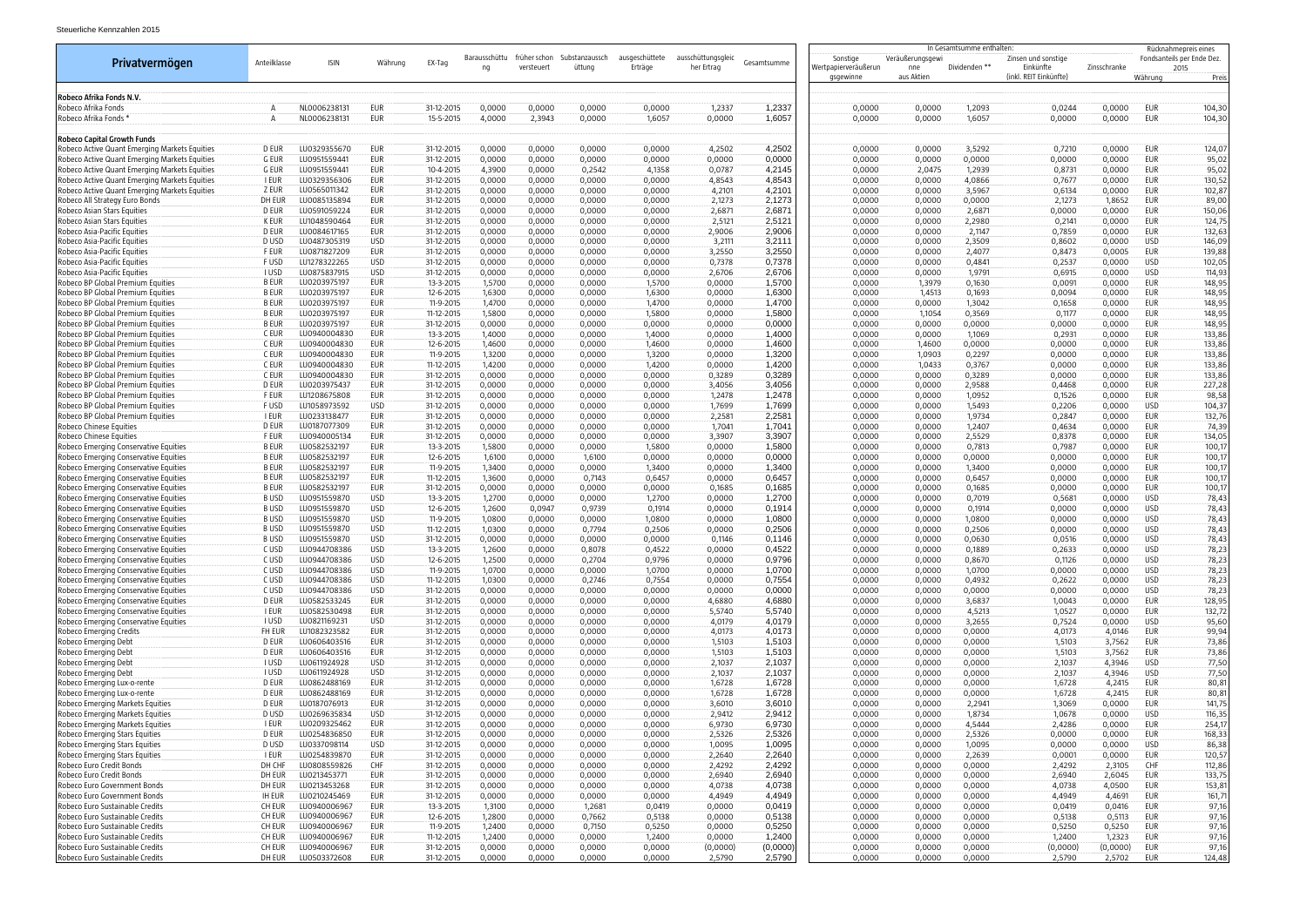| In Gesamtsumme enthalten:<br>Rücknahmepreis eines<br>ausschüttungsgleic<br>Barausschüttu<br>früher schon<br>Substanzaussch<br>ausgeschüttete<br>Veräußerungsgewi<br>Fondsanteils per Ende Dez.<br>Sonstige<br>Zinsen und sonstige<br>Privatvermögen<br>Anteilklasse<br><b>ISIN</b><br>Währung<br>EX-Tag<br>Gesamtsumme<br>Erträge<br>Wertpapierveräußerun<br>Dividenden **<br>versteuer<br>üttung<br>her Ertrag<br>nne<br>Einkünfte<br>Zinsschranke<br>ng<br>2015<br>aus Aktien<br>(inkl. REIT Einkünfte)<br>gsgewinne<br>Währung<br>Robeco European Conservative Equities<br>C EUR<br>LU0792910134<br><b>EUR</b><br>13-3-2015<br>1,4500<br>1,2575<br>0,0000<br>EUR<br>142,43<br>1,4500<br>0,0000<br>0,0000<br>1,4500<br>0,0000<br>0,0000<br>0,0000<br>0,1925<br>C EUR<br>LU0792910134<br>EUR<br>1,4700<br>0,0000<br>0,0000<br>12-6-2015<br>0,0000<br>0,0000<br>1,4700<br>0,0000<br>1,4700<br>0,0000<br>0,0000<br>1,4700<br>EUR<br>142,43<br>Robeco European Conservative Equities<br>C EUR<br>1,3800<br>1,3800<br>1,1770<br>0,0000<br>EUR<br>LU0792910134<br>EUR<br>11-9-2015<br>0,0000<br>1,3800<br>0,0000<br>0,0000<br>0,1407<br>0,0623<br>Robeco European Conservative Equities<br>0,0000<br>C EUR<br>LU0792910134<br>11-12-2015<br>1,4800<br>1,4800<br>0,2166<br>0,9175<br>0,2803<br>0,0000<br>EUR<br>Robeco European Conservative Equities<br>EUR<br>0,0000<br>0,0000<br>1,4800<br>0,0000<br>0,0656<br>Robeco European Conservative Equities<br>C EUR<br>LU0792910134<br>EUR<br>31-12-2015<br>0,0000<br>0,0000<br>0,0000<br>0,0000<br>0,2007<br>0,2007<br>0,0000<br>0,0000<br>0,1206<br>0,0801<br>0,0000<br>EUR<br>4,7762<br>D EUR<br>LU0339661307<br>EUR<br>31-12-2015<br>0,0000<br>0,0000<br>4,7762<br>0,0000<br>0,0000<br>3,0687<br>1,7075<br>0,0000<br>EUR<br>172,87<br>Robeco European Conservative Equities<br>0,0000<br>0,0000<br>5,2667<br>0,0000<br>EUR<br>I EUR<br>LU0312333569<br>EUR<br>31-12-2015<br>0,0000<br>0,0000<br>0,0000<br>0,0000<br>5,2667<br>0,0000<br>0,0000<br>3,6311<br>1,6356<br>162,93<br>Robeco European Conservative Equities<br>4,9505<br>Robeco European High Yield Bonds<br>OIH EUR<br>LU1040800143<br>EUR<br>31-12-2015<br>0,0000<br>0,0000<br>4,9505<br>0,0000<br>0,0000<br>0,0000<br>4,9505<br>4,8387<br>EUR<br>102,07<br>0,0000<br>0,0000<br>Robeco European High Yield Bonds<br>DH EUR<br>LU0226953981<br>EUR<br>31-12-2015<br>0,0000<br>0,0000<br>0,0000<br>0,0000<br>8,0407<br>8,0407<br>0,0000<br>0,0000<br>0,0000<br>8,0407<br>7,8684<br>EUR<br>186,28<br>9,5618<br><b>IH EUR</b><br>LU0226955762<br>EUR<br>31-12-2015<br>0,0000<br>0,0000<br>9,5618<br>0,0000<br>0,0000<br>0,0000<br>9,5618<br>9,3450<br>EUR<br>198,08<br>Robeco European High Yield Bonds<br>0,0000<br>0,0000<br>LU0834379108<br>6,5992<br>EUR<br>ZH EUR<br>EUR<br>31-12-2015<br>0,0000<br>0,0000<br>0,0000<br>6,5992<br>6,4428<br>Robeco European High Yield Bonds<br>0,0000<br>0,0000<br>6,5992<br>0,0000<br>0,0000<br>3,7322<br>Robeco Financial Institutions Bonds<br>LU1090433381<br>EUR<br>31-12-2015<br>0,0000<br>0,0000<br>3,7322<br>0,0000<br>3,7322<br>3,6897<br>EUR<br>OIH EUR<br>0,0000<br>0,0000<br>0,0000<br>0,0000<br>4,6855<br>4,6855<br>DH EUR<br>LU0622663176<br>EUR<br>31-12-2015<br>0,0000<br>0,0000<br>0,0000<br>0,0000<br>4,6855<br>0,0000<br>0,0000<br>0,0000<br>4,6340<br>EUR<br>5,2958<br>5,2383<br>Robeco Financial Institutions Bonds<br><b>IH EUR</b><br>LU0622664224<br>EUR<br>31-12-2015<br>0,0000<br>0,0000<br>0,0000<br>5,2958<br>0,0000<br>0,0000<br>0,0000<br>5,2958<br>EUR<br>142,58<br>0,0000<br>1,5400<br>1,5400<br>0,0000<br>EUR<br>Robeco Global Conservative Equities<br><b>B EUR</b><br>LU0705780269<br>EUR<br>13-3-2015<br>0,0000<br>0,0000<br>0,0000<br>0,0000<br>0,0000<br>0,2065<br>1,3335<br>150,84<br>1,5400<br>Robeco Global Conservative Equities<br><b>BEUR</b><br>LU0705780269<br>EUR<br>12-6-2015<br>1,5500<br>0,0000<br>0,0000<br>1,0823<br>0,0000<br>0,9747<br>0,1076<br>0,0000<br>0,0000<br>EUR<br>150,84<br>0,4677<br>1,0823<br>1,4300<br>0,0000<br>EUR<br>150,84<br>Robeco Global Conservative Equities<br><b>B EUR</b><br>LU0705780269<br>EUR<br>11-9-2015<br>1,4300<br>0,0000<br>0,0000<br>1,4300<br>0,0000<br>0,0000<br>0,3370<br>1,0930<br>0,0000<br>1,5700<br>0,0000<br>Robeco Global Conservative Equities<br><b>BEUR</b><br>LU0705780269<br>EUR<br>11-12-2015<br>1,5700<br>0,0000<br>1,5700<br>0,0000<br>0,0000<br>0,9937<br>0,5763<br>EUR<br>150,84<br>0,0000<br>0,0000<br><b>EUR</b><br>0,0000<br>0,8004<br>0,5650<br>0,0000<br>EUR<br>Robeco Global Conservative Equities<br><b>B EUR</b><br>LU0705780269<br>31-12-2015<br>0,0000<br>0,8004<br>0,0000<br>0,0000<br>0,2354<br>150,84<br>0,0000<br>0,0000<br>C EUR<br>LU0891727132<br>eur<br>13-3-2015<br>1,3500<br>0,0000<br>1,3500<br>0,0000<br>0,0000<br>0,2825<br>0,0000<br>EUR<br>0,0000<br>1,3500<br>0,0000<br>1,0675<br>1,3500<br>0,2835<br>0,0000<br>Robeco Global Conservative Equities<br>C EUR<br>LU0891727132<br>EUR<br>12-6-2015<br>0,0000<br>0,5476<br>0,8024<br>0,0000<br>0,8024<br>0,1085<br>0,2566<br>0,1538<br>EUR<br>1,2500<br>0,0000<br>C EUR<br>LU0891727132<br>EUR<br>11-9-2015<br>1,2500<br>0,0000<br>0,0000<br>1,2500<br>0,0000<br>0,0000<br>0,1934<br>1,0566<br>0,0000<br>EUR<br>0,7584<br>0,6116<br>0,0000<br><b>EUR</b><br>Robeco Global Conservative Equities<br>C EUR<br>LU0891727132<br>EUR<br>11-12-2015<br>1,3700<br>0,0000<br>0,0000<br>1,3700<br>0,0000<br>1,3700<br>0,0000<br>0,0000<br>C EUR<br>EUR<br>0,5869<br>0,0000<br>EUR<br>Robeco Global Conservative Equities<br>LU0891727132<br>31-12-2015<br>0,0000<br>0,0000<br>0,5869<br>0,0000<br>0,0000<br>0,4019<br>0,1850<br>132,15<br>0,0000<br>0,0000<br>Robeco Global Conservative Equities<br>D EUR<br>EUR<br>0,0000<br>LU0705782398<br>31-12-2015<br>0,0000<br>0,0000<br>0,0000<br>0,0000<br>4,7360<br>4,7360<br>0,0000<br>0,0000<br>2,9194<br>1,8166<br>EUR<br>177,28<br>D EUR<br>LU0705782398<br>EUR<br>4,7360<br>0,0000<br>177,28<br>Robeco Global Conservative Equities<br>31-12-2015<br>0,0000<br>0,0000<br>4,7360<br>0,0000<br>0,0000<br>2,9194<br>1,8166<br>EUR<br>0,0000<br>0,0000<br>I USD<br>LU0714908828<br>USD<br><b>USD</b><br>Robeco Global Conservative Equities<br>31-12-2015<br>0,0000<br>0,0000<br>4,5340<br>4,5340<br>0,0000<br>0,0000<br>2,9658<br>1,5682<br>0,0000<br>150,82<br>0,0000<br>0,0000<br><b>EUR</b><br>D EUR<br>LU0187079347<br>0,2702<br>Robeco Global Consumer Trends Equities<br>31-12-2015<br>0,0000<br>0,0000<br>0,0000<br>0,0000<br>0,0000<br>EUR<br>157,22<br>0,0000<br>0,0000<br>0,2702<br>0,0000<br>0,2702<br>D EUR<br>LU0187079347<br>Robeco Global Consumer Trends Equities<br>EUR<br>31-12-2015<br>0,0000<br>0,0000<br>0,0000<br>0,0000<br>0,2702<br>0,2702<br>0,0000<br>0,0000<br>0,0000<br>0,2702<br>0,0000<br>EUR<br>D USD<br>LU0554840073<br><b>USD</b><br>0,2970<br>0,0000<br>Robeco Global Consumer Trends Equities<br>31-12-2015<br>0,0000<br>0,0000<br>0,0000<br>0,0000<br>0,2970<br>0,0000<br>0,0000<br>0,0000<br>0,2970<br><b>USD</b><br>D USD<br>LU0554840073<br><b>USD</b><br>0,0000<br>0,2970<br>0,0000<br><b>USD</b><br>Robeco Global Consumer Trends Equities<br>31-12-2015<br>0,0000<br>0,0000<br>0,0000<br>0,0000<br>0,0000<br>0,2970<br>0,0000<br>0,2970<br>z eur<br>EUR<br>2,9704<br>Robeco Global Consumer Trends Equities<br>LU0363372490<br>31-12-2015<br>0,0000<br>0,0000<br>0,0000<br>2,9704<br>0,0000<br>0,0000<br>2,2335<br>0,7369<br>0,0000<br>EUR<br>0,0000<br>z eur<br>EUR<br>2,9704<br>2,2335<br>0,0000<br>EUR<br>335,97<br>Robeco Global Consumer Trends Equities<br>LU0363372490<br>31-12-2015<br>0,0000<br>0,0000<br>0,0000<br>0,0000<br>2,9704<br>0,0000<br>0,0000<br>0,7369<br>3,3402<br>Robeco Global Credits<br><b>IH EUR</b><br>LU1071420456<br>EUR<br>31-12-2015<br>0,0000<br>0,0000<br>0,0000<br>0,0000<br>0,0000<br>3,3402<br>3,3401<br>EUR<br>104,47<br>0,0000<br>0,0000<br>3,3402<br>Robeco Global Diversified Factor Equities<br>0,5538<br>I EUR<br>LU1277577398<br>EUR<br>31-12-2015<br>0,0000<br>0,0000<br>0,5538<br>0,0000<br>0,0000<br>0,5530<br>0,0008<br>0,0000<br>EUR<br>105,75<br>0,0000<br>0,0000<br>1,9899<br>Robeco Global Growth Trends Equities<br>D EUR<br>LU0974293671<br>EUR<br>31-12-2015<br>0,0000<br>0,0000<br>1,9899<br>0,0000<br>0,0000<br>0,7828<br>0,0000<br>EUR<br>123,53<br>0,0000<br>0,0000<br>1,2071<br>Robeco Global Growth Trends Equities<br>EUR<br>31-12-2015<br>0,0000<br>0,0000<br>0,0000<br>0,0000<br>0,0000<br>0,0000<br>EUR<br>i eur<br>LU0974293242<br>0,0000<br>0,0000<br>0,0000<br>0,0000<br>0,0000<br>Robeco Global Multi-Factor Credits<br>FH EUR<br>LU1235145304<br>EUR<br>31-12-2015<br>0,0000<br>0,0000<br>0,0000<br>0,0000<br>2,0492<br>2,0492<br>0,0000<br>0,0000<br>0,0000<br>2,0492<br>2,0492<br>EUR<br>2,0759<br>Robeco Global Multi-Factor Credits<br><b>IH EUR</b><br>LU1235145213<br>EUR<br>31-12-2015<br>0,0000<br>0,0000<br>0,0000<br>0,0000<br>2,0759<br>0,0000<br>0,0000<br>0,0000<br>2,0759<br>2,0759<br>EUR<br>3,3409<br>2,5744<br>EUR<br>Robeco Global Stars Equities<br>D EUR<br>LU0387754996<br>EUR<br>31-12-2015<br>0,0000<br>0,0000<br>3,3409<br>0,0000<br>0,7665<br>0,0000<br>0,0000<br>0,0000<br>0,0000<br>Robeco GTAA Fund<br>D EUR<br>EUR<br>31-12-2015<br>0,0000<br>0,0000<br>2,4561<br>0,0000<br>0,0000<br>0,0000<br>2,4561<br>2,3574<br>EUR<br>LU0487478926<br>0,0000<br>0,0000<br>2,4561<br><b>EUR</b><br>2,0042<br>110,37<br>Robeco GTAA Fund<br><b>F EUR</b><br>LU0994030558<br>31-12-2015<br>0,0000<br>0,0000<br>0,0000<br>2,0042<br>0,0000<br>0,0000<br>0,0000<br>2,0042<br>1,9245<br>EUR<br>0,0000<br>6,2426<br>Robeco High Yield Bonds<br>ODH EUR<br>LU0545439217<br><b>EUR</b><br>31-12-2015<br>0,0000<br>0,0000<br>0,0000<br>6,2426<br>0,0000<br>0,0000<br>6,2426<br>5,7892<br>EUR<br>123,89<br>0,0000<br>0,0000<br>5,7313<br><b>USD</b><br>Robeco High Yield Bonds<br>ODH USD<br><b>USD</b><br>31-12-2015<br>0,0000<br>0,0000<br>0,0000<br>0,0000<br>5,7313<br>0,0000<br>0,0000<br>0,0000<br>5,7313<br>5,3129<br>116,50<br>Robeco High Yield Bonds<br>LU0792910993<br>EUR<br>31-12-2015<br>0,0000<br>0,0000<br>0,0000<br>0,0000<br>6,4011<br>6,4011<br>0,0000<br>0,0000<br>0,0000<br>6,4011<br>5,9670<br>EUR<br>115,63<br>OFH EUR<br>0,0000<br>0,0000<br>5,8533<br>5,8533<br>0,0000<br>5,8533<br>5,4648<br>CHF<br>99,82<br>OIH CHF<br>LU0988110366<br><b>CHF</b><br>31-12-2015<br>0,0000<br>0,0000<br>0,0000<br>0,0000<br>0,0000<br>6,8454<br>6,8454<br>6,3857<br>EUR<br>OIH EUR<br>LU0570123827<br>EUR<br>31-12-2015<br>0,0000<br>0,0000<br>0,0000<br>0,0000<br>0,0000<br>0,0000<br>6,8454<br><b>USD</b><br>6,6217<br>6,6217<br>6,6217<br>6,1745<br><b>USD</b><br>Robeco High Yield Bonds<br>LU0579622084<br>31-12-2015<br>0,0000<br>0,0000<br>0,0000<br>0,0000<br>0,0000<br>0,0000<br>0,0000<br>OIH USD<br>CHF<br>CHF<br>5,9801<br>5,5369<br>119,69<br>Robeco High Yield Bonds<br>DH CHF<br>LU0677789876<br>31-12-2015<br>0,0000<br>0,0000<br>0,0000<br>5,9801<br>0,0000<br>0,0000<br>0,0000<br>5,9801<br>0,0000<br>LU0085136942<br><b>EUR</b><br>5,9954<br>EUR<br>Robeco High Yield Bonds<br>DH EUR<br>31-12-2015<br>0,0000<br>0,0000<br>0,0000<br>0,0000<br>5,9954<br>0,0000<br>0,0000<br>0,0000<br>5,9954<br>5,5500<br>122,46<br>Robeco High Yield Bonds<br>LU0594695099<br><b>USD</b><br>6,8476<br>0,0000<br>6,3785<br>USD<br>127,64<br>DH USD<br>31-12-2015<br>0,0000<br>0,0000<br>0,0000<br>6,8476<br>0,0000<br>0,0000<br>6,8476<br>0,0000<br>FH EUR<br>LU0792910563<br>6,0159<br>EUR<br>Robeco High Yield Bonds<br>eur<br>31-12-2015<br>0,0000<br>0,0000<br>0,0000<br>6,4610<br>6,4610<br>0,0000<br>0,0000<br>0,0000<br>6,4610<br>119,86<br>0,0000<br>0,0000<br>EUR<br>Robeco High Yield Bonds<br>IEH EUR<br>LU0779184851<br>EUR<br>10-4-2015<br>0,2700<br>0,2700<br>0,0000<br>0,0000<br>0,0000<br>0,0000<br>0,0000<br>0,0000<br>104,34<br>0,0000<br>0,0000<br>Robeco High Yield Bonds<br><b>IH CHF</b><br>LU0821169405<br><b>CHF</b><br>5,9476<br>CHF<br>114,24<br>31-12-2015<br>0,0000<br>0,0000<br>0,0000<br>0,0000<br>6,3838<br>6,3838<br>0,0000<br>0,0000<br>0,0000<br>6,3838<br><b>IH EUR</b><br>LU0227757233<br>EUR<br>10,1742<br>10,1742<br>9,4783<br>EUR<br>Robeco High Yield Bonds<br>31-12-2015<br>0,0000<br>0,0000<br>0,0000<br>0,0000<br>10,1742<br>0,0000<br>0,0000<br>0,0000<br><b>IH USD</b><br>LU0398248921<br>USD<br>0,0000<br>0,0000<br>12,3369<br>12,3369<br>11,5266<br><b>USD</b><br>Robeco High Yield Bonds<br>31-12-2015<br>0,0000<br>0,0000<br>12,3369<br>0,0000<br>0,0000<br>0,0000<br><b>USD</b><br><b>IH USD</b><br>LU0398248921<br>12,3369<br>Robeco High Yield Bonds<br>31-12-2015<br>0,0000<br>0,0000<br>0,0000<br>0,0000<br>12,3369<br>0,0000<br>0,0000<br>0,0000<br>12,3369<br>11,5266<br><b>USD</b><br>218,77<br><b>EUR</b><br>Robeco High Yield Bonds<br>ZH EUR<br>LU0301741434<br>0,0000<br>0,0000<br>10,4718<br>0,0000<br>EUR<br>173,12<br>31-12-2015<br>0,0000<br>0,0000<br>10,4718<br>0,0000<br>0,0000<br>10,4718<br>9,8047<br>D EUR<br>LU0491217419<br>EUR<br>0,0000<br>0,0000<br>Robeco Indian Equities<br>31-12-2015<br>0,0000<br>0,0000<br>0,0000<br>0,0000<br>0,0000<br>0,0000<br>0,0000<br>0,0000<br>EUR<br>132,88<br>0,0000<br><b>EUR</b><br>DH EUR<br>LU0427063705<br>0,0000<br>0,0000<br>2,8356<br>0,0000<br>2,8170<br>EUR<br>137,46<br>Robeco Investment Grade Corporate Bonds<br>31-12-2015<br>0,0000<br>2,8356<br>0,0000<br>0,0000<br>2,8356<br>0,0000<br><b>IEH EUR</b><br>LU0425027157<br>eur<br>1,3750<br>Robeco Investment Grade Corporate Bonds<br>10-4-2015<br>1,3300<br>0,0000<br>0,0450<br>0,2937<br>0,0000<br>0,0000<br>1,0813<br>1,0129<br>EUR<br>112,74<br>0,0000<br>1,3300<br>I EUR<br>LU0803250884<br>EUR<br>0,0000<br>2,8060<br>0,0000<br>Robeco Momentum Equities<br>31-12-2015<br>0,0000<br>0,0000<br>0,0000<br>2,8060<br>0,0000<br>0,0000<br>2,5110<br>0,2950<br>EUR<br>163,92<br>D EUR<br>LU0187077481<br>eur<br>0,9594<br>0,8740<br>0,0000<br>EUR<br>Robeco New World Financial Equities<br>31-12-2015<br>0,0000<br>0,0000<br>0,0000<br>0,0000<br>0,9594<br>0,0000<br>0,0000<br>0,0854<br>4,4339<br>0,0000<br>EUR<br>D EUR<br>LU0187079180<br>EUR<br>31-12-2015<br>0,0000<br>0,0000<br>0,0000<br>0,0000<br>4,4339<br>0,0000<br>0,0000<br>0,5491<br>3,8848<br>Robeco Property Equities<br>I EUR<br><b>EUR</b><br>0,0000<br>0,0000<br>EUR<br>Robeco Quant Emerging Markets Equities<br>LU0951559524<br>31-12-2015<br>0,0000<br>0,0000<br>0,0000<br>0,0000<br>0,0000<br>0,0000<br>0,0000<br>0,0000<br>0,0000<br><b>USD</b><br>Robeco Quant Emerging Markets Equities<br>I USD<br>LU0746585719<br>USD<br>31-12-2015<br>0,0000<br>0,0000<br>0,0000<br>0,0000<br>2,2172<br>2,2172<br>0,0000<br>0,0000<br>2,2172<br>0,0000<br>0,0000<br>83,05<br><b>EUR</b><br>1,2067<br>0,0000<br>1,2062<br>EUR<br>108,44<br>Robeco Quant High Yield Fund<br><b>IH EUR</b><br>LU1045433247<br>31-12-2015<br>0,0000<br>0,0000<br>0,0000<br>0,0000<br>1,2067<br>0,0000<br>0,0000<br>1,2067<br>LU1001394219<br>0,0000<br>122,48<br>Robeco Quant Value Equities<br>F EUR<br>eur<br>31-12-2015<br>0,0000<br>0,0000<br>0,0000<br>0,0000<br>4,4631<br>4,4631<br>0,0000<br>0,0000<br>3,7506<br>0,7125<br>EUR<br>0,6775<br>G USD<br>USD<br>3,1200<br>0,0000<br>0,5502<br>0,0000<br>USD<br>102,38<br>Robeco US Conservative Equities<br>LU1113137761<br>10-4-2015<br>2,4624<br>0,0199<br>0,1252<br>0,0000<br>0,6576<br>0,0021<br>Robeco US Large Cap Equities<br>D EUR<br>LU0474363974<br>31-12-2015<br>0,0000<br>0,0000<br>2,7834<br>2,7834<br>0,0000<br>0,0000<br>2,7834<br>0,0000<br>0,0000<br>EUR<br>235,56<br>EUR<br>0,0000<br>0,0000<br><b>USD</b><br>0,0000<br>USD<br>D USD<br>LU0510167009<br>31-12-2015<br>0,0000<br>0,0000<br>0,0000<br>0,0000<br>1,9165<br>1,9165<br>0,0000<br>0,0000<br>1,8216<br>0,0949<br>0,6010<br>0,0000<br>EUR<br>DH EUR<br>LU0510167264<br>EUR<br>31-12-2015<br>0,0000<br>0,0000<br>0,0000<br>0,6309<br>0,6309<br>0,0000<br>0,0000<br>0,0299<br>0,0000<br><b>USD</b><br>2,9908<br>0,0000<br><b>USD</b><br>E USD<br>LU0975848341<br>10-4-2015<br>2,8400<br>0,0000<br>0,0000<br>2,8400<br>0,1508<br>0,0000<br>2,8400<br>0,0854<br>0,0654<br>Robeco US Large Cap Equities<br>2,5267<br>USD<br><b>USD</b><br>Robeco US Large Cap Equities<br><b>I</b> USD<br>LU0474363545<br>31-12-2015<br>0,0000<br>0,0000<br>0,0000<br>2,5267<br>0,0000<br>0,0000<br>2,5252<br>0,0015<br>0,0000<br>0,0000<br>LU0975848267<br><b>USD</b><br>USD<br>Robeco US Large Cap Equities<br>IE USD<br>10-4-2015<br>4,6800<br>0,0000<br>0,0000<br>4,6800<br>0,0835<br>4,7635<br>0,0000<br>4,1590<br>0,5211<br>0,0834<br>0,0001<br>106,95<br>LU0434928536<br><b>EUR</b><br>3,1112<br>2,5458<br>0,0000<br>EUR<br>308,57<br>D EUR<br>31-12-2015<br>0,0000<br>0,0000<br>3,1112<br>0,0000<br>0,0000<br>0,5654<br>Robeco US Premium Equities<br>0,0000<br>0,0000<br>D USD<br>LU0226953718<br><b>USD</b><br>0,8133<br>0,0000<br>USD<br>Robeco US Premium Equities<br>31-12-2015<br>0,0000<br>0,0000<br>0,8133<br>0,0000<br>0,0000<br>0,4428<br>0,3705<br>0,0000<br>0,0000<br>203,02<br>1,3773<br>EUR<br>Robeco US Premium Equities<br>DH EUR<br>LU0320896664<br>EUR<br>31-12-2015<br>0,0000<br>0,0000<br>0,0000<br>1,3773<br>0,0000<br>0,0000<br>1,0506<br>0,3267<br>0,0000<br>181,59<br>0,0000<br>EUR<br>2,8305<br>2,4669<br>0,3636<br>EUR<br>Robeco US Premium Equities<br>F EUR<br>LU0832430747<br>31-12-2015<br>0,0000<br>0,0000<br>0,0000<br>0,0000<br>2,8305<br>0,0000<br>0,0000<br>0,0000 |                                     |  |  |  |  |  |  |  |  |  |  |  |        |
|--------------------------------------------------------------------------------------------------------------------------------------------------------------------------------------------------------------------------------------------------------------------------------------------------------------------------------------------------------------------------------------------------------------------------------------------------------------------------------------------------------------------------------------------------------------------------------------------------------------------------------------------------------------------------------------------------------------------------------------------------------------------------------------------------------------------------------------------------------------------------------------------------------------------------------------------------------------------------------------------------------------------------------------------------------------------------------------------------------------------------------------------------------------------------------------------------------------------------------------------------------------------------------------------------------------------------------------------------------------------------------------------------------------------------------------------------------------------------------------------------------------------------------------------------------------------------------------------------------------------------------------------------------------------------------------------------------------------------------------------------------------------------------------------------------------------------------------------------------------------------------------------------------------------------------------------------------------------------------------------------------------------------------------------------------------------------------------------------------------------------------------------------------------------------------------------------------------------------------------------------------------------------------------------------------------------------------------------------------------------------------------------------------------------------------------------------------------------------------------------------------------------------------------------------------------------------------------------------------------------------------------------------------------------------------------------------------------------------------------------------------------------------------------------------------------------------------------------------------------------------------------------------------------------------------------------------------------------------------------------------------------------------------------------------------------------------------------------------------------------------------------------------------------------------------------------------------------------------------------------------------------------------------------------------------------------------------------------------------------------------------------------------------------------------------------------------------------------------------------------------------------------------------------------------------------------------------------------------------------------------------------------------------------------------------------------------------------------------------------------------------------------------------------------------------------------------------------------------------------------------------------------------------------------------------------------------------------------------------------------------------------------------------------------------------------------------------------------------------------------------------------------------------------------------------------------------------------------------------------------------------------------------------------------------------------------------------------------------------------------------------------------------------------------------------------------------------------------------------------------------------------------------------------------------------------------------------------------------------------------------------------------------------------------------------------------------------------------------------------------------------------------------------------------------------------------------------------------------------------------------------------------------------------------------------------------------------------------------------------------------------------------------------------------------------------------------------------------------------------------------------------------------------------------------------------------------------------------------------------------------------------------------------------------------------------------------------------------------------------------------------------------------------------------------------------------------------------------------------------------------------------------------------------------------------------------------------------------------------------------------------------------------------------------------------------------------------------------------------------------------------------------------------------------------------------------------------------------------------------------------------------------------------------------------------------------------------------------------------------------------------------------------------------------------------------------------------------------------------------------------------------------------------------------------------------------------------------------------------------------------------------------------------------------------------------------------------------------------------------------------------------------------------------------------------------------------------------------------------------------------------------------------------------------------------------------------------------------------------------------------------------------------------------------------------------------------------------------------------------------------------------------------------------------------------------------------------------------------------------------------------------------------------------------------------------------------------------------------------------------------------------------------------------------------------------------------------------------------------------------------------------------------------------------------------------------------------------------------------------------------------------------------------------------------------------------------------------------------------------------------------------------------------------------------------------------------------------------------------------------------------------------------------------------------------------------------------------------------------------------------------------------------------------------------------------------------------------------------------------------------------------------------------------------------------------------------------------------------------------------------------------------------------------------------------------------------------------------------------------------------------------------------------------------------------------------------------------------------------------------------------------------------------------------------------------------------------------------------------------------------------------------------------------------------------------------------------------------------------------------------------------------------------------------------------------------------------------------------------------------------------------------------------------------------------------------------------------------------------------------------------------------------------------------------------------------------------------------------------------------------------------------------------------------------------------------------------------------------------------------------------------------------------------------------------------------------------------------------------------------------------------------------------------------------------------------------------------------------------------------------------------------------------------------------------------------------------------------------------------------------------------------------------------------------------------------------------------------------------------------------------------------------------------------------------------------------------------------------------------------------------------------------------------------------------------------------------------------------------------------------------------------------------------------------------------------------------------------------------------------------------------------------------------------------------------------------------------------------------------------------------------------------------------------------------------------------------------------------------------------------------------------------------------------------------------------------------------------------------------------------------------------------------------------------------------------------------------------------------------------------------------------------------------------------------------------------------------------------------------------------------------------------------------------------------------------------------------------------------------------------------------------------------------------------------------------------------------------------------------------------------------------------------------------------------------------------------------------------------------------------------------------------------------------------------------------------------------------------------------------------------------------------------------------------------------------------------------------------------------------------------------------------------------------------------------------------------------------------------------------------------------------------------------------------------------------------------------------------------------------------------------------------------------------------------------------------------------------------------------------------------------------------------------------------------------------------------------------------------------------------------------------------------------------------------------------------------------------------------------------------------------------------------------------------------------------------------------------------------------------------------------------------------------------------------------------------------------------------------------------------------------------------------------------------------------------------------------------------------------------------------------------------------------------------------------------------------------------------------------------------------------------------------------------------------------------------------------------------------------------------------------------------------------------------------------------------------------------------------------------------------------------------------------------------------------------------------------------------------------------------------------------------------------------------------------------------------------------------------------------------------------------------------------------------------------------------------------------------------------------------------------------------------------------------------------------------------------------------------------------------------------------------------------------------------------------------------------------------------------------------------------------------------------------------------------------------------------------------------------------------------------------------------------------------------------------------------------------------------------------------------------------------------------------------------------------------------------------------------------------------------------------------------------------------------------------------------------------------------------------------------------------------------------------------------------------------------------------------------------------------------------------------------------------------------------------------------------------------------------------------------------------------------------------------------------------------------------------------------------------------------------------------------------------------------------------------------------------------------------------------------------------------------------------------------------------------------------------------------------------------------------------------------------------------------------------------------------------------------------------------------------------------------------------------------------------------------------------------------------------------------------------------------------------------------------------------------------------------------------------------------------------------------------------------------------------------------------------------------------------------------------------------------------------------------------------------------------------------------------------------------------------------------------------------------------------------------------------------------------------------------------------------------------------------------------------------------------------------------------------------------------------------------------------------------------------------------------------------------------------------------------------------------------------------------------------------------------------------------------------------------------------------------------------------------------------------------------------------------------------------------------------------------------------------------------------------------------------------------------------------------------------------------------------------------------------------------------------------------------------------------------------------------------------------------------------------------------------------------------------------------------------------------------------------------------------------------------------------------------------------------------------------------------------------------------------------------------------------------------------------------------------------------------------------------------------------------------------------------------------------------------------------------------------------------------------------------------------------------------------------------------------------------------------------------------------------------------------------------------------------------------------------------------------------------------------------------------------------------------------------------------------------------------------------------------------------------------------------------------------------------------------------------------------------------------------------------------------------------------------------------------------------------------------------------------------------------------------------------------------------------------------------------------------------------------------------------------------------------------------------------------------------------------------------------------------------------------------------------------------------------------------------------------------------------------------------------------------------------------------------------------------------------------------------------------------------------------------------------------------------------------------------------------------------------------------------|-------------------------------------|--|--|--|--|--|--|--|--|--|--|--|--------|
|                                                                                                                                                                                                                                                                                                                                                                                                                                                                                                                                                                                                                                                                                                                                                                                                                                                                                                                                                                                                                                                                                                                                                                                                                                                                                                                                                                                                                                                                                                                                                                                                                                                                                                                                                                                                                                                                                                                                                                                                                                                                                                                                                                                                                                                                                                                                                                                                                                                                                                                                                                                                                                                                                                                                                                                                                                                                                                                                                                                                                                                                                                                                                                                                                                                                                                                                                                                                                                                                                                                                                                                                                                                                                                                                                                                                                                                                                                                                                                                                                                                                                                                                                                                                                                                                                                                                                                                                                                                                                                                                                                                                                                                                                                                                                                                                                                                                                                                                                                                                                                                                                                                                                                                                                                                                                                                                                                                                                                                                                                                                                                                                                                                                                                                                                                                                                                                                                                                                                                                                                                                                                                                                                                                                                                                                                                                                                                                                                                                                                                                                                                                                                                                                                                                                                                                                                                                                                                                                                                                                                                                                                                                                                                                                                                                                                                                                                                                                                                                                                                                                                                                                                                                                                                                                                                                                                                                                                                                                                                                                                                                                                                                                                                                                                                                                                                                                                                                                                                                                                                                                                                                                                                                                                                                                                                                                                                                                                                                                                                                                                                                                                                                                                                                                                                                                                                                                                                                                                                                                                                                                                                                                                                                                                                                                                                                                                                                                                                                                                                                                                                                                                                                                                                                                                                                                                                                                                                                                                                                                                                                                                                                                                                                                                                                                                                                                                                                                                                                                                                                                                                                                                                                                                                                                                                                                                                                                                                                                                                                                                                                                                                                                                                                                                                                                                                                                                                                                                                                                                                                                                                                                                                                                                                                                                                                                                                                                                                                                                                                                                                                                                                                                                                                                                                                                                                                                                                                                                                                                                                                                                                                                                                                                                                                                                                                                                                                                                                                                                                                                                                                                                                                                                                                                                                                                                                                                                                                                                                                                                                                                                                                                                                                                                                                                                                                                                                                                                                                                                                                                                                                                                                                                                                                                                                                                                                                                                                                                                                                                                                                                                                                                                                                                                                                                                                                                                                                                                                                                                                                                                                                                                                                                                                                                                                                                                                                                                                                                                                                                                                                                                                                                                                                                                                                                                                                                                                                                                                                                                                                                                                                                                                                                                                                                                                                                                                                                                                                                                                                                                                                                                                                                                                                                                                                                                                                                                                                                                                                                                                                  |                                     |  |  |  |  |  |  |  |  |  |  |  |        |
|                                                                                                                                                                                                                                                                                                                                                                                                                                                                                                                                                                                                                                                                                                                                                                                                                                                                                                                                                                                                                                                                                                                                                                                                                                                                                                                                                                                                                                                                                                                                                                                                                                                                                                                                                                                                                                                                                                                                                                                                                                                                                                                                                                                                                                                                                                                                                                                                                                                                                                                                                                                                                                                                                                                                                                                                                                                                                                                                                                                                                                                                                                                                                                                                                                                                                                                                                                                                                                                                                                                                                                                                                                                                                                                                                                                                                                                                                                                                                                                                                                                                                                                                                                                                                                                                                                                                                                                                                                                                                                                                                                                                                                                                                                                                                                                                                                                                                                                                                                                                                                                                                                                                                                                                                                                                                                                                                                                                                                                                                                                                                                                                                                                                                                                                                                                                                                                                                                                                                                                                                                                                                                                                                                                                                                                                                                                                                                                                                                                                                                                                                                                                                                                                                                                                                                                                                                                                                                                                                                                                                                                                                                                                                                                                                                                                                                                                                                                                                                                                                                                                                                                                                                                                                                                                                                                                                                                                                                                                                                                                                                                                                                                                                                                                                                                                                                                                                                                                                                                                                                                                                                                                                                                                                                                                                                                                                                                                                                                                                                                                                                                                                                                                                                                                                                                                                                                                                                                                                                                                                                                                                                                                                                                                                                                                                                                                                                                                                                                                                                                                                                                                                                                                                                                                                                                                                                                                                                                                                                                                                                                                                                                                                                                                                                                                                                                                                                                                                                                                                                                                                                                                                                                                                                                                                                                                                                                                                                                                                                                                                                                                                                                                                                                                                                                                                                                                                                                                                                                                                                                                                                                                                                                                                                                                                                                                                                                                                                                                                                                                                                                                                                                                                                                                                                                                                                                                                                                                                                                                                                                                                                                                                                                                                                                                                                                                                                                                                                                                                                                                                                                                                                                                                                                                                                                                                                                                                                                                                                                                                                                                                                                                                                                                                                                                                                                                                                                                                                                                                                                                                                                                                                                                                                                                                                                                                                                                                                                                                                                                                                                                                                                                                                                                                                                                                                                                                                                                                                                                                                                                                                                                                                                                                                                                                                                                                                                                                                                                                                                                                                                                                                                                                                                                                                                                                                                                                                                                                                                                                                                                                                                                                                                                                                                                                                                                                                                                                                                                                                                                                                                                                                                                                                                                                                                                                                                                                                                                                                                                                                                  |                                     |  |  |  |  |  |  |  |  |  |  |  |        |
|                                                                                                                                                                                                                                                                                                                                                                                                                                                                                                                                                                                                                                                                                                                                                                                                                                                                                                                                                                                                                                                                                                                                                                                                                                                                                                                                                                                                                                                                                                                                                                                                                                                                                                                                                                                                                                                                                                                                                                                                                                                                                                                                                                                                                                                                                                                                                                                                                                                                                                                                                                                                                                                                                                                                                                                                                                                                                                                                                                                                                                                                                                                                                                                                                                                                                                                                                                                                                                                                                                                                                                                                                                                                                                                                                                                                                                                                                                                                                                                                                                                                                                                                                                                                                                                                                                                                                                                                                                                                                                                                                                                                                                                                                                                                                                                                                                                                                                                                                                                                                                                                                                                                                                                                                                                                                                                                                                                                                                                                                                                                                                                                                                                                                                                                                                                                                                                                                                                                                                                                                                                                                                                                                                                                                                                                                                                                                                                                                                                                                                                                                                                                                                                                                                                                                                                                                                                                                                                                                                                                                                                                                                                                                                                                                                                                                                                                                                                                                                                                                                                                                                                                                                                                                                                                                                                                                                                                                                                                                                                                                                                                                                                                                                                                                                                                                                                                                                                                                                                                                                                                                                                                                                                                                                                                                                                                                                                                                                                                                                                                                                                                                                                                                                                                                                                                                                                                                                                                                                                                                                                                                                                                                                                                                                                                                                                                                                                                                                                                                                                                                                                                                                                                                                                                                                                                                                                                                                                                                                                                                                                                                                                                                                                                                                                                                                                                                                                                                                                                                                                                                                                                                                                                                                                                                                                                                                                                                                                                                                                                                                                                                                                                                                                                                                                                                                                                                                                                                                                                                                                                                                                                                                                                                                                                                                                                                                                                                                                                                                                                                                                                                                                                                                                                                                                                                                                                                                                                                                                                                                                                                                                                                                                                                                                                                                                                                                                                                                                                                                                                                                                                                                                                                                                                                                                                                                                                                                                                                                                                                                                                                                                                                                                                                                                                                                                                                                                                                                                                                                                                                                                                                                                                                                                                                                                                                                                                                                                                                                                                                                                                                                                                                                                                                                                                                                                                                                                                                                                                                                                                                                                                                                                                                                                                                                                                                                                                                                                                                                                                                                                                                                                                                                                                                                                                                                                                                                                                                                                                                                                                                                                                                                                                                                                                                                                                                                                                                                                                                                                                                                                                                                                                                                                                                                                                                                                                                                                                                                                                                                                  |                                     |  |  |  |  |  |  |  |  |  |  |  | Preis  |
|                                                                                                                                                                                                                                                                                                                                                                                                                                                                                                                                                                                                                                                                                                                                                                                                                                                                                                                                                                                                                                                                                                                                                                                                                                                                                                                                                                                                                                                                                                                                                                                                                                                                                                                                                                                                                                                                                                                                                                                                                                                                                                                                                                                                                                                                                                                                                                                                                                                                                                                                                                                                                                                                                                                                                                                                                                                                                                                                                                                                                                                                                                                                                                                                                                                                                                                                                                                                                                                                                                                                                                                                                                                                                                                                                                                                                                                                                                                                                                                                                                                                                                                                                                                                                                                                                                                                                                                                                                                                                                                                                                                                                                                                                                                                                                                                                                                                                                                                                                                                                                                                                                                                                                                                                                                                                                                                                                                                                                                                                                                                                                                                                                                                                                                                                                                                                                                                                                                                                                                                                                                                                                                                                                                                                                                                                                                                                                                                                                                                                                                                                                                                                                                                                                                                                                                                                                                                                                                                                                                                                                                                                                                                                                                                                                                                                                                                                                                                                                                                                                                                                                                                                                                                                                                                                                                                                                                                                                                                                                                                                                                                                                                                                                                                                                                                                                                                                                                                                                                                                                                                                                                                                                                                                                                                                                                                                                                                                                                                                                                                                                                                                                                                                                                                                                                                                                                                                                                                                                                                                                                                                                                                                                                                                                                                                                                                                                                                                                                                                                                                                                                                                                                                                                                                                                                                                                                                                                                                                                                                                                                                                                                                                                                                                                                                                                                                                                                                                                                                                                                                                                                                                                                                                                                                                                                                                                                                                                                                                                                                                                                                                                                                                                                                                                                                                                                                                                                                                                                                                                                                                                                                                                                                                                                                                                                                                                                                                                                                                                                                                                                                                                                                                                                                                                                                                                                                                                                                                                                                                                                                                                                                                                                                                                                                                                                                                                                                                                                                                                                                                                                                                                                                                                                                                                                                                                                                                                                                                                                                                                                                                                                                                                                                                                                                                                                                                                                                                                                                                                                                                                                                                                                                                                                                                                                                                                                                                                                                                                                                                                                                                                                                                                                                                                                                                                                                                                                                                                                                                                                                                                                                                                                                                                                                                                                                                                                                                                                                                                                                                                                                                                                                                                                                                                                                                                                                                                                                                                                                                                                                                                                                                                                                                                                                                                                                                                                                                                                                                                                                                                                                                                                                                                                                                                                                                                                                                                                                                                                                                                                  |                                     |  |  |  |  |  |  |  |  |  |  |  |        |
|                                                                                                                                                                                                                                                                                                                                                                                                                                                                                                                                                                                                                                                                                                                                                                                                                                                                                                                                                                                                                                                                                                                                                                                                                                                                                                                                                                                                                                                                                                                                                                                                                                                                                                                                                                                                                                                                                                                                                                                                                                                                                                                                                                                                                                                                                                                                                                                                                                                                                                                                                                                                                                                                                                                                                                                                                                                                                                                                                                                                                                                                                                                                                                                                                                                                                                                                                                                                                                                                                                                                                                                                                                                                                                                                                                                                                                                                                                                                                                                                                                                                                                                                                                                                                                                                                                                                                                                                                                                                                                                                                                                                                                                                                                                                                                                                                                                                                                                                                                                                                                                                                                                                                                                                                                                                                                                                                                                                                                                                                                                                                                                                                                                                                                                                                                                                                                                                                                                                                                                                                                                                                                                                                                                                                                                                                                                                                                                                                                                                                                                                                                                                                                                                                                                                                                                                                                                                                                                                                                                                                                                                                                                                                                                                                                                                                                                                                                                                                                                                                                                                                                                                                                                                                                                                                                                                                                                                                                                                                                                                                                                                                                                                                                                                                                                                                                                                                                                                                                                                                                                                                                                                                                                                                                                                                                                                                                                                                                                                                                                                                                                                                                                                                                                                                                                                                                                                                                                                                                                                                                                                                                                                                                                                                                                                                                                                                                                                                                                                                                                                                                                                                                                                                                                                                                                                                                                                                                                                                                                                                                                                                                                                                                                                                                                                                                                                                                                                                                                                                                                                                                                                                                                                                                                                                                                                                                                                                                                                                                                                                                                                                                                                                                                                                                                                                                                                                                                                                                                                                                                                                                                                                                                                                                                                                                                                                                                                                                                                                                                                                                                                                                                                                                                                                                                                                                                                                                                                                                                                                                                                                                                                                                                                                                                                                                                                                                                                                                                                                                                                                                                                                                                                                                                                                                                                                                                                                                                                                                                                                                                                                                                                                                                                                                                                                                                                                                                                                                                                                                                                                                                                                                                                                                                                                                                                                                                                                                                                                                                                                                                                                                                                                                                                                                                                                                                                                                                                                                                                                                                                                                                                                                                                                                                                                                                                                                                                                                                                                                                                                                                                                                                                                                                                                                                                                                                                                                                                                                                                                                                                                                                                                                                                                                                                                                                                                                                                                                                                                                                                                                                                                                                                                                                                                                                                                                                                                                                                                                                                                                                  |                                     |  |  |  |  |  |  |  |  |  |  |  | 142,43 |
|                                                                                                                                                                                                                                                                                                                                                                                                                                                                                                                                                                                                                                                                                                                                                                                                                                                                                                                                                                                                                                                                                                                                                                                                                                                                                                                                                                                                                                                                                                                                                                                                                                                                                                                                                                                                                                                                                                                                                                                                                                                                                                                                                                                                                                                                                                                                                                                                                                                                                                                                                                                                                                                                                                                                                                                                                                                                                                                                                                                                                                                                                                                                                                                                                                                                                                                                                                                                                                                                                                                                                                                                                                                                                                                                                                                                                                                                                                                                                                                                                                                                                                                                                                                                                                                                                                                                                                                                                                                                                                                                                                                                                                                                                                                                                                                                                                                                                                                                                                                                                                                                                                                                                                                                                                                                                                                                                                                                                                                                                                                                                                                                                                                                                                                                                                                                                                                                                                                                                                                                                                                                                                                                                                                                                                                                                                                                                                                                                                                                                                                                                                                                                                                                                                                                                                                                                                                                                                                                                                                                                                                                                                                                                                                                                                                                                                                                                                                                                                                                                                                                                                                                                                                                                                                                                                                                                                                                                                                                                                                                                                                                                                                                                                                                                                                                                                                                                                                                                                                                                                                                                                                                                                                                                                                                                                                                                                                                                                                                                                                                                                                                                                                                                                                                                                                                                                                                                                                                                                                                                                                                                                                                                                                                                                                                                                                                                                                                                                                                                                                                                                                                                                                                                                                                                                                                                                                                                                                                                                                                                                                                                                                                                                                                                                                                                                                                                                                                                                                                                                                                                                                                                                                                                                                                                                                                                                                                                                                                                                                                                                                                                                                                                                                                                                                                                                                                                                                                                                                                                                                                                                                                                                                                                                                                                                                                                                                                                                                                                                                                                                                                                                                                                                                                                                                                                                                                                                                                                                                                                                                                                                                                                                                                                                                                                                                                                                                                                                                                                                                                                                                                                                                                                                                                                                                                                                                                                                                                                                                                                                                                                                                                                                                                                                                                                                                                                                                                                                                                                                                                                                                                                                                                                                                                                                                                                                                                                                                                                                                                                                                                                                                                                                                                                                                                                                                                                                                                                                                                                                                                                                                                                                                                                                                                                                                                                                                                                                                                                                                                                                                                                                                                                                                                                                                                                                                                                                                                                                                                                                                                                                                                                                                                                                                                                                                                                                                                                                                                                                                                                                                                                                                                                                                                                                                                                                                                                                                                                                                                                                                  |                                     |  |  |  |  |  |  |  |  |  |  |  | 142,43 |
|                                                                                                                                                                                                                                                                                                                                                                                                                                                                                                                                                                                                                                                                                                                                                                                                                                                                                                                                                                                                                                                                                                                                                                                                                                                                                                                                                                                                                                                                                                                                                                                                                                                                                                                                                                                                                                                                                                                                                                                                                                                                                                                                                                                                                                                                                                                                                                                                                                                                                                                                                                                                                                                                                                                                                                                                                                                                                                                                                                                                                                                                                                                                                                                                                                                                                                                                                                                                                                                                                                                                                                                                                                                                                                                                                                                                                                                                                                                                                                                                                                                                                                                                                                                                                                                                                                                                                                                                                                                                                                                                                                                                                                                                                                                                                                                                                                                                                                                                                                                                                                                                                                                                                                                                                                                                                                                                                                                                                                                                                                                                                                                                                                                                                                                                                                                                                                                                                                                                                                                                                                                                                                                                                                                                                                                                                                                                                                                                                                                                                                                                                                                                                                                                                                                                                                                                                                                                                                                                                                                                                                                                                                                                                                                                                                                                                                                                                                                                                                                                                                                                                                                                                                                                                                                                                                                                                                                                                                                                                                                                                                                                                                                                                                                                                                                                                                                                                                                                                                                                                                                                                                                                                                                                                                                                                                                                                                                                                                                                                                                                                                                                                                                                                                                                                                                                                                                                                                                                                                                                                                                                                                                                                                                                                                                                                                                                                                                                                                                                                                                                                                                                                                                                                                                                                                                                                                                                                                                                                                                                                                                                                                                                                                                                                                                                                                                                                                                                                                                                                                                                                                                                                                                                                                                                                                                                                                                                                                                                                                                                                                                                                                                                                                                                                                                                                                                                                                                                                                                                                                                                                                                                                                                                                                                                                                                                                                                                                                                                                                                                                                                                                                                                                                                                                                                                                                                                                                                                                                                                                                                                                                                                                                                                                                                                                                                                                                                                                                                                                                                                                                                                                                                                                                                                                                                                                                                                                                                                                                                                                                                                                                                                                                                                                                                                                                                                                                                                                                                                                                                                                                                                                                                                                                                                                                                                                                                                                                                                                                                                                                                                                                                                                                                                                                                                                                                                                                                                                                                                                                                                                                                                                                                                                                                                                                                                                                                                                                                                                                                                                                                                                                                                                                                                                                                                                                                                                                                                                                                                                                                                                                                                                                                                                                                                                                                                                                                                                                                                                                                                                                                                                                                                                                                                                                                                                                                                                                                                                                                                                                                  |                                     |  |  |  |  |  |  |  |  |  |  |  | 142,43 |
|                                                                                                                                                                                                                                                                                                                                                                                                                                                                                                                                                                                                                                                                                                                                                                                                                                                                                                                                                                                                                                                                                                                                                                                                                                                                                                                                                                                                                                                                                                                                                                                                                                                                                                                                                                                                                                                                                                                                                                                                                                                                                                                                                                                                                                                                                                                                                                                                                                                                                                                                                                                                                                                                                                                                                                                                                                                                                                                                                                                                                                                                                                                                                                                                                                                                                                                                                                                                                                                                                                                                                                                                                                                                                                                                                                                                                                                                                                                                                                                                                                                                                                                                                                                                                                                                                                                                                                                                                                                                                                                                                                                                                                                                                                                                                                                                                                                                                                                                                                                                                                                                                                                                                                                                                                                                                                                                                                                                                                                                                                                                                                                                                                                                                                                                                                                                                                                                                                                                                                                                                                                                                                                                                                                                                                                                                                                                                                                                                                                                                                                                                                                                                                                                                                                                                                                                                                                                                                                                                                                                                                                                                                                                                                                                                                                                                                                                                                                                                                                                                                                                                                                                                                                                                                                                                                                                                                                                                                                                                                                                                                                                                                                                                                                                                                                                                                                                                                                                                                                                                                                                                                                                                                                                                                                                                                                                                                                                                                                                                                                                                                                                                                                                                                                                                                                                                                                                                                                                                                                                                                                                                                                                                                                                                                                                                                                                                                                                                                                                                                                                                                                                                                                                                                                                                                                                                                                                                                                                                                                                                                                                                                                                                                                                                                                                                                                                                                                                                                                                                                                                                                                                                                                                                                                                                                                                                                                                                                                                                                                                                                                                                                                                                                                                                                                                                                                                                                                                                                                                                                                                                                                                                                                                                                                                                                                                                                                                                                                                                                                                                                                                                                                                                                                                                                                                                                                                                                                                                                                                                                                                                                                                                                                                                                                                                                                                                                                                                                                                                                                                                                                                                                                                                                                                                                                                                                                                                                                                                                                                                                                                                                                                                                                                                                                                                                                                                                                                                                                                                                                                                                                                                                                                                                                                                                                                                                                                                                                                                                                                                                                                                                                                                                                                                                                                                                                                                                                                                                                                                                                                                                                                                                                                                                                                                                                                                                                                                                                                                                                                                                                                                                                                                                                                                                                                                                                                                                                                                                                                                                                                                                                                                                                                                                                                                                                                                                                                                                                                                                                                                                                                                                                                                                                                                                                                                                                                                                                                                                                                                                                  |                                     |  |  |  |  |  |  |  |  |  |  |  |        |
|                                                                                                                                                                                                                                                                                                                                                                                                                                                                                                                                                                                                                                                                                                                                                                                                                                                                                                                                                                                                                                                                                                                                                                                                                                                                                                                                                                                                                                                                                                                                                                                                                                                                                                                                                                                                                                                                                                                                                                                                                                                                                                                                                                                                                                                                                                                                                                                                                                                                                                                                                                                                                                                                                                                                                                                                                                                                                                                                                                                                                                                                                                                                                                                                                                                                                                                                                                                                                                                                                                                                                                                                                                                                                                                                                                                                                                                                                                                                                                                                                                                                                                                                                                                                                                                                                                                                                                                                                                                                                                                                                                                                                                                                                                                                                                                                                                                                                                                                                                                                                                                                                                                                                                                                                                                                                                                                                                                                                                                                                                                                                                                                                                                                                                                                                                                                                                                                                                                                                                                                                                                                                                                                                                                                                                                                                                                                                                                                                                                                                                                                                                                                                                                                                                                                                                                                                                                                                                                                                                                                                                                                                                                                                                                                                                                                                                                                                                                                                                                                                                                                                                                                                                                                                                                                                                                                                                                                                                                                                                                                                                                                                                                                                                                                                                                                                                                                                                                                                                                                                                                                                                                                                                                                                                                                                                                                                                                                                                                                                                                                                                                                                                                                                                                                                                                                                                                                                                                                                                                                                                                                                                                                                                                                                                                                                                                                                                                                                                                                                                                                                                                                                                                                                                                                                                                                                                                                                                                                                                                                                                                                                                                                                                                                                                                                                                                                                                                                                                                                                                                                                                                                                                                                                                                                                                                                                                                                                                                                                                                                                                                                                                                                                                                                                                                                                                                                                                                                                                                                                                                                                                                                                                                                                                                                                                                                                                                                                                                                                                                                                                                                                                                                                                                                                                                                                                                                                                                                                                                                                                                                                                                                                                                                                                                                                                                                                                                                                                                                                                                                                                                                                                                                                                                                                                                                                                                                                                                                                                                                                                                                                                                                                                                                                                                                                                                                                                                                                                                                                                                                                                                                                                                                                                                                                                                                                                                                                                                                                                                                                                                                                                                                                                                                                                                                                                                                                                                                                                                                                                                                                                                                                                                                                                                                                                                                                                                                                                                                                                                                                                                                                                                                                                                                                                                                                                                                                                                                                                                                                                                                                                                                                                                                                                                                                                                                                                                                                                                                                                                                                                                                                                                                                                                                                                                                                                                                                                                                                                                                                                                  |                                     |  |  |  |  |  |  |  |  |  |  |  |        |
|                                                                                                                                                                                                                                                                                                                                                                                                                                                                                                                                                                                                                                                                                                                                                                                                                                                                                                                                                                                                                                                                                                                                                                                                                                                                                                                                                                                                                                                                                                                                                                                                                                                                                                                                                                                                                                                                                                                                                                                                                                                                                                                                                                                                                                                                                                                                                                                                                                                                                                                                                                                                                                                                                                                                                                                                                                                                                                                                                                                                                                                                                                                                                                                                                                                                                                                                                                                                                                                                                                                                                                                                                                                                                                                                                                                                                                                                                                                                                                                                                                                                                                                                                                                                                                                                                                                                                                                                                                                                                                                                                                                                                                                                                                                                                                                                                                                                                                                                                                                                                                                                                                                                                                                                                                                                                                                                                                                                                                                                                                                                                                                                                                                                                                                                                                                                                                                                                                                                                                                                                                                                                                                                                                                                                                                                                                                                                                                                                                                                                                                                                                                                                                                                                                                                                                                                                                                                                                                                                                                                                                                                                                                                                                                                                                                                                                                                                                                                                                                                                                                                                                                                                                                                                                                                                                                                                                                                                                                                                                                                                                                                                                                                                                                                                                                                                                                                                                                                                                                                                                                                                                                                                                                                                                                                                                                                                                                                                                                                                                                                                                                                                                                                                                                                                                                                                                                                                                                                                                                                                                                                                                                                                                                                                                                                                                                                                                                                                                                                                                                                                                                                                                                                                                                                                                                                                                                                                                                                                                                                                                                                                                                                                                                                                                                                                                                                                                                                                                                                                                                                                                                                                                                                                                                                                                                                                                                                                                                                                                                                                                                                                                                                                                                                                                                                                                                                                                                                                                                                                                                                                                                                                                                                                                                                                                                                                                                                                                                                                                                                                                                                                                                                                                                                                                                                                                                                                                                                                                                                                                                                                                                                                                                                                                                                                                                                                                                                                                                                                                                                                                                                                                                                                                                                                                                                                                                                                                                                                                                                                                                                                                                                                                                                                                                                                                                                                                                                                                                                                                                                                                                                                                                                                                                                                                                                                                                                                                                                                                                                                                                                                                                                                                                                                                                                                                                                                                                                                                                                                                                                                                                                                                                                                                                                                                                                                                                                                                                                                                                                                                                                                                                                                                                                                                                                                                                                                                                                                                                                                                                                                                                                                                                                                                                                                                                                                                                                                                                                                                                                                                                                                                                                                                                                                                                                                                                                                                                                                                                                                                                  |                                     |  |  |  |  |  |  |  |  |  |  |  |        |
|                                                                                                                                                                                                                                                                                                                                                                                                                                                                                                                                                                                                                                                                                                                                                                                                                                                                                                                                                                                                                                                                                                                                                                                                                                                                                                                                                                                                                                                                                                                                                                                                                                                                                                                                                                                                                                                                                                                                                                                                                                                                                                                                                                                                                                                                                                                                                                                                                                                                                                                                                                                                                                                                                                                                                                                                                                                                                                                                                                                                                                                                                                                                                                                                                                                                                                                                                                                                                                                                                                                                                                                                                                                                                                                                                                                                                                                                                                                                                                                                                                                                                                                                                                                                                                                                                                                                                                                                                                                                                                                                                                                                                                                                                                                                                                                                                                                                                                                                                                                                                                                                                                                                                                                                                                                                                                                                                                                                                                                                                                                                                                                                                                                                                                                                                                                                                                                                                                                                                                                                                                                                                                                                                                                                                                                                                                                                                                                                                                                                                                                                                                                                                                                                                                                                                                                                                                                                                                                                                                                                                                                                                                                                                                                                                                                                                                                                                                                                                                                                                                                                                                                                                                                                                                                                                                                                                                                                                                                                                                                                                                                                                                                                                                                                                                                                                                                                                                                                                                                                                                                                                                                                                                                                                                                                                                                                                                                                                                                                                                                                                                                                                                                                                                                                                                                                                                                                                                                                                                                                                                                                                                                                                                                                                                                                                                                                                                                                                                                                                                                                                                                                                                                                                                                                                                                                                                                                                                                                                                                                                                                                                                                                                                                                                                                                                                                                                                                                                                                                                                                                                                                                                                                                                                                                                                                                                                                                                                                                                                                                                                                                                                                                                                                                                                                                                                                                                                                                                                                                                                                                                                                                                                                                                                                                                                                                                                                                                                                                                                                                                                                                                                                                                                                                                                                                                                                                                                                                                                                                                                                                                                                                                                                                                                                                                                                                                                                                                                                                                                                                                                                                                                                                                                                                                                                                                                                                                                                                                                                                                                                                                                                                                                                                                                                                                                                                                                                                                                                                                                                                                                                                                                                                                                                                                                                                                                                                                                                                                                                                                                                                                                                                                                                                                                                                                                                                                                                                                                                                                                                                                                                                                                                                                                                                                                                                                                                                                                                                                                                                                                                                                                                                                                                                                                                                                                                                                                                                                                                                                                                                                                                                                                                                                                                                                                                                                                                                                                                                                                                                                                                                                                                                                                                                                                                                                                                                                                                                                                                                                                                  |                                     |  |  |  |  |  |  |  |  |  |  |  |        |
|                                                                                                                                                                                                                                                                                                                                                                                                                                                                                                                                                                                                                                                                                                                                                                                                                                                                                                                                                                                                                                                                                                                                                                                                                                                                                                                                                                                                                                                                                                                                                                                                                                                                                                                                                                                                                                                                                                                                                                                                                                                                                                                                                                                                                                                                                                                                                                                                                                                                                                                                                                                                                                                                                                                                                                                                                                                                                                                                                                                                                                                                                                                                                                                                                                                                                                                                                                                                                                                                                                                                                                                                                                                                                                                                                                                                                                                                                                                                                                                                                                                                                                                                                                                                                                                                                                                                                                                                                                                                                                                                                                                                                                                                                                                                                                                                                                                                                                                                                                                                                                                                                                                                                                                                                                                                                                                                                                                                                                                                                                                                                                                                                                                                                                                                                                                                                                                                                                                                                                                                                                                                                                                                                                                                                                                                                                                                                                                                                                                                                                                                                                                                                                                                                                                                                                                                                                                                                                                                                                                                                                                                                                                                                                                                                                                                                                                                                                                                                                                                                                                                                                                                                                                                                                                                                                                                                                                                                                                                                                                                                                                                                                                                                                                                                                                                                                                                                                                                                                                                                                                                                                                                                                                                                                                                                                                                                                                                                                                                                                                                                                                                                                                                                                                                                                                                                                                                                                                                                                                                                                                                                                                                                                                                                                                                                                                                                                                                                                                                                                                                                                                                                                                                                                                                                                                                                                                                                                                                                                                                                                                                                                                                                                                                                                                                                                                                                                                                                                                                                                                                                                                                                                                                                                                                                                                                                                                                                                                                                                                                                                                                                                                                                                                                                                                                                                                                                                                                                                                                                                                                                                                                                                                                                                                                                                                                                                                                                                                                                                                                                                                                                                                                                                                                                                                                                                                                                                                                                                                                                                                                                                                                                                                                                                                                                                                                                                                                                                                                                                                                                                                                                                                                                                                                                                                                                                                                                                                                                                                                                                                                                                                                                                                                                                                                                                                                                                                                                                                                                                                                                                                                                                                                                                                                                                                                                                                                                                                                                                                                                                                                                                                                                                                                                                                                                                                                                                                                                                                                                                                                                                                                                                                                                                                                                                                                                                                                                                                                                                                                                                                                                                                                                                                                                                                                                                                                                                                                                                                                                                                                                                                                                                                                                                                                                                                                                                                                                                                                                                                                                                                                                                                                                                                                                                                                                                                                                                                                                                                                                                                  |                                     |  |  |  |  |  |  |  |  |  |  |  | 123,49 |
|                                                                                                                                                                                                                                                                                                                                                                                                                                                                                                                                                                                                                                                                                                                                                                                                                                                                                                                                                                                                                                                                                                                                                                                                                                                                                                                                                                                                                                                                                                                                                                                                                                                                                                                                                                                                                                                                                                                                                                                                                                                                                                                                                                                                                                                                                                                                                                                                                                                                                                                                                                                                                                                                                                                                                                                                                                                                                                                                                                                                                                                                                                                                                                                                                                                                                                                                                                                                                                                                                                                                                                                                                                                                                                                                                                                                                                                                                                                                                                                                                                                                                                                                                                                                                                                                                                                                                                                                                                                                                                                                                                                                                                                                                                                                                                                                                                                                                                                                                                                                                                                                                                                                                                                                                                                                                                                                                                                                                                                                                                                                                                                                                                                                                                                                                                                                                                                                                                                                                                                                                                                                                                                                                                                                                                                                                                                                                                                                                                                                                                                                                                                                                                                                                                                                                                                                                                                                                                                                                                                                                                                                                                                                                                                                                                                                                                                                                                                                                                                                                                                                                                                                                                                                                                                                                                                                                                                                                                                                                                                                                                                                                                                                                                                                                                                                                                                                                                                                                                                                                                                                                                                                                                                                                                                                                                                                                                                                                                                                                                                                                                                                                                                                                                                                                                                                                                                                                                                                                                                                                                                                                                                                                                                                                                                                                                                                                                                                                                                                                                                                                                                                                                                                                                                                                                                                                                                                                                                                                                                                                                                                                                                                                                                                                                                                                                                                                                                                                                                                                                                                                                                                                                                                                                                                                                                                                                                                                                                                                                                                                                                                                                                                                                                                                                                                                                                                                                                                                                                                                                                                                                                                                                                                                                                                                                                                                                                                                                                                                                                                                                                                                                                                                                                                                                                                                                                                                                                                                                                                                                                                                                                                                                                                                                                                                                                                                                                                                                                                                                                                                                                                                                                                                                                                                                                                                                                                                                                                                                                                                                                                                                                                                                                                                                                                                                                                                                                                                                                                                                                                                                                                                                                                                                                                                                                                                                                                                                                                                                                                                                                                                                                                                                                                                                                                                                                                                                                                                                                                                                                                                                                                                                                                                                                                                                                                                                                                                                                                                                                                                                                                                                                                                                                                                                                                                                                                                                                                                                                                                                                                                                                                                                                                                                                                                                                                                                                                                                                                                                                                                                                                                                                                                                                                                                                                                                                                                                                                                                                                                                                  |                                     |  |  |  |  |  |  |  |  |  |  |  | 101,89 |
|                                                                                                                                                                                                                                                                                                                                                                                                                                                                                                                                                                                                                                                                                                                                                                                                                                                                                                                                                                                                                                                                                                                                                                                                                                                                                                                                                                                                                                                                                                                                                                                                                                                                                                                                                                                                                                                                                                                                                                                                                                                                                                                                                                                                                                                                                                                                                                                                                                                                                                                                                                                                                                                                                                                                                                                                                                                                                                                                                                                                                                                                                                                                                                                                                                                                                                                                                                                                                                                                                                                                                                                                                                                                                                                                                                                                                                                                                                                                                                                                                                                                                                                                                                                                                                                                                                                                                                                                                                                                                                                                                                                                                                                                                                                                                                                                                                                                                                                                                                                                                                                                                                                                                                                                                                                                                                                                                                                                                                                                                                                                                                                                                                                                                                                                                                                                                                                                                                                                                                                                                                                                                                                                                                                                                                                                                                                                                                                                                                                                                                                                                                                                                                                                                                                                                                                                                                                                                                                                                                                                                                                                                                                                                                                                                                                                                                                                                                                                                                                                                                                                                                                                                                                                                                                                                                                                                                                                                                                                                                                                                                                                                                                                                                                                                                                                                                                                                                                                                                                                                                                                                                                                                                                                                                                                                                                                                                                                                                                                                                                                                                                                                                                                                                                                                                                                                                                                                                                                                                                                                                                                                                                                                                                                                                                                                                                                                                                                                                                                                                                                                                                                                                                                                                                                                                                                                                                                                                                                                                                                                                                                                                                                                                                                                                                                                                                                                                                                                                                                                                                                                                                                                                                                                                                                                                                                                                                                                                                                                                                                                                                                                                                                                                                                                                                                                                                                                                                                                                                                                                                                                                                                                                                                                                                                                                                                                                                                                                                                                                                                                                                                                                                                                                                                                                                                                                                                                                                                                                                                                                                                                                                                                                                                                                                                                                                                                                                                                                                                                                                                                                                                                                                                                                                                                                                                                                                                                                                                                                                                                                                                                                                                                                                                                                                                                                                                                                                                                                                                                                                                                                                                                                                                                                                                                                                                                                                                                                                                                                                                                                                                                                                                                                                                                                                                                                                                                                                                                                                                                                                                                                                                                                                                                                                                                                                                                                                                                                                                                                                                                                                                                                                                                                                                                                                                                                                                                                                                                                                                                                                                                                                                                                                                                                                                                                                                                                                                                                                                                                                                                                                                                                                                                                                                                                                                                                                                                                                                                                                                                                                  | Robeco Financial Institutions Bonds |  |  |  |  |  |  |  |  |  |  |  | 139,74 |
|                                                                                                                                                                                                                                                                                                                                                                                                                                                                                                                                                                                                                                                                                                                                                                                                                                                                                                                                                                                                                                                                                                                                                                                                                                                                                                                                                                                                                                                                                                                                                                                                                                                                                                                                                                                                                                                                                                                                                                                                                                                                                                                                                                                                                                                                                                                                                                                                                                                                                                                                                                                                                                                                                                                                                                                                                                                                                                                                                                                                                                                                                                                                                                                                                                                                                                                                                                                                                                                                                                                                                                                                                                                                                                                                                                                                                                                                                                                                                                                                                                                                                                                                                                                                                                                                                                                                                                                                                                                                                                                                                                                                                                                                                                                                                                                                                                                                                                                                                                                                                                                                                                                                                                                                                                                                                                                                                                                                                                                                                                                                                                                                                                                                                                                                                                                                                                                                                                                                                                                                                                                                                                                                                                                                                                                                                                                                                                                                                                                                                                                                                                                                                                                                                                                                                                                                                                                                                                                                                                                                                                                                                                                                                                                                                                                                                                                                                                                                                                                                                                                                                                                                                                                                                                                                                                                                                                                                                                                                                                                                                                                                                                                                                                                                                                                                                                                                                                                                                                                                                                                                                                                                                                                                                                                                                                                                                                                                                                                                                                                                                                                                                                                                                                                                                                                                                                                                                                                                                                                                                                                                                                                                                                                                                                                                                                                                                                                                                                                                                                                                                                                                                                                                                                                                                                                                                                                                                                                                                                                                                                                                                                                                                                                                                                                                                                                                                                                                                                                                                                                                                                                                                                                                                                                                                                                                                                                                                                                                                                                                                                                                                                                                                                                                                                                                                                                                                                                                                                                                                                                                                                                                                                                                                                                                                                                                                                                                                                                                                                                                                                                                                                                                                                                                                                                                                                                                                                                                                                                                                                                                                                                                                                                                                                                                                                                                                                                                                                                                                                                                                                                                                                                                                                                                                                                                                                                                                                                                                                                                                                                                                                                                                                                                                                                                                                                                                                                                                                                                                                                                                                                                                                                                                                                                                                                                                                                                                                                                                                                                                                                                                                                                                                                                                                                                                                                                                                                                                                                                                                                                                                                                                                                                                                                                                                                                                                                                                                                                                                                                                                                                                                                                                                                                                                                                                                                                                                                                                                                                                                                                                                                                                                                                                                                                                                                                                                                                                                                                                                                                                                                                                                                                                                                                                                                                                                                                                                                                                                                                                                                  |                                     |  |  |  |  |  |  |  |  |  |  |  |        |
|                                                                                                                                                                                                                                                                                                                                                                                                                                                                                                                                                                                                                                                                                                                                                                                                                                                                                                                                                                                                                                                                                                                                                                                                                                                                                                                                                                                                                                                                                                                                                                                                                                                                                                                                                                                                                                                                                                                                                                                                                                                                                                                                                                                                                                                                                                                                                                                                                                                                                                                                                                                                                                                                                                                                                                                                                                                                                                                                                                                                                                                                                                                                                                                                                                                                                                                                                                                                                                                                                                                                                                                                                                                                                                                                                                                                                                                                                                                                                                                                                                                                                                                                                                                                                                                                                                                                                                                                                                                                                                                                                                                                                                                                                                                                                                                                                                                                                                                                                                                                                                                                                                                                                                                                                                                                                                                                                                                                                                                                                                                                                                                                                                                                                                                                                                                                                                                                                                                                                                                                                                                                                                                                                                                                                                                                                                                                                                                                                                                                                                                                                                                                                                                                                                                                                                                                                                                                                                                                                                                                                                                                                                                                                                                                                                                                                                                                                                                                                                                                                                                                                                                                                                                                                                                                                                                                                                                                                                                                                                                                                                                                                                                                                                                                                                                                                                                                                                                                                                                                                                                                                                                                                                                                                                                                                                                                                                                                                                                                                                                                                                                                                                                                                                                                                                                                                                                                                                                                                                                                                                                                                                                                                                                                                                                                                                                                                                                                                                                                                                                                                                                                                                                                                                                                                                                                                                                                                                                                                                                                                                                                                                                                                                                                                                                                                                                                                                                                                                                                                                                                                                                                                                                                                                                                                                                                                                                                                                                                                                                                                                                                                                                                                                                                                                                                                                                                                                                                                                                                                                                                                                                                                                                                                                                                                                                                                                                                                                                                                                                                                                                                                                                                                                                                                                                                                                                                                                                                                                                                                                                                                                                                                                                                                                                                                                                                                                                                                                                                                                                                                                                                                                                                                                                                                                                                                                                                                                                                                                                                                                                                                                                                                                                                                                                                                                                                                                                                                                                                                                                                                                                                                                                                                                                                                                                                                                                                                                                                                                                                                                                                                                                                                                                                                                                                                                                                                                                                                                                                                                                                                                                                                                                                                                                                                                                                                                                                                                                                                                                                                                                                                                                                                                                                                                                                                                                                                                                                                                                                                                                                                                                                                                                                                                                                                                                                                                                                                                                                                                                                                                                                                                                                                                                                                                                                                                                                                                                                                                                                                                                  |                                     |  |  |  |  |  |  |  |  |  |  |  |        |
|                                                                                                                                                                                                                                                                                                                                                                                                                                                                                                                                                                                                                                                                                                                                                                                                                                                                                                                                                                                                                                                                                                                                                                                                                                                                                                                                                                                                                                                                                                                                                                                                                                                                                                                                                                                                                                                                                                                                                                                                                                                                                                                                                                                                                                                                                                                                                                                                                                                                                                                                                                                                                                                                                                                                                                                                                                                                                                                                                                                                                                                                                                                                                                                                                                                                                                                                                                                                                                                                                                                                                                                                                                                                                                                                                                                                                                                                                                                                                                                                                                                                                                                                                                                                                                                                                                                                                                                                                                                                                                                                                                                                                                                                                                                                                                                                                                                                                                                                                                                                                                                                                                                                                                                                                                                                                                                                                                                                                                                                                                                                                                                                                                                                                                                                                                                                                                                                                                                                                                                                                                                                                                                                                                                                                                                                                                                                                                                                                                                                                                                                                                                                                                                                                                                                                                                                                                                                                                                                                                                                                                                                                                                                                                                                                                                                                                                                                                                                                                                                                                                                                                                                                                                                                                                                                                                                                                                                                                                                                                                                                                                                                                                                                                                                                                                                                                                                                                                                                                                                                                                                                                                                                                                                                                                                                                                                                                                                                                                                                                                                                                                                                                                                                                                                                                                                                                                                                                                                                                                                                                                                                                                                                                                                                                                                                                                                                                                                                                                                                                                                                                                                                                                                                                                                                                                                                                                                                                                                                                                                                                                                                                                                                                                                                                                                                                                                                                                                                                                                                                                                                                                                                                                                                                                                                                                                                                                                                                                                                                                                                                                                                                                                                                                                                                                                                                                                                                                                                                                                                                                                                                                                                                                                                                                                                                                                                                                                                                                                                                                                                                                                                                                                                                                                                                                                                                                                                                                                                                                                                                                                                                                                                                                                                                                                                                                                                                                                                                                                                                                                                                                                                                                                                                                                                                                                                                                                                                                                                                                                                                                                                                                                                                                                                                                                                                                                                                                                                                                                                                                                                                                                                                                                                                                                                                                                                                                                                                                                                                                                                                                                                                                                                                                                                                                                                                                                                                                                                                                                                                                                                                                                                                                                                                                                                                                                                                                                                                                                                                                                                                                                                                                                                                                                                                                                                                                                                                                                                                                                                                                                                                                                                                                                                                                                                                                                                                                                                                                                                                                                                                                                                                                                                                                                                                                                                                                                                                                                                                                                                                                  |                                     |  |  |  |  |  |  |  |  |  |  |  |        |
|                                                                                                                                                                                                                                                                                                                                                                                                                                                                                                                                                                                                                                                                                                                                                                                                                                                                                                                                                                                                                                                                                                                                                                                                                                                                                                                                                                                                                                                                                                                                                                                                                                                                                                                                                                                                                                                                                                                                                                                                                                                                                                                                                                                                                                                                                                                                                                                                                                                                                                                                                                                                                                                                                                                                                                                                                                                                                                                                                                                                                                                                                                                                                                                                                                                                                                                                                                                                                                                                                                                                                                                                                                                                                                                                                                                                                                                                                                                                                                                                                                                                                                                                                                                                                                                                                                                                                                                                                                                                                                                                                                                                                                                                                                                                                                                                                                                                                                                                                                                                                                                                                                                                                                                                                                                                                                                                                                                                                                                                                                                                                                                                                                                                                                                                                                                                                                                                                                                                                                                                                                                                                                                                                                                                                                                                                                                                                                                                                                                                                                                                                                                                                                                                                                                                                                                                                                                                                                                                                                                                                                                                                                                                                                                                                                                                                                                                                                                                                                                                                                                                                                                                                                                                                                                                                                                                                                                                                                                                                                                                                                                                                                                                                                                                                                                                                                                                                                                                                                                                                                                                                                                                                                                                                                                                                                                                                                                                                                                                                                                                                                                                                                                                                                                                                                                                                                                                                                                                                                                                                                                                                                                                                                                                                                                                                                                                                                                                                                                                                                                                                                                                                                                                                                                                                                                                                                                                                                                                                                                                                                                                                                                                                                                                                                                                                                                                                                                                                                                                                                                                                                                                                                                                                                                                                                                                                                                                                                                                                                                                                                                                                                                                                                                                                                                                                                                                                                                                                                                                                                                                                                                                                                                                                                                                                                                                                                                                                                                                                                                                                                                                                                                                                                                                                                                                                                                                                                                                                                                                                                                                                                                                                                                                                                                                                                                                                                                                                                                                                                                                                                                                                                                                                                                                                                                                                                                                                                                                                                                                                                                                                                                                                                                                                                                                                                                                                                                                                                                                                                                                                                                                                                                                                                                                                                                                                                                                                                                                                                                                                                                                                                                                                                                                                                                                                                                                                                                                                                                                                                                                                                                                                                                                                                                                                                                                                                                                                                                                                                                                                                                                                                                                                                                                                                                                                                                                                                                                                                                                                                                                                                                                                                                                                                                                                                                                                                                                                                                                                                                                                                                                                                                                                                                                                                                                                                                                                                                                                                                                                                                  |                                     |  |  |  |  |  |  |  |  |  |  |  |        |
|                                                                                                                                                                                                                                                                                                                                                                                                                                                                                                                                                                                                                                                                                                                                                                                                                                                                                                                                                                                                                                                                                                                                                                                                                                                                                                                                                                                                                                                                                                                                                                                                                                                                                                                                                                                                                                                                                                                                                                                                                                                                                                                                                                                                                                                                                                                                                                                                                                                                                                                                                                                                                                                                                                                                                                                                                                                                                                                                                                                                                                                                                                                                                                                                                                                                                                                                                                                                                                                                                                                                                                                                                                                                                                                                                                                                                                                                                                                                                                                                                                                                                                                                                                                                                                                                                                                                                                                                                                                                                                                                                                                                                                                                                                                                                                                                                                                                                                                                                                                                                                                                                                                                                                                                                                                                                                                                                                                                                                                                                                                                                                                                                                                                                                                                                                                                                                                                                                                                                                                                                                                                                                                                                                                                                                                                                                                                                                                                                                                                                                                                                                                                                                                                                                                                                                                                                                                                                                                                                                                                                                                                                                                                                                                                                                                                                                                                                                                                                                                                                                                                                                                                                                                                                                                                                                                                                                                                                                                                                                                                                                                                                                                                                                                                                                                                                                                                                                                                                                                                                                                                                                                                                                                                                                                                                                                                                                                                                                                                                                                                                                                                                                                                                                                                                                                                                                                                                                                                                                                                                                                                                                                                                                                                                                                                                                                                                                                                                                                                                                                                                                                                                                                                                                                                                                                                                                                                                                                                                                                                                                                                                                                                                                                                                                                                                                                                                                                                                                                                                                                                                                                                                                                                                                                                                                                                                                                                                                                                                                                                                                                                                                                                                                                                                                                                                                                                                                                                                                                                                                                                                                                                                                                                                                                                                                                                                                                                                                                                                                                                                                                                                                                                                                                                                                                                                                                                                                                                                                                                                                                                                                                                                                                                                                                                                                                                                                                                                                                                                                                                                                                                                                                                                                                                                                                                                                                                                                                                                                                                                                                                                                                                                                                                                                                                                                                                                                                                                                                                                                                                                                                                                                                                                                                                                                                                                                                                                                                                                                                                                                                                                                                                                                                                                                                                                                                                                                                                                                                                                                                                                                                                                                                                                                                                                                                                                                                                                                                                                                                                                                                                                                                                                                                                                                                                                                                                                                                                                                                                                                                                                                                                                                                                                                                                                                                                                                                                                                                                                                                                                                                                                                                                                                                                                                                                                                                                                                                                                                                                                                                  |                                     |  |  |  |  |  |  |  |  |  |  |  |        |
|                                                                                                                                                                                                                                                                                                                                                                                                                                                                                                                                                                                                                                                                                                                                                                                                                                                                                                                                                                                                                                                                                                                                                                                                                                                                                                                                                                                                                                                                                                                                                                                                                                                                                                                                                                                                                                                                                                                                                                                                                                                                                                                                                                                                                                                                                                                                                                                                                                                                                                                                                                                                                                                                                                                                                                                                                                                                                                                                                                                                                                                                                                                                                                                                                                                                                                                                                                                                                                                                                                                                                                                                                                                                                                                                                                                                                                                                                                                                                                                                                                                                                                                                                                                                                                                                                                                                                                                                                                                                                                                                                                                                                                                                                                                                                                                                                                                                                                                                                                                                                                                                                                                                                                                                                                                                                                                                                                                                                                                                                                                                                                                                                                                                                                                                                                                                                                                                                                                                                                                                                                                                                                                                                                                                                                                                                                                                                                                                                                                                                                                                                                                                                                                                                                                                                                                                                                                                                                                                                                                                                                                                                                                                                                                                                                                                                                                                                                                                                                                                                                                                                                                                                                                                                                                                                                                                                                                                                                                                                                                                                                                                                                                                                                                                                                                                                                                                                                                                                                                                                                                                                                                                                                                                                                                                                                                                                                                                                                                                                                                                                                                                                                                                                                                                                                                                                                                                                                                                                                                                                                                                                                                                                                                                                                                                                                                                                                                                                                                                                                                                                                                                                                                                                                                                                                                                                                                                                                                                                                                                                                                                                                                                                                                                                                                                                                                                                                                                                                                                                                                                                                                                                                                                                                                                                                                                                                                                                                                                                                                                                                                                                                                                                                                                                                                                                                                                                                                                                                                                                                                                                                                                                                                                                                                                                                                                                                                                                                                                                                                                                                                                                                                                                                                                                                                                                                                                                                                                                                                                                                                                                                                                                                                                                                                                                                                                                                                                                                                                                                                                                                                                                                                                                                                                                                                                                                                                                                                                                                                                                                                                                                                                                                                                                                                                                                                                                                                                                                                                                                                                                                                                                                                                                                                                                                                                                                                                                                                                                                                                                                                                                                                                                                                                                                                                                                                                                                                                                                                                                                                                                                                                                                                                                                                                                                                                                                                                                                                                                                                                                                                                                                                                                                                                                                                                                                                                                                                                                                                                                                                                                                                                                                                                                                                                                                                                                                                                                                                                                                                                                                                                                                                                                                                                                                                                                                                                                                                                                                                                                                                  | Robeco Global Conservative Equities |  |  |  |  |  |  |  |  |  |  |  | 132,15 |
|                                                                                                                                                                                                                                                                                                                                                                                                                                                                                                                                                                                                                                                                                                                                                                                                                                                                                                                                                                                                                                                                                                                                                                                                                                                                                                                                                                                                                                                                                                                                                                                                                                                                                                                                                                                                                                                                                                                                                                                                                                                                                                                                                                                                                                                                                                                                                                                                                                                                                                                                                                                                                                                                                                                                                                                                                                                                                                                                                                                                                                                                                                                                                                                                                                                                                                                                                                                                                                                                                                                                                                                                                                                                                                                                                                                                                                                                                                                                                                                                                                                                                                                                                                                                                                                                                                                                                                                                                                                                                                                                                                                                                                                                                                                                                                                                                                                                                                                                                                                                                                                                                                                                                                                                                                                                                                                                                                                                                                                                                                                                                                                                                                                                                                                                                                                                                                                                                                                                                                                                                                                                                                                                                                                                                                                                                                                                                                                                                                                                                                                                                                                                                                                                                                                                                                                                                                                                                                                                                                                                                                                                                                                                                                                                                                                                                                                                                                                                                                                                                                                                                                                                                                                                                                                                                                                                                                                                                                                                                                                                                                                                                                                                                                                                                                                                                                                                                                                                                                                                                                                                                                                                                                                                                                                                                                                                                                                                                                                                                                                                                                                                                                                                                                                                                                                                                                                                                                                                                                                                                                                                                                                                                                                                                                                                                                                                                                                                                                                                                                                                                                                                                                                                                                                                                                                                                                                                                                                                                                                                                                                                                                                                                                                                                                                                                                                                                                                                                                                                                                                                                                                                                                                                                                                                                                                                                                                                                                                                                                                                                                                                                                                                                                                                                                                                                                                                                                                                                                                                                                                                                                                                                                                                                                                                                                                                                                                                                                                                                                                                                                                                                                                                                                                                                                                                                                                                                                                                                                                                                                                                                                                                                                                                                                                                                                                                                                                                                                                                                                                                                                                                                                                                                                                                                                                                                                                                                                                                                                                                                                                                                                                                                                                                                                                                                                                                                                                                                                                                                                                                                                                                                                                                                                                                                                                                                                                                                                                                                                                                                                                                                                                                                                                                                                                                                                                                                                                                                                                                                                                                                                                                                                                                                                                                                                                                                                                                                                                                                                                                                                                                                                                                                                                                                                                                                                                                                                                                                                                                                                                                                                                                                                                                                                                                                                                                                                                                                                                                                                                                                                                                                                                                                                                                                                                                                                                                                                                                                                                                                                                  |                                     |  |  |  |  |  |  |  |  |  |  |  | 132,15 |
|                                                                                                                                                                                                                                                                                                                                                                                                                                                                                                                                                                                                                                                                                                                                                                                                                                                                                                                                                                                                                                                                                                                                                                                                                                                                                                                                                                                                                                                                                                                                                                                                                                                                                                                                                                                                                                                                                                                                                                                                                                                                                                                                                                                                                                                                                                                                                                                                                                                                                                                                                                                                                                                                                                                                                                                                                                                                                                                                                                                                                                                                                                                                                                                                                                                                                                                                                                                                                                                                                                                                                                                                                                                                                                                                                                                                                                                                                                                                                                                                                                                                                                                                                                                                                                                                                                                                                                                                                                                                                                                                                                                                                                                                                                                                                                                                                                                                                                                                                                                                                                                                                                                                                                                                                                                                                                                                                                                                                                                                                                                                                                                                                                                                                                                                                                                                                                                                                                                                                                                                                                                                                                                                                                                                                                                                                                                                                                                                                                                                                                                                                                                                                                                                                                                                                                                                                                                                                                                                                                                                                                                                                                                                                                                                                                                                                                                                                                                                                                                                                                                                                                                                                                                                                                                                                                                                                                                                                                                                                                                                                                                                                                                                                                                                                                                                                                                                                                                                                                                                                                                                                                                                                                                                                                                                                                                                                                                                                                                                                                                                                                                                                                                                                                                                                                                                                                                                                                                                                                                                                                                                                                                                                                                                                                                                                                                                                                                                                                                                                                                                                                                                                                                                                                                                                                                                                                                                                                                                                                                                                                                                                                                                                                                                                                                                                                                                                                                                                                                                                                                                                                                                                                                                                                                                                                                                                                                                                                                                                                                                                                                                                                                                                                                                                                                                                                                                                                                                                                                                                                                                                                                                                                                                                                                                                                                                                                                                                                                                                                                                                                                                                                                                                                                                                                                                                                                                                                                                                                                                                                                                                                                                                                                                                                                                                                                                                                                                                                                                                                                                                                                                                                                                                                                                                                                                                                                                                                                                                                                                                                                                                                                                                                                                                                                                                                                                                                                                                                                                                                                                                                                                                                                                                                                                                                                                                                                                                                                                                                                                                                                                                                                                                                                                                                                                                                                                                                                                                                                                                                                                                                                                                                                                                                                                                                                                                                                                                                                                                                                                                                                                                                                                                                                                                                                                                                                                                                                                                                                                                                                                                                                                                                                                                                                                                                                                                                                                                                                                                                                                                                                                                                                                                                                                                                                                                                                                                                                                                                                                                                                  | Robeco Global Conservative Equities |  |  |  |  |  |  |  |  |  |  |  | 132,15 |
|                                                                                                                                                                                                                                                                                                                                                                                                                                                                                                                                                                                                                                                                                                                                                                                                                                                                                                                                                                                                                                                                                                                                                                                                                                                                                                                                                                                                                                                                                                                                                                                                                                                                                                                                                                                                                                                                                                                                                                                                                                                                                                                                                                                                                                                                                                                                                                                                                                                                                                                                                                                                                                                                                                                                                                                                                                                                                                                                                                                                                                                                                                                                                                                                                                                                                                                                                                                                                                                                                                                                                                                                                                                                                                                                                                                                                                                                                                                                                                                                                                                                                                                                                                                                                                                                                                                                                                                                                                                                                                                                                                                                                                                                                                                                                                                                                                                                                                                                                                                                                                                                                                                                                                                                                                                                                                                                                                                                                                                                                                                                                                                                                                                                                                                                                                                                                                                                                                                                                                                                                                                                                                                                                                                                                                                                                                                                                                                                                                                                                                                                                                                                                                                                                                                                                                                                                                                                                                                                                                                                                                                                                                                                                                                                                                                                                                                                                                                                                                                                                                                                                                                                                                                                                                                                                                                                                                                                                                                                                                                                                                                                                                                                                                                                                                                                                                                                                                                                                                                                                                                                                                                                                                                                                                                                                                                                                                                                                                                                                                                                                                                                                                                                                                                                                                                                                                                                                                                                                                                                                                                                                                                                                                                                                                                                                                                                                                                                                                                                                                                                                                                                                                                                                                                                                                                                                                                                                                                                                                                                                                                                                                                                                                                                                                                                                                                                                                                                                                                                                                                                                                                                                                                                                                                                                                                                                                                                                                                                                                                                                                                                                                                                                                                                                                                                                                                                                                                                                                                                                                                                                                                                                                                                                                                                                                                                                                                                                                                                                                                                                                                                                                                                                                                                                                                                                                                                                                                                                                                                                                                                                                                                                                                                                                                                                                                                                                                                                                                                                                                                                                                                                                                                                                                                                                                                                                                                                                                                                                                                                                                                                                                                                                                                                                                                                                                                                                                                                                                                                                                                                                                                                                                                                                                                                                                                                                                                                                                                                                                                                                                                                                                                                                                                                                                                                                                                                                                                                                                                                                                                                                                                                                                                                                                                                                                                                                                                                                                                                                                                                                                                                                                                                                                                                                                                                                                                                                                                                                                                                                                                                                                                                                                                                                                                                                                                                                                                                                                                                                                                                                                                                                                                                                                                                                                                                                                                                                                                                                                                                                                  |                                     |  |  |  |  |  |  |  |  |  |  |  | 132,15 |
|                                                                                                                                                                                                                                                                                                                                                                                                                                                                                                                                                                                                                                                                                                                                                                                                                                                                                                                                                                                                                                                                                                                                                                                                                                                                                                                                                                                                                                                                                                                                                                                                                                                                                                                                                                                                                                                                                                                                                                                                                                                                                                                                                                                                                                                                                                                                                                                                                                                                                                                                                                                                                                                                                                                                                                                                                                                                                                                                                                                                                                                                                                                                                                                                                                                                                                                                                                                                                                                                                                                                                                                                                                                                                                                                                                                                                                                                                                                                                                                                                                                                                                                                                                                                                                                                                                                                                                                                                                                                                                                                                                                                                                                                                                                                                                                                                                                                                                                                                                                                                                                                                                                                                                                                                                                                                                                                                                                                                                                                                                                                                                                                                                                                                                                                                                                                                                                                                                                                                                                                                                                                                                                                                                                                                                                                                                                                                                                                                                                                                                                                                                                                                                                                                                                                                                                                                                                                                                                                                                                                                                                                                                                                                                                                                                                                                                                                                                                                                                                                                                                                                                                                                                                                                                                                                                                                                                                                                                                                                                                                                                                                                                                                                                                                                                                                                                                                                                                                                                                                                                                                                                                                                                                                                                                                                                                                                                                                                                                                                                                                                                                                                                                                                                                                                                                                                                                                                                                                                                                                                                                                                                                                                                                                                                                                                                                                                                                                                                                                                                                                                                                                                                                                                                                                                                                                                                                                                                                                                                                                                                                                                                                                                                                                                                                                                                                                                                                                                                                                                                                                                                                                                                                                                                                                                                                                                                                                                                                                                                                                                                                                                                                                                                                                                                                                                                                                                                                                                                                                                                                                                                                                                                                                                                                                                                                                                                                                                                                                                                                                                                                                                                                                                                                                                                                                                                                                                                                                                                                                                                                                                                                                                                                                                                                                                                                                                                                                                                                                                                                                                                                                                                                                                                                                                                                                                                                                                                                                                                                                                                                                                                                                                                                                                                                                                                                                                                                                                                                                                                                                                                                                                                                                                                                                                                                                                                                                                                                                                                                                                                                                                                                                                                                                                                                                                                                                                                                                                                                                                                                                                                                                                                                                                                                                                                                                                                                                                                                                                                                                                                                                                                                                                                                                                                                                                                                                                                                                                                                                                                                                                                                                                                                                                                                                                                                                                                                                                                                                                                                                                                                                                                                                                                                                                                                                                                                                                                                                                                                                                                                  |                                     |  |  |  |  |  |  |  |  |  |  |  |        |
|                                                                                                                                                                                                                                                                                                                                                                                                                                                                                                                                                                                                                                                                                                                                                                                                                                                                                                                                                                                                                                                                                                                                                                                                                                                                                                                                                                                                                                                                                                                                                                                                                                                                                                                                                                                                                                                                                                                                                                                                                                                                                                                                                                                                                                                                                                                                                                                                                                                                                                                                                                                                                                                                                                                                                                                                                                                                                                                                                                                                                                                                                                                                                                                                                                                                                                                                                                                                                                                                                                                                                                                                                                                                                                                                                                                                                                                                                                                                                                                                                                                                                                                                                                                                                                                                                                                                                                                                                                                                                                                                                                                                                                                                                                                                                                                                                                                                                                                                                                                                                                                                                                                                                                                                                                                                                                                                                                                                                                                                                                                                                                                                                                                                                                                                                                                                                                                                                                                                                                                                                                                                                                                                                                                                                                                                                                                                                                                                                                                                                                                                                                                                                                                                                                                                                                                                                                                                                                                                                                                                                                                                                                                                                                                                                                                                                                                                                                                                                                                                                                                                                                                                                                                                                                                                                                                                                                                                                                                                                                                                                                                                                                                                                                                                                                                                                                                                                                                                                                                                                                                                                                                                                                                                                                                                                                                                                                                                                                                                                                                                                                                                                                                                                                                                                                                                                                                                                                                                                                                                                                                                                                                                                                                                                                                                                                                                                                                                                                                                                                                                                                                                                                                                                                                                                                                                                                                                                                                                                                                                                                                                                                                                                                                                                                                                                                                                                                                                                                                                                                                                                                                                                                                                                                                                                                                                                                                                                                                                                                                                                                                                                                                                                                                                                                                                                                                                                                                                                                                                                                                                                                                                                                                                                                                                                                                                                                                                                                                                                                                                                                                                                                                                                                                                                                                                                                                                                                                                                                                                                                                                                                                                                                                                                                                                                                                                                                                                                                                                                                                                                                                                                                                                                                                                                                                                                                                                                                                                                                                                                                                                                                                                                                                                                                                                                                                                                                                                                                                                                                                                                                                                                                                                                                                                                                                                                                                                                                                                                                                                                                                                                                                                                                                                                                                                                                                                                                                                                                                                                                                                                                                                                                                                                                                                                                                                                                                                                                                                                                                                                                                                                                                                                                                                                                                                                                                                                                                                                                                                                                                                                                                                                                                                                                                                                                                                                                                                                                                                                                                                                                                                                                                                                                                                                                                                                                                                                                                                                                                                                                                  |                                     |  |  |  |  |  |  |  |  |  |  |  |        |
|                                                                                                                                                                                                                                                                                                                                                                                                                                                                                                                                                                                                                                                                                                                                                                                                                                                                                                                                                                                                                                                                                                                                                                                                                                                                                                                                                                                                                                                                                                                                                                                                                                                                                                                                                                                                                                                                                                                                                                                                                                                                                                                                                                                                                                                                                                                                                                                                                                                                                                                                                                                                                                                                                                                                                                                                                                                                                                                                                                                                                                                                                                                                                                                                                                                                                                                                                                                                                                                                                                                                                                                                                                                                                                                                                                                                                                                                                                                                                                                                                                                                                                                                                                                                                                                                                                                                                                                                                                                                                                                                                                                                                                                                                                                                                                                                                                                                                                                                                                                                                                                                                                                                                                                                                                                                                                                                                                                                                                                                                                                                                                                                                                                                                                                                                                                                                                                                                                                                                                                                                                                                                                                                                                                                                                                                                                                                                                                                                                                                                                                                                                                                                                                                                                                                                                                                                                                                                                                                                                                                                                                                                                                                                                                                                                                                                                                                                                                                                                                                                                                                                                                                                                                                                                                                                                                                                                                                                                                                                                                                                                                                                                                                                                                                                                                                                                                                                                                                                                                                                                                                                                                                                                                                                                                                                                                                                                                                                                                                                                                                                                                                                                                                                                                                                                                                                                                                                                                                                                                                                                                                                                                                                                                                                                                                                                                                                                                                                                                                                                                                                                                                                                                                                                                                                                                                                                                                                                                                                                                                                                                                                                                                                                                                                                                                                                                                                                                                                                                                                                                                                                                                                                                                                                                                                                                                                                                                                                                                                                                                                                                                                                                                                                                                                                                                                                                                                                                                                                                                                                                                                                                                                                                                                                                                                                                                                                                                                                                                                                                                                                                                                                                                                                                                                                                                                                                                                                                                                                                                                                                                                                                                                                                                                                                                                                                                                                                                                                                                                                                                                                                                                                                                                                                                                                                                                                                                                                                                                                                                                                                                                                                                                                                                                                                                                                                                                                                                                                                                                                                                                                                                                                                                                                                                                                                                                                                                                                                                                                                                                                                                                                                                                                                                                                                                                                                                                                                                                                                                                                                                                                                                                                                                                                                                                                                                                                                                                                                                                                                                                                                                                                                                                                                                                                                                                                                                                                                                                                                                                                                                                                                                                                                                                                                                                                                                                                                                                                                                                                                                                                                                                                                                                                                                                                                                                                                                                                                                                                                                                                                  |                                     |  |  |  |  |  |  |  |  |  |  |  |        |
|                                                                                                                                                                                                                                                                                                                                                                                                                                                                                                                                                                                                                                                                                                                                                                                                                                                                                                                                                                                                                                                                                                                                                                                                                                                                                                                                                                                                                                                                                                                                                                                                                                                                                                                                                                                                                                                                                                                                                                                                                                                                                                                                                                                                                                                                                                                                                                                                                                                                                                                                                                                                                                                                                                                                                                                                                                                                                                                                                                                                                                                                                                                                                                                                                                                                                                                                                                                                                                                                                                                                                                                                                                                                                                                                                                                                                                                                                                                                                                                                                                                                                                                                                                                                                                                                                                                                                                                                                                                                                                                                                                                                                                                                                                                                                                                                                                                                                                                                                                                                                                                                                                                                                                                                                                                                                                                                                                                                                                                                                                                                                                                                                                                                                                                                                                                                                                                                                                                                                                                                                                                                                                                                                                                                                                                                                                                                                                                                                                                                                                                                                                                                                                                                                                                                                                                                                                                                                                                                                                                                                                                                                                                                                                                                                                                                                                                                                                                                                                                                                                                                                                                                                                                                                                                                                                                                                                                                                                                                                                                                                                                                                                                                                                                                                                                                                                                                                                                                                                                                                                                                                                                                                                                                                                                                                                                                                                                                                                                                                                                                                                                                                                                                                                                                                                                                                                                                                                                                                                                                                                                                                                                                                                                                                                                                                                                                                                                                                                                                                                                                                                                                                                                                                                                                                                                                                                                                                                                                                                                                                                                                                                                                                                                                                                                                                                                                                                                                                                                                                                                                                                                                                                                                                                                                                                                                                                                                                                                                                                                                                                                                                                                                                                                                                                                                                                                                                                                                                                                                                                                                                                                                                                                                                                                                                                                                                                                                                                                                                                                                                                                                                                                                                                                                                                                                                                                                                                                                                                                                                                                                                                                                                                                                                                                                                                                                                                                                                                                                                                                                                                                                                                                                                                                                                                                                                                                                                                                                                                                                                                                                                                                                                                                                                                                                                                                                                                                                                                                                                                                                                                                                                                                                                                                                                                                                                                                                                                                                                                                                                                                                                                                                                                                                                                                                                                                                                                                                                                                                                                                                                                                                                                                                                                                                                                                                                                                                                                                                                                                                                                                                                                                                                                                                                                                                                                                                                                                                                                                                                                                                                                                                                                                                                                                                                                                                                                                                                                                                                                                                                                                                                                                                                                                                                                                                                                                                                                                                                                                                                                                  |                                     |  |  |  |  |  |  |  |  |  |  |  |        |
|                                                                                                                                                                                                                                                                                                                                                                                                                                                                                                                                                                                                                                                                                                                                                                                                                                                                                                                                                                                                                                                                                                                                                                                                                                                                                                                                                                                                                                                                                                                                                                                                                                                                                                                                                                                                                                                                                                                                                                                                                                                                                                                                                                                                                                                                                                                                                                                                                                                                                                                                                                                                                                                                                                                                                                                                                                                                                                                                                                                                                                                                                                                                                                                                                                                                                                                                                                                                                                                                                                                                                                                                                                                                                                                                                                                                                                                                                                                                                                                                                                                                                                                                                                                                                                                                                                                                                                                                                                                                                                                                                                                                                                                                                                                                                                                                                                                                                                                                                                                                                                                                                                                                                                                                                                                                                                                                                                                                                                                                                                                                                                                                                                                                                                                                                                                                                                                                                                                                                                                                                                                                                                                                                                                                                                                                                                                                                                                                                                                                                                                                                                                                                                                                                                                                                                                                                                                                                                                                                                                                                                                                                                                                                                                                                                                                                                                                                                                                                                                                                                                                                                                                                                                                                                                                                                                                                                                                                                                                                                                                                                                                                                                                                                                                                                                                                                                                                                                                                                                                                                                                                                                                                                                                                                                                                                                                                                                                                                                                                                                                                                                                                                                                                                                                                                                                                                                                                                                                                                                                                                                                                                                                                                                                                                                                                                                                                                                                                                                                                                                                                                                                                                                                                                                                                                                                                                                                                                                                                                                                                                                                                                                                                                                                                                                                                                                                                                                                                                                                                                                                                                                                                                                                                                                                                                                                                                                                                                                                                                                                                                                                                                                                                                                                                                                                                                                                                                                                                                                                                                                                                                                                                                                                                                                                                                                                                                                                                                                                                                                                                                                                                                                                                                                                                                                                                                                                                                                                                                                                                                                                                                                                                                                                                                                                                                                                                                                                                                                                                                                                                                                                                                                                                                                                                                                                                                                                                                                                                                                                                                                                                                                                                                                                                                                                                                                                                                                                                                                                                                                                                                                                                                                                                                                                                                                                                                                                                                                                                                                                                                                                                                                                                                                                                                                                                                                                                                                                                                                                                                                                                                                                                                                                                                                                                                                                                                                                                                                                                                                                                                                                                                                                                                                                                                                                                                                                                                                                                                                                                                                                                                                                                                                                                                                                                                                                                                                                                                                                                                                                                                                                                                                                                                                                                                                                                                                                                                                                                                                                                                                  |                                     |  |  |  |  |  |  |  |  |  |  |  | 157,22 |
|                                                                                                                                                                                                                                                                                                                                                                                                                                                                                                                                                                                                                                                                                                                                                                                                                                                                                                                                                                                                                                                                                                                                                                                                                                                                                                                                                                                                                                                                                                                                                                                                                                                                                                                                                                                                                                                                                                                                                                                                                                                                                                                                                                                                                                                                                                                                                                                                                                                                                                                                                                                                                                                                                                                                                                                                                                                                                                                                                                                                                                                                                                                                                                                                                                                                                                                                                                                                                                                                                                                                                                                                                                                                                                                                                                                                                                                                                                                                                                                                                                                                                                                                                                                                                                                                                                                                                                                                                                                                                                                                                                                                                                                                                                                                                                                                                                                                                                                                                                                                                                                                                                                                                                                                                                                                                                                                                                                                                                                                                                                                                                                                                                                                                                                                                                                                                                                                                                                                                                                                                                                                                                                                                                                                                                                                                                                                                                                                                                                                                                                                                                                                                                                                                                                                                                                                                                                                                                                                                                                                                                                                                                                                                                                                                                                                                                                                                                                                                                                                                                                                                                                                                                                                                                                                                                                                                                                                                                                                                                                                                                                                                                                                                                                                                                                                                                                                                                                                                                                                                                                                                                                                                                                                                                                                                                                                                                                                                                                                                                                                                                                                                                                                                                                                                                                                                                                                                                                                                                                                                                                                                                                                                                                                                                                                                                                                                                                                                                                                                                                                                                                                                                                                                                                                                                                                                                                                                                                                                                                                                                                                                                                                                                                                                                                                                                                                                                                                                                                                                                                                                                                                                                                                                                                                                                                                                                                                                                                                                                                                                                                                                                                                                                                                                                                                                                                                                                                                                                                                                                                                                                                                                                                                                                                                                                                                                                                                                                                                                                                                                                                                                                                                                                                                                                                                                                                                                                                                                                                                                                                                                                                                                                                                                                                                                                                                                                                                                                                                                                                                                                                                                                                                                                                                                                                                                                                                                                                                                                                                                                                                                                                                                                                                                                                                                                                                                                                                                                                                                                                                                                                                                                                                                                                                                                                                                                                                                                                                                                                                                                                                                                                                                                                                                                                                                                                                                                                                                                                                                                                                                                                                                                                                                                                                                                                                                                                                                                                                                                                                                                                                                                                                                                                                                                                                                                                                                                                                                                                                                                                                                                                                                                                                                                                                                                                                                                                                                                                                                                                                                                                                                                                                                                                                                                                                                                                                                                                                                                                                                                                  |                                     |  |  |  |  |  |  |  |  |  |  |  | 173,59 |
|                                                                                                                                                                                                                                                                                                                                                                                                                                                                                                                                                                                                                                                                                                                                                                                                                                                                                                                                                                                                                                                                                                                                                                                                                                                                                                                                                                                                                                                                                                                                                                                                                                                                                                                                                                                                                                                                                                                                                                                                                                                                                                                                                                                                                                                                                                                                                                                                                                                                                                                                                                                                                                                                                                                                                                                                                                                                                                                                                                                                                                                                                                                                                                                                                                                                                                                                                                                                                                                                                                                                                                                                                                                                                                                                                                                                                                                                                                                                                                                                                                                                                                                                                                                                                                                                                                                                                                                                                                                                                                                                                                                                                                                                                                                                                                                                                                                                                                                                                                                                                                                                                                                                                                                                                                                                                                                                                                                                                                                                                                                                                                                                                                                                                                                                                                                                                                                                                                                                                                                                                                                                                                                                                                                                                                                                                                                                                                                                                                                                                                                                                                                                                                                                                                                                                                                                                                                                                                                                                                                                                                                                                                                                                                                                                                                                                                                                                                                                                                                                                                                                                                                                                                                                                                                                                                                                                                                                                                                                                                                                                                                                                                                                                                                                                                                                                                                                                                                                                                                                                                                                                                                                                                                                                                                                                                                                                                                                                                                                                                                                                                                                                                                                                                                                                                                                                                                                                                                                                                                                                                                                                                                                                                                                                                                                                                                                                                                                                                                                                                                                                                                                                                                                                                                                                                                                                                                                                                                                                                                                                                                                                                                                                                                                                                                                                                                                                                                                                                                                                                                                                                                                                                                                                                                                                                                                                                                                                                                                                                                                                                                                                                                                                                                                                                                                                                                                                                                                                                                                                                                                                                                                                                                                                                                                                                                                                                                                                                                                                                                                                                                                                                                                                                                                                                                                                                                                                                                                                                                                                                                                                                                                                                                                                                                                                                                                                                                                                                                                                                                                                                                                                                                                                                                                                                                                                                                                                                                                                                                                                                                                                                                                                                                                                                                                                                                                                                                                                                                                                                                                                                                                                                                                                                                                                                                                                                                                                                                                                                                                                                                                                                                                                                                                                                                                                                                                                                                                                                                                                                                                                                                                                                                                                                                                                                                                                                                                                                                                                                                                                                                                                                                                                                                                                                                                                                                                                                                                                                                                                                                                                                                                                                                                                                                                                                                                                                                                                                                                                                                                                                                                                                                                                                                                                                                                                                                                                                                                                                                                                                                  |                                     |  |  |  |  |  |  |  |  |  |  |  | 173,59 |
|                                                                                                                                                                                                                                                                                                                                                                                                                                                                                                                                                                                                                                                                                                                                                                                                                                                                                                                                                                                                                                                                                                                                                                                                                                                                                                                                                                                                                                                                                                                                                                                                                                                                                                                                                                                                                                                                                                                                                                                                                                                                                                                                                                                                                                                                                                                                                                                                                                                                                                                                                                                                                                                                                                                                                                                                                                                                                                                                                                                                                                                                                                                                                                                                                                                                                                                                                                                                                                                                                                                                                                                                                                                                                                                                                                                                                                                                                                                                                                                                                                                                                                                                                                                                                                                                                                                                                                                                                                                                                                                                                                                                                                                                                                                                                                                                                                                                                                                                                                                                                                                                                                                                                                                                                                                                                                                                                                                                                                                                                                                                                                                                                                                                                                                                                                                                                                                                                                                                                                                                                                                                                                                                                                                                                                                                                                                                                                                                                                                                                                                                                                                                                                                                                                                                                                                                                                                                                                                                                                                                                                                                                                                                                                                                                                                                                                                                                                                                                                                                                                                                                                                                                                                                                                                                                                                                                                                                                                                                                                                                                                                                                                                                                                                                                                                                                                                                                                                                                                                                                                                                                                                                                                                                                                                                                                                                                                                                                                                                                                                                                                                                                                                                                                                                                                                                                                                                                                                                                                                                                                                                                                                                                                                                                                                                                                                                                                                                                                                                                                                                                                                                                                                                                                                                                                                                                                                                                                                                                                                                                                                                                                                                                                                                                                                                                                                                                                                                                                                                                                                                                                                                                                                                                                                                                                                                                                                                                                                                                                                                                                                                                                                                                                                                                                                                                                                                                                                                                                                                                                                                                                                                                                                                                                                                                                                                                                                                                                                                                                                                                                                                                                                                                                                                                                                                                                                                                                                                                                                                                                                                                                                                                                                                                                                                                                                                                                                                                                                                                                                                                                                                                                                                                                                                                                                                                                                                                                                                                                                                                                                                                                                                                                                                                                                                                                                                                                                                                                                                                                                                                                                                                                                                                                                                                                                                                                                                                                                                                                                                                                                                                                                                                                                                                                                                                                                                                                                                                                                                                                                                                                                                                                                                                                                                                                                                                                                                                                                                                                                                                                                                                                                                                                                                                                                                                                                                                                                                                                                                                                                                                                                                                                                                                                                                                                                                                                                                                                                                                                                                                                                                                                                                                                                                                                                                                                                                                                                                                                                                                                                  |                                     |  |  |  |  |  |  |  |  |  |  |  | 335,97 |
|                                                                                                                                                                                                                                                                                                                                                                                                                                                                                                                                                                                                                                                                                                                                                                                                                                                                                                                                                                                                                                                                                                                                                                                                                                                                                                                                                                                                                                                                                                                                                                                                                                                                                                                                                                                                                                                                                                                                                                                                                                                                                                                                                                                                                                                                                                                                                                                                                                                                                                                                                                                                                                                                                                                                                                                                                                                                                                                                                                                                                                                                                                                                                                                                                                                                                                                                                                                                                                                                                                                                                                                                                                                                                                                                                                                                                                                                                                                                                                                                                                                                                                                                                                                                                                                                                                                                                                                                                                                                                                                                                                                                                                                                                                                                                                                                                                                                                                                                                                                                                                                                                                                                                                                                                                                                                                                                                                                                                                                                                                                                                                                                                                                                                                                                                                                                                                                                                                                                                                                                                                                                                                                                                                                                                                                                                                                                                                                                                                                                                                                                                                                                                                                                                                                                                                                                                                                                                                                                                                                                                                                                                                                                                                                                                                                                                                                                                                                                                                                                                                                                                                                                                                                                                                                                                                                                                                                                                                                                                                                                                                                                                                                                                                                                                                                                                                                                                                                                                                                                                                                                                                                                                                                                                                                                                                                                                                                                                                                                                                                                                                                                                                                                                                                                                                                                                                                                                                                                                                                                                                                                                                                                                                                                                                                                                                                                                                                                                                                                                                                                                                                                                                                                                                                                                                                                                                                                                                                                                                                                                                                                                                                                                                                                                                                                                                                                                                                                                                                                                                                                                                                                                                                                                                                                                                                                                                                                                                                                                                                                                                                                                                                                                                                                                                                                                                                                                                                                                                                                                                                                                                                                                                                                                                                                                                                                                                                                                                                                                                                                                                                                                                                                                                                                                                                                                                                                                                                                                                                                                                                                                                                                                                                                                                                                                                                                                                                                                                                                                                                                                                                                                                                                                                                                                                                                                                                                                                                                                                                                                                                                                                                                                                                                                                                                                                                                                                                                                                                                                                                                                                                                                                                                                                                                                                                                                                                                                                                                                                                                                                                                                                                                                                                                                                                                                                                                                                                                                                                                                                                                                                                                                                                                                                                                                                                                                                                                                                                                                                                                                                                                                                                                                                                                                                                                                                                                                                                                                                                                                                                                                                                                                                                                                                                                                                                                                                                                                                                                                                                                                                                                                                                                                                                                                                                                                                                                                                                                                                                                                                                  |                                     |  |  |  |  |  |  |  |  |  |  |  |        |
|                                                                                                                                                                                                                                                                                                                                                                                                                                                                                                                                                                                                                                                                                                                                                                                                                                                                                                                                                                                                                                                                                                                                                                                                                                                                                                                                                                                                                                                                                                                                                                                                                                                                                                                                                                                                                                                                                                                                                                                                                                                                                                                                                                                                                                                                                                                                                                                                                                                                                                                                                                                                                                                                                                                                                                                                                                                                                                                                                                                                                                                                                                                                                                                                                                                                                                                                                                                                                                                                                                                                                                                                                                                                                                                                                                                                                                                                                                                                                                                                                                                                                                                                                                                                                                                                                                                                                                                                                                                                                                                                                                                                                                                                                                                                                                                                                                                                                                                                                                                                                                                                                                                                                                                                                                                                                                                                                                                                                                                                                                                                                                                                                                                                                                                                                                                                                                                                                                                                                                                                                                                                                                                                                                                                                                                                                                                                                                                                                                                                                                                                                                                                                                                                                                                                                                                                                                                                                                                                                                                                                                                                                                                                                                                                                                                                                                                                                                                                                                                                                                                                                                                                                                                                                                                                                                                                                                                                                                                                                                                                                                                                                                                                                                                                                                                                                                                                                                                                                                                                                                                                                                                                                                                                                                                                                                                                                                                                                                                                                                                                                                                                                                                                                                                                                                                                                                                                                                                                                                                                                                                                                                                                                                                                                                                                                                                                                                                                                                                                                                                                                                                                                                                                                                                                                                                                                                                                                                                                                                                                                                                                                                                                                                                                                                                                                                                                                                                                                                                                                                                                                                                                                                                                                                                                                                                                                                                                                                                                                                                                                                                                                                                                                                                                                                                                                                                                                                                                                                                                                                                                                                                                                                                                                                                                                                                                                                                                                                                                                                                                                                                                                                                                                                                                                                                                                                                                                                                                                                                                                                                                                                                                                                                                                                                                                                                                                                                                                                                                                                                                                                                                                                                                                                                                                                                                                                                                                                                                                                                                                                                                                                                                                                                                                                                                                                                                                                                                                                                                                                                                                                                                                                                                                                                                                                                                                                                                                                                                                                                                                                                                                                                                                                                                                                                                                                                                                                                                                                                                                                                                                                                                                                                                                                                                                                                                                                                                                                                                                                                                                                                                                                                                                                                                                                                                                                                                                                                                                                                                                                                                                                                                                                                                                                                                                                                                                                                                                                                                                                                                                                                                                                                                                                                                                                                                                                                                                                                                                                                                                                                  |                                     |  |  |  |  |  |  |  |  |  |  |  |        |
|                                                                                                                                                                                                                                                                                                                                                                                                                                                                                                                                                                                                                                                                                                                                                                                                                                                                                                                                                                                                                                                                                                                                                                                                                                                                                                                                                                                                                                                                                                                                                                                                                                                                                                                                                                                                                                                                                                                                                                                                                                                                                                                                                                                                                                                                                                                                                                                                                                                                                                                                                                                                                                                                                                                                                                                                                                                                                                                                                                                                                                                                                                                                                                                                                                                                                                                                                                                                                                                                                                                                                                                                                                                                                                                                                                                                                                                                                                                                                                                                                                                                                                                                                                                                                                                                                                                                                                                                                                                                                                                                                                                                                                                                                                                                                                                                                                                                                                                                                                                                                                                                                                                                                                                                                                                                                                                                                                                                                                                                                                                                                                                                                                                                                                                                                                                                                                                                                                                                                                                                                                                                                                                                                                                                                                                                                                                                                                                                                                                                                                                                                                                                                                                                                                                                                                                                                                                                                                                                                                                                                                                                                                                                                                                                                                                                                                                                                                                                                                                                                                                                                                                                                                                                                                                                                                                                                                                                                                                                                                                                                                                                                                                                                                                                                                                                                                                                                                                                                                                                                                                                                                                                                                                                                                                                                                                                                                                                                                                                                                                                                                                                                                                                                                                                                                                                                                                                                                                                                                                                                                                                                                                                                                                                                                                                                                                                                                                                                                                                                                                                                                                                                                                                                                                                                                                                                                                                                                                                                                                                                                                                                                                                                                                                                                                                                                                                                                                                                                                                                                                                                                                                                                                                                                                                                                                                                                                                                                                                                                                                                                                                                                                                                                                                                                                                                                                                                                                                                                                                                                                                                                                                                                                                                                                                                                                                                                                                                                                                                                                                                                                                                                                                                                                                                                                                                                                                                                                                                                                                                                                                                                                                                                                                                                                                                                                                                                                                                                                                                                                                                                                                                                                                                                                                                                                                                                                                                                                                                                                                                                                                                                                                                                                                                                                                                                                                                                                                                                                                                                                                                                                                                                                                                                                                                                                                                                                                                                                                                                                                                                                                                                                                                                                                                                                                                                                                                                                                                                                                                                                                                                                                                                                                                                                                                                                                                                                                                                                                                                                                                                                                                                                                                                                                                                                                                                                                                                                                                                                                                                                                                                                                                                                                                                                                                                                                                                                                                                                                                                                                                                                                                                                                                                                                                                                                                                                                                                                                                                                                                                                  |                                     |  |  |  |  |  |  |  |  |  |  |  |        |
|                                                                                                                                                                                                                                                                                                                                                                                                                                                                                                                                                                                                                                                                                                                                                                                                                                                                                                                                                                                                                                                                                                                                                                                                                                                                                                                                                                                                                                                                                                                                                                                                                                                                                                                                                                                                                                                                                                                                                                                                                                                                                                                                                                                                                                                                                                                                                                                                                                                                                                                                                                                                                                                                                                                                                                                                                                                                                                                                                                                                                                                                                                                                                                                                                                                                                                                                                                                                                                                                                                                                                                                                                                                                                                                                                                                                                                                                                                                                                                                                                                                                                                                                                                                                                                                                                                                                                                                                                                                                                                                                                                                                                                                                                                                                                                                                                                                                                                                                                                                                                                                                                                                                                                                                                                                                                                                                                                                                                                                                                                                                                                                                                                                                                                                                                                                                                                                                                                                                                                                                                                                                                                                                                                                                                                                                                                                                                                                                                                                                                                                                                                                                                                                                                                                                                                                                                                                                                                                                                                                                                                                                                                                                                                                                                                                                                                                                                                                                                                                                                                                                                                                                                                                                                                                                                                                                                                                                                                                                                                                                                                                                                                                                                                                                                                                                                                                                                                                                                                                                                                                                                                                                                                                                                                                                                                                                                                                                                                                                                                                                                                                                                                                                                                                                                                                                                                                                                                                                                                                                                                                                                                                                                                                                                                                                                                                                                                                                                                                                                                                                                                                                                                                                                                                                                                                                                                                                                                                                                                                                                                                                                                                                                                                                                                                                                                                                                                                                                                                                                                                                                                                                                                                                                                                                                                                                                                                                                                                                                                                                                                                                                                                                                                                                                                                                                                                                                                                                                                                                                                                                                                                                                                                                                                                                                                                                                                                                                                                                                                                                                                                                                                                                                                                                                                                                                                                                                                                                                                                                                                                                                                                                                                                                                                                                                                                                                                                                                                                                                                                                                                                                                                                                                                                                                                                                                                                                                                                                                                                                                                                                                                                                                                                                                                                                                                                                                                                                                                                                                                                                                                                                                                                                                                                                                                                                                                                                                                                                                                                                                                                                                                                                                                                                                                                                                                                                                                                                                                                                                                                                                                                                                                                                                                                                                                                                                                                                                                                                                                                                                                                                                                                                                                                                                                                                                                                                                                                                                                                                                                                                                                                                                                                                                                                                                                                                                                                                                                                                                                                                                                                                                                                                                                                                                                                                                                                                                                                                                                                                                                                  |                                     |  |  |  |  |  |  |  |  |  |  |  |        |
|                                                                                                                                                                                                                                                                                                                                                                                                                                                                                                                                                                                                                                                                                                                                                                                                                                                                                                                                                                                                                                                                                                                                                                                                                                                                                                                                                                                                                                                                                                                                                                                                                                                                                                                                                                                                                                                                                                                                                                                                                                                                                                                                                                                                                                                                                                                                                                                                                                                                                                                                                                                                                                                                                                                                                                                                                                                                                                                                                                                                                                                                                                                                                                                                                                                                                                                                                                                                                                                                                                                                                                                                                                                                                                                                                                                                                                                                                                                                                                                                                                                                                                                                                                                                                                                                                                                                                                                                                                                                                                                                                                                                                                                                                                                                                                                                                                                                                                                                                                                                                                                                                                                                                                                                                                                                                                                                                                                                                                                                                                                                                                                                                                                                                                                                                                                                                                                                                                                                                                                                                                                                                                                                                                                                                                                                                                                                                                                                                                                                                                                                                                                                                                                                                                                                                                                                                                                                                                                                                                                                                                                                                                                                                                                                                                                                                                                                                                                                                                                                                                                                                                                                                                                                                                                                                                                                                                                                                                                                                                                                                                                                                                                                                                                                                                                                                                                                                                                                                                                                                                                                                                                                                                                                                                                                                                                                                                                                                                                                                                                                                                                                                                                                                                                                                                                                                                                                                                                                                                                                                                                                                                                                                                                                                                                                                                                                                                                                                                                                                                                                                                                                                                                                                                                                                                                                                                                                                                                                                                                                                                                                                                                                                                                                                                                                                                                                                                                                                                                                                                                                                                                                                                                                                                                                                                                                                                                                                                                                                                                                                                                                                                                                                                                                                                                                                                                                                                                                                                                                                                                                                                                                                                                                                                                                                                                                                                                                                                                                                                                                                                                                                                                                                                                                                                                                                                                                                                                                                                                                                                                                                                                                                                                                                                                                                                                                                                                                                                                                                                                                                                                                                                                                                                                                                                                                                                                                                                                                                                                                                                                                                                                                                                                                                                                                                                                                                                                                                                                                                                                                                                                                                                                                                                                                                                                                                                                                                                                                                                                                                                                                                                                                                                                                                                                                                                                                                                                                                                                                                                                                                                                                                                                                                                                                                                                                                                                                                                                                                                                                                                                                                                                                                                                                                                                                                                                                                                                                                                                                                                                                                                                                                                                                                                                                                                                                                                                                                                                                                                                                                                                                                                                                                                                                                                                                                                                                                                                                                                                                                                                  |                                     |  |  |  |  |  |  |  |  |  |  |  | 99,85  |
|                                                                                                                                                                                                                                                                                                                                                                                                                                                                                                                                                                                                                                                                                                                                                                                                                                                                                                                                                                                                                                                                                                                                                                                                                                                                                                                                                                                                                                                                                                                                                                                                                                                                                                                                                                                                                                                                                                                                                                                                                                                                                                                                                                                                                                                                                                                                                                                                                                                                                                                                                                                                                                                                                                                                                                                                                                                                                                                                                                                                                                                                                                                                                                                                                                                                                                                                                                                                                                                                                                                                                                                                                                                                                                                                                                                                                                                                                                                                                                                                                                                                                                                                                                                                                                                                                                                                                                                                                                                                                                                                                                                                                                                                                                                                                                                                                                                                                                                                                                                                                                                                                                                                                                                                                                                                                                                                                                                                                                                                                                                                                                                                                                                                                                                                                                                                                                                                                                                                                                                                                                                                                                                                                                                                                                                                                                                                                                                                                                                                                                                                                                                                                                                                                                                                                                                                                                                                                                                                                                                                                                                                                                                                                                                                                                                                                                                                                                                                                                                                                                                                                                                                                                                                                                                                                                                                                                                                                                                                                                                                                                                                                                                                                                                                                                                                                                                                                                                                                                                                                                                                                                                                                                                                                                                                                                                                                                                                                                                                                                                                                                                                                                                                                                                                                                                                                                                                                                                                                                                                                                                                                                                                                                                                                                                                                                                                                                                                                                                                                                                                                                                                                                                                                                                                                                                                                                                                                                                                                                                                                                                                                                                                                                                                                                                                                                                                                                                                                                                                                                                                                                                                                                                                                                                                                                                                                                                                                                                                                                                                                                                                                                                                                                                                                                                                                                                                                                                                                                                                                                                                                                                                                                                                                                                                                                                                                                                                                                                                                                                                                                                                                                                                                                                                                                                                                                                                                                                                                                                                                                                                                                                                                                                                                                                                                                                                                                                                                                                                                                                                                                                                                                                                                                                                                                                                                                                                                                                                                                                                                                                                                                                                                                                                                                                                                                                                                                                                                                                                                                                                                                                                                                                                                                                                                                                                                                                                                                                                                                                                                                                                                                                                                                                                                                                                                                                                                                                                                                                                                                                                                                                                                                                                                                                                                                                                                                                                                                                                                                                                                                                                                                                                                                                                                                                                                                                                                                                                                                                                                                                                                                                                                                                                                                                                                                                                                                                                                                                                                                                                                                                                                                                                                                                                                                                                                                                                                                                                                                                                                                                  |                                     |  |  |  |  |  |  |  |  |  |  |  | 99,91  |
|                                                                                                                                                                                                                                                                                                                                                                                                                                                                                                                                                                                                                                                                                                                                                                                                                                                                                                                                                                                                                                                                                                                                                                                                                                                                                                                                                                                                                                                                                                                                                                                                                                                                                                                                                                                                                                                                                                                                                                                                                                                                                                                                                                                                                                                                                                                                                                                                                                                                                                                                                                                                                                                                                                                                                                                                                                                                                                                                                                                                                                                                                                                                                                                                                                                                                                                                                                                                                                                                                                                                                                                                                                                                                                                                                                                                                                                                                                                                                                                                                                                                                                                                                                                                                                                                                                                                                                                                                                                                                                                                                                                                                                                                                                                                                                                                                                                                                                                                                                                                                                                                                                                                                                                                                                                                                                                                                                                                                                                                                                                                                                                                                                                                                                                                                                                                                                                                                                                                                                                                                                                                                                                                                                                                                                                                                                                                                                                                                                                                                                                                                                                                                                                                                                                                                                                                                                                                                                                                                                                                                                                                                                                                                                                                                                                                                                                                                                                                                                                                                                                                                                                                                                                                                                                                                                                                                                                                                                                                                                                                                                                                                                                                                                                                                                                                                                                                                                                                                                                                                                                                                                                                                                                                                                                                                                                                                                                                                                                                                                                                                                                                                                                                                                                                                                                                                                                                                                                                                                                                                                                                                                                                                                                                                                                                                                                                                                                                                                                                                                                                                                                                                                                                                                                                                                                                                                                                                                                                                                                                                                                                                                                                                                                                                                                                                                                                                                                                                                                                                                                                                                                                                                                                                                                                                                                                                                                                                                                                                                                                                                                                                                                                                                                                                                                                                                                                                                                                                                                                                                                                                                                                                                                                                                                                                                                                                                                                                                                                                                                                                                                                                                                                                                                                                                                                                                                                                                                                                                                                                                                                                                                                                                                                                                                                                                                                                                                                                                                                                                                                                                                                                                                                                                                                                                                                                                                                                                                                                                                                                                                                                                                                                                                                                                                                                                                                                                                                                                                                                                                                                                                                                                                                                                                                                                                                                                                                                                                                                                                                                                                                                                                                                                                                                                                                                                                                                                                                                                                                                                                                                                                                                                                                                                                                                                                                                                                                                                                                                                                                                                                                                                                                                                                                                                                                                                                                                                                                                                                                                                                                                                                                                                                                                                                                                                                                                                                                                                                                                                                                                                                                                                                                                                                                                                                                                                                                                                                                                                                                                                                  |                                     |  |  |  |  |  |  |  |  |  |  |  | 232,19 |
|                                                                                                                                                                                                                                                                                                                                                                                                                                                                                                                                                                                                                                                                                                                                                                                                                                                                                                                                                                                                                                                                                                                                                                                                                                                                                                                                                                                                                                                                                                                                                                                                                                                                                                                                                                                                                                                                                                                                                                                                                                                                                                                                                                                                                                                                                                                                                                                                                                                                                                                                                                                                                                                                                                                                                                                                                                                                                                                                                                                                                                                                                                                                                                                                                                                                                                                                                                                                                                                                                                                                                                                                                                                                                                                                                                                                                                                                                                                                                                                                                                                                                                                                                                                                                                                                                                                                                                                                                                                                                                                                                                                                                                                                                                                                                                                                                                                                                                                                                                                                                                                                                                                                                                                                                                                                                                                                                                                                                                                                                                                                                                                                                                                                                                                                                                                                                                                                                                                                                                                                                                                                                                                                                                                                                                                                                                                                                                                                                                                                                                                                                                                                                                                                                                                                                                                                                                                                                                                                                                                                                                                                                                                                                                                                                                                                                                                                                                                                                                                                                                                                                                                                                                                                                                                                                                                                                                                                                                                                                                                                                                                                                                                                                                                                                                                                                                                                                                                                                                                                                                                                                                                                                                                                                                                                                                                                                                                                                                                                                                                                                                                                                                                                                                                                                                                                                                                                                                                                                                                                                                                                                                                                                                                                                                                                                                                                                                                                                                                                                                                                                                                                                                                                                                                                                                                                                                                                                                                                                                                                                                                                                                                                                                                                                                                                                                                                                                                                                                                                                                                                                                                                                                                                                                                                                                                                                                                                                                                                                                                                                                                                                                                                                                                                                                                                                                                                                                                                                                                                                                                                                                                                                                                                                                                                                                                                                                                                                                                                                                                                                                                                                                                                                                                                                                                                                                                                                                                                                                                                                                                                                                                                                                                                                                                                                                                                                                                                                                                                                                                                                                                                                                                                                                                                                                                                                                                                                                                                                                                                                                                                                                                                                                                                                                                                                                                                                                                                                                                                                                                                                                                                                                                                                                                                                                                                                                                                                                                                                                                                                                                                                                                                                                                                                                                                                                                                                                                                                                                                                                                                                                                                                                                                                                                                                                                                                                                                                                                                                                                                                                                                                                                                                                                                                                                                                                                                                                                                                                                                                                                                                                                                                                                                                                                                                                                                                                                                                                                                                                                                                                                                                                                                                                                                                                                                                                                                                                                                                                                                                                                  |                                     |  |  |  |  |  |  |  |  |  |  |  | 153,94 |
|                                                                                                                                                                                                                                                                                                                                                                                                                                                                                                                                                                                                                                                                                                                                                                                                                                                                                                                                                                                                                                                                                                                                                                                                                                                                                                                                                                                                                                                                                                                                                                                                                                                                                                                                                                                                                                                                                                                                                                                                                                                                                                                                                                                                                                                                                                                                                                                                                                                                                                                                                                                                                                                                                                                                                                                                                                                                                                                                                                                                                                                                                                                                                                                                                                                                                                                                                                                                                                                                                                                                                                                                                                                                                                                                                                                                                                                                                                                                                                                                                                                                                                                                                                                                                                                                                                                                                                                                                                                                                                                                                                                                                                                                                                                                                                                                                                                                                                                                                                                                                                                                                                                                                                                                                                                                                                                                                                                                                                                                                                                                                                                                                                                                                                                                                                                                                                                                                                                                                                                                                                                                                                                                                                                                                                                                                                                                                                                                                                                                                                                                                                                                                                                                                                                                                                                                                                                                                                                                                                                                                                                                                                                                                                                                                                                                                                                                                                                                                                                                                                                                                                                                                                                                                                                                                                                                                                                                                                                                                                                                                                                                                                                                                                                                                                                                                                                                                                                                                                                                                                                                                                                                                                                                                                                                                                                                                                                                                                                                                                                                                                                                                                                                                                                                                                                                                                                                                                                                                                                                                                                                                                                                                                                                                                                                                                                                                                                                                                                                                                                                                                                                                                                                                                                                                                                                                                                                                                                                                                                                                                                                                                                                                                                                                                                                                                                                                                                                                                                                                                                                                                                                                                                                                                                                                                                                                                                                                                                                                                                                                                                                                                                                                                                                                                                                                                                                                                                                                                                                                                                                                                                                                                                                                                                                                                                                                                                                                                                                                                                                                                                                                                                                                                                                                                                                                                                                                                                                                                                                                                                                                                                                                                                                                                                                                                                                                                                                                                                                                                                                                                                                                                                                                                                                                                                                                                                                                                                                                                                                                                                                                                                                                                                                                                                                                                                                                                                                                                                                                                                                                                                                                                                                                                                                                                                                                                                                                                                                                                                                                                                                                                                                                                                                                                                                                                                                                                                                                                                                                                                                                                                                                                                                                                                                                                                                                                                                                                                                                                                                                                                                                                                                                                                                                                                                                                                                                                                                                                                                                                                                                                                                                                                                                                                                                                                                                                                                                                                                                                                                                                                                                                                                                                                                                                                                                                                                                                                                                                                                                                                  |                                     |  |  |  |  |  |  |  |  |  |  |  |        |
|                                                                                                                                                                                                                                                                                                                                                                                                                                                                                                                                                                                                                                                                                                                                                                                                                                                                                                                                                                                                                                                                                                                                                                                                                                                                                                                                                                                                                                                                                                                                                                                                                                                                                                                                                                                                                                                                                                                                                                                                                                                                                                                                                                                                                                                                                                                                                                                                                                                                                                                                                                                                                                                                                                                                                                                                                                                                                                                                                                                                                                                                                                                                                                                                                                                                                                                                                                                                                                                                                                                                                                                                                                                                                                                                                                                                                                                                                                                                                                                                                                                                                                                                                                                                                                                                                                                                                                                                                                                                                                                                                                                                                                                                                                                                                                                                                                                                                                                                                                                                                                                                                                                                                                                                                                                                                                                                                                                                                                                                                                                                                                                                                                                                                                                                                                                                                                                                                                                                                                                                                                                                                                                                                                                                                                                                                                                                                                                                                                                                                                                                                                                                                                                                                                                                                                                                                                                                                                                                                                                                                                                                                                                                                                                                                                                                                                                                                                                                                                                                                                                                                                                                                                                                                                                                                                                                                                                                                                                                                                                                                                                                                                                                                                                                                                                                                                                                                                                                                                                                                                                                                                                                                                                                                                                                                                                                                                                                                                                                                                                                                                                                                                                                                                                                                                                                                                                                                                                                                                                                                                                                                                                                                                                                                                                                                                                                                                                                                                                                                                                                                                                                                                                                                                                                                                                                                                                                                                                                                                                                                                                                                                                                                                                                                                                                                                                                                                                                                                                                                                                                                                                                                                                                                                                                                                                                                                                                                                                                                                                                                                                                                                                                                                                                                                                                                                                                                                                                                                                                                                                                                                                                                                                                                                                                                                                                                                                                                                                                                                                                                                                                                                                                                                                                                                                                                                                                                                                                                                                                                                                                                                                                                                                                                                                                                                                                                                                                                                                                                                                                                                                                                                                                                                                                                                                                                                                                                                                                                                                                                                                                                                                                                                                                                                                                                                                                                                                                                                                                                                                                                                                                                                                                                                                                                                                                                                                                                                                                                                                                                                                                                                                                                                                                                                                                                                                                                                                                                                                                                                                                                                                                                                                                                                                                                                                                                                                                                                                                                                                                                                                                                                                                                                                                                                                                                                                                                                                                                                                                                                                                                                                                                                                                                                                                                                                                                                                                                                                                                                                                                                                                                                                                                                                                                                                                                                                                                                                                                                                                                                                  |                                     |  |  |  |  |  |  |  |  |  |  |  |        |
|                                                                                                                                                                                                                                                                                                                                                                                                                                                                                                                                                                                                                                                                                                                                                                                                                                                                                                                                                                                                                                                                                                                                                                                                                                                                                                                                                                                                                                                                                                                                                                                                                                                                                                                                                                                                                                                                                                                                                                                                                                                                                                                                                                                                                                                                                                                                                                                                                                                                                                                                                                                                                                                                                                                                                                                                                                                                                                                                                                                                                                                                                                                                                                                                                                                                                                                                                                                                                                                                                                                                                                                                                                                                                                                                                                                                                                                                                                                                                                                                                                                                                                                                                                                                                                                                                                                                                                                                                                                                                                                                                                                                                                                                                                                                                                                                                                                                                                                                                                                                                                                                                                                                                                                                                                                                                                                                                                                                                                                                                                                                                                                                                                                                                                                                                                                                                                                                                                                                                                                                                                                                                                                                                                                                                                                                                                                                                                                                                                                                                                                                                                                                                                                                                                                                                                                                                                                                                                                                                                                                                                                                                                                                                                                                                                                                                                                                                                                                                                                                                                                                                                                                                                                                                                                                                                                                                                                                                                                                                                                                                                                                                                                                                                                                                                                                                                                                                                                                                                                                                                                                                                                                                                                                                                                                                                                                                                                                                                                                                                                                                                                                                                                                                                                                                                                                                                                                                                                                                                                                                                                                                                                                                                                                                                                                                                                                                                                                                                                                                                                                                                                                                                                                                                                                                                                                                                                                                                                                                                                                                                                                                                                                                                                                                                                                                                                                                                                                                                                                                                                                                                                                                                                                                                                                                                                                                                                                                                                                                                                                                                                                                                                                                                                                                                                                                                                                                                                                                                                                                                                                                                                                                                                                                                                                                                                                                                                                                                                                                                                                                                                                                                                                                                                                                                                                                                                                                                                                                                                                                                                                                                                                                                                                                                                                                                                                                                                                                                                                                                                                                                                                                                                                                                                                                                                                                                                                                                                                                                                                                                                                                                                                                                                                                                                                                                                                                                                                                                                                                                                                                                                                                                                                                                                                                                                                                                                                                                                                                                                                                                                                                                                                                                                                                                                                                                                                                                                                                                                                                                                                                                                                                                                                                                                                                                                                                                                                                                                                                                                                                                                                                                                                                                                                                                                                                                                                                                                                                                                                                                                                                                                                                                                                                                                                                                                                                                                                                                                                                                                                                                                                                                                                                                                                                                                                                                                                                                                                                                                                                                                  |                                     |  |  |  |  |  |  |  |  |  |  |  |        |
|                                                                                                                                                                                                                                                                                                                                                                                                                                                                                                                                                                                                                                                                                                                                                                                                                                                                                                                                                                                                                                                                                                                                                                                                                                                                                                                                                                                                                                                                                                                                                                                                                                                                                                                                                                                                                                                                                                                                                                                                                                                                                                                                                                                                                                                                                                                                                                                                                                                                                                                                                                                                                                                                                                                                                                                                                                                                                                                                                                                                                                                                                                                                                                                                                                                                                                                                                                                                                                                                                                                                                                                                                                                                                                                                                                                                                                                                                                                                                                                                                                                                                                                                                                                                                                                                                                                                                                                                                                                                                                                                                                                                                                                                                                                                                                                                                                                                                                                                                                                                                                                                                                                                                                                                                                                                                                                                                                                                                                                                                                                                                                                                                                                                                                                                                                                                                                                                                                                                                                                                                                                                                                                                                                                                                                                                                                                                                                                                                                                                                                                                                                                                                                                                                                                                                                                                                                                                                                                                                                                                                                                                                                                                                                                                                                                                                                                                                                                                                                                                                                                                                                                                                                                                                                                                                                                                                                                                                                                                                                                                                                                                                                                                                                                                                                                                                                                                                                                                                                                                                                                                                                                                                                                                                                                                                                                                                                                                                                                                                                                                                                                                                                                                                                                                                                                                                                                                                                                                                                                                                                                                                                                                                                                                                                                                                                                                                                                                                                                                                                                                                                                                                                                                                                                                                                                                                                                                                                                                                                                                                                                                                                                                                                                                                                                                                                                                                                                                                                                                                                                                                                                                                                                                                                                                                                                                                                                                                                                                                                                                                                                                                                                                                                                                                                                                                                                                                                                                                                                                                                                                                                                                                                                                                                                                                                                                                                                                                                                                                                                                                                                                                                                                                                                                                                                                                                                                                                                                                                                                                                                                                                                                                                                                                                                                                                                                                                                                                                                                                                                                                                                                                                                                                                                                                                                                                                                                                                                                                                                                                                                                                                                                                                                                                                                                                                                                                                                                                                                                                                                                                                                                                                                                                                                                                                                                                                                                                                                                                                                                                                                                                                                                                                                                                                                                                                                                                                                                                                                                                                                                                                                                                                                                                                                                                                                                                                                                                                                                                                                                                                                                                                                                                                                                                                                                                                                                                                                                                                                                                                                                                                                                                                                                                                                                                                                                                                                                                                                                                                                                                                                                                                                                                                                                                                                                                                                                                                                                                                                                                                                  | Robeco High Yield Bonds             |  |  |  |  |  |  |  |  |  |  |  |        |
|                                                                                                                                                                                                                                                                                                                                                                                                                                                                                                                                                                                                                                                                                                                                                                                                                                                                                                                                                                                                                                                                                                                                                                                                                                                                                                                                                                                                                                                                                                                                                                                                                                                                                                                                                                                                                                                                                                                                                                                                                                                                                                                                                                                                                                                                                                                                                                                                                                                                                                                                                                                                                                                                                                                                                                                                                                                                                                                                                                                                                                                                                                                                                                                                                                                                                                                                                                                                                                                                                                                                                                                                                                                                                                                                                                                                                                                                                                                                                                                                                                                                                                                                                                                                                                                                                                                                                                                                                                                                                                                                                                                                                                                                                                                                                                                                                                                                                                                                                                                                                                                                                                                                                                                                                                                                                                                                                                                                                                                                                                                                                                                                                                                                                                                                                                                                                                                                                                                                                                                                                                                                                                                                                                                                                                                                                                                                                                                                                                                                                                                                                                                                                                                                                                                                                                                                                                                                                                                                                                                                                                                                                                                                                                                                                                                                                                                                                                                                                                                                                                                                                                                                                                                                                                                                                                                                                                                                                                                                                                                                                                                                                                                                                                                                                                                                                                                                                                                                                                                                                                                                                                                                                                                                                                                                                                                                                                                                                                                                                                                                                                                                                                                                                                                                                                                                                                                                                                                                                                                                                                                                                                                                                                                                                                                                                                                                                                                                                                                                                                                                                                                                                                                                                                                                                                                                                                                                                                                                                                                                                                                                                                                                                                                                                                                                                                                                                                                                                                                                                                                                                                                                                                                                                                                                                                                                                                                                                                                                                                                                                                                                                                                                                                                                                                                                                                                                                                                                                                                                                                                                                                                                                                                                                                                                                                                                                                                                                                                                                                                                                                                                                                                                                                                                                                                                                                                                                                                                                                                                                                                                                                                                                                                                                                                                                                                                                                                                                                                                                                                                                                                                                                                                                                                                                                                                                                                                                                                                                                                                                                                                                                                                                                                                                                                                                                                                                                                                                                                                                                                                                                                                                                                                                                                                                                                                                                                                                                                                                                                                                                                                                                                                                                                                                                                                                                                                                                                                                                                                                                                                                                                                                                                                                                                                                                                                                                                                                                                                                                                                                                                                                                                                                                                                                                                                                                                                                                                                                                                                                                                                                                                                                                                                                                                                                                                                                                                                                                                                                                                                                                                                                                                                                                                                                                                                                                                                                                                                                                                                                                                  | Robeco High Yield Bonds             |  |  |  |  |  |  |  |  |  |  |  | 121,98 |
|                                                                                                                                                                                                                                                                                                                                                                                                                                                                                                                                                                                                                                                                                                                                                                                                                                                                                                                                                                                                                                                                                                                                                                                                                                                                                                                                                                                                                                                                                                                                                                                                                                                                                                                                                                                                                                                                                                                                                                                                                                                                                                                                                                                                                                                                                                                                                                                                                                                                                                                                                                                                                                                                                                                                                                                                                                                                                                                                                                                                                                                                                                                                                                                                                                                                                                                                                                                                                                                                                                                                                                                                                                                                                                                                                                                                                                                                                                                                                                                                                                                                                                                                                                                                                                                                                                                                                                                                                                                                                                                                                                                                                                                                                                                                                                                                                                                                                                                                                                                                                                                                                                                                                                                                                                                                                                                                                                                                                                                                                                                                                                                                                                                                                                                                                                                                                                                                                                                                                                                                                                                                                                                                                                                                                                                                                                                                                                                                                                                                                                                                                                                                                                                                                                                                                                                                                                                                                                                                                                                                                                                                                                                                                                                                                                                                                                                                                                                                                                                                                                                                                                                                                                                                                                                                                                                                                                                                                                                                                                                                                                                                                                                                                                                                                                                                                                                                                                                                                                                                                                                                                                                                                                                                                                                                                                                                                                                                                                                                                                                                                                                                                                                                                                                                                                                                                                                                                                                                                                                                                                                                                                                                                                                                                                                                                                                                                                                                                                                                                                                                                                                                                                                                                                                                                                                                                                                                                                                                                                                                                                                                                                                                                                                                                                                                                                                                                                                                                                                                                                                                                                                                                                                                                                                                                                                                                                                                                                                                                                                                                                                                                                                                                                                                                                                                                                                                                                                                                                                                                                                                                                                                                                                                                                                                                                                                                                                                                                                                                                                                                                                                                                                                                                                                                                                                                                                                                                                                                                                                                                                                                                                                                                                                                                                                                                                                                                                                                                                                                                                                                                                                                                                                                                                                                                                                                                                                                                                                                                                                                                                                                                                                                                                                                                                                                                                                                                                                                                                                                                                                                                                                                                                                                                                                                                                                                                                                                                                                                                                                                                                                                                                                                                                                                                                                                                                                                                                                                                                                                                                                                                                                                                                                                                                                                                                                                                                                                                                                                                                                                                                                                                                                                                                                                                                                                                                                                                                                                                                                                                                                                                                                                                                                                                                                                                                                                                                                                                                                                                                                                                                                                                                                                                                                                                                                                                                                                                                                                                                                                                                  |                                     |  |  |  |  |  |  |  |  |  |  |  | 120,84 |
|                                                                                                                                                                                                                                                                                                                                                                                                                                                                                                                                                                                                                                                                                                                                                                                                                                                                                                                                                                                                                                                                                                                                                                                                                                                                                                                                                                                                                                                                                                                                                                                                                                                                                                                                                                                                                                                                                                                                                                                                                                                                                                                                                                                                                                                                                                                                                                                                                                                                                                                                                                                                                                                                                                                                                                                                                                                                                                                                                                                                                                                                                                                                                                                                                                                                                                                                                                                                                                                                                                                                                                                                                                                                                                                                                                                                                                                                                                                                                                                                                                                                                                                                                                                                                                                                                                                                                                                                                                                                                                                                                                                                                                                                                                                                                                                                                                                                                                                                                                                                                                                                                                                                                                                                                                                                                                                                                                                                                                                                                                                                                                                                                                                                                                                                                                                                                                                                                                                                                                                                                                                                                                                                                                                                                                                                                                                                                                                                                                                                                                                                                                                                                                                                                                                                                                                                                                                                                                                                                                                                                                                                                                                                                                                                                                                                                                                                                                                                                                                                                                                                                                                                                                                                                                                                                                                                                                                                                                                                                                                                                                                                                                                                                                                                                                                                                                                                                                                                                                                                                                                                                                                                                                                                                                                                                                                                                                                                                                                                                                                                                                                                                                                                                                                                                                                                                                                                                                                                                                                                                                                                                                                                                                                                                                                                                                                                                                                                                                                                                                                                                                                                                                                                                                                                                                                                                                                                                                                                                                                                                                                                                                                                                                                                                                                                                                                                                                                                                                                                                                                                                                                                                                                                                                                                                                                                                                                                                                                                                                                                                                                                                                                                                                                                                                                                                                                                                                                                                                                                                                                                                                                                                                                                                                                                                                                                                                                                                                                                                                                                                                                                                                                                                                                                                                                                                                                                                                                                                                                                                                                                                                                                                                                                                                                                                                                                                                                                                                                                                                                                                                                                                                                                                                                                                                                                                                                                                                                                                                                                                                                                                                                                                                                                                                                                                                                                                                                                                                                                                                                                                                                                                                                                                                                                                                                                                                                                                                                                                                                                                                                                                                                                                                                                                                                                                                                                                                                                                                                                                                                                                                                                                                                                                                                                                                                                                                                                                                                                                                                                                                                                                                                                                                                                                                                                                                                                                                                                                                                                                                                                                                                                                                                                                                                                                                                                                                                                                                                                                                                                                                                                                                                                                                                                                                                                                                                                                                                                                                                                                                                  |                                     |  |  |  |  |  |  |  |  |  |  |  |        |
|                                                                                                                                                                                                                                                                                                                                                                                                                                                                                                                                                                                                                                                                                                                                                                                                                                                                                                                                                                                                                                                                                                                                                                                                                                                                                                                                                                                                                                                                                                                                                                                                                                                                                                                                                                                                                                                                                                                                                                                                                                                                                                                                                                                                                                                                                                                                                                                                                                                                                                                                                                                                                                                                                                                                                                                                                                                                                                                                                                                                                                                                                                                                                                                                                                                                                                                                                                                                                                                                                                                                                                                                                                                                                                                                                                                                                                                                                                                                                                                                                                                                                                                                                                                                                                                                                                                                                                                                                                                                                                                                                                                                                                                                                                                                                                                                                                                                                                                                                                                                                                                                                                                                                                                                                                                                                                                                                                                                                                                                                                                                                                                                                                                                                                                                                                                                                                                                                                                                                                                                                                                                                                                                                                                                                                                                                                                                                                                                                                                                                                                                                                                                                                                                                                                                                                                                                                                                                                                                                                                                                                                                                                                                                                                                                                                                                                                                                                                                                                                                                                                                                                                                                                                                                                                                                                                                                                                                                                                                                                                                                                                                                                                                                                                                                                                                                                                                                                                                                                                                                                                                                                                                                                                                                                                                                                                                                                                                                                                                                                                                                                                                                                                                                                                                                                                                                                                                                                                                                                                                                                                                                                                                                                                                                                                                                                                                                                                                                                                                                                                                                                                                                                                                                                                                                                                                                                                                                                                                                                                                                                                                                                                                                                                                                                                                                                                                                                                                                                                                                                                                                                                                                                                                                                                                                                                                                                                                                                                                                                                                                                                                                                                                                                                                                                                                                                                                                                                                                                                                                                                                                                                                                                                                                                                                                                                                                                                                                                                                                                                                                                                                                                                                                                                                                                                                                                                                                                                                                                                                                                                                                                                                                                                                                                                                                                                                                                                                                                                                                                                                                                                                                                                                                                                                                                                                                                                                                                                                                                                                                                                                                                                                                                                                                                                                                                                                                                                                                                                                                                                                                                                                                                                                                                                                                                                                                                                                                                                                                                                                                                                                                                                                                                                                                                                                                                                                                                                                                                                                                                                                                                                                                                                                                                                                                                                                                                                                                                                                                                                                                                                                                                                                                                                                                                                                                                                                                                                                                                                                                                                                                                                                                                                                                                                                                                                                                                                                                                                                                                                                                                                                                                                                                                                                                                                                                                                                                                                                                                                                                                                  |                                     |  |  |  |  |  |  |  |  |  |  |  |        |
|                                                                                                                                                                                                                                                                                                                                                                                                                                                                                                                                                                                                                                                                                                                                                                                                                                                                                                                                                                                                                                                                                                                                                                                                                                                                                                                                                                                                                                                                                                                                                                                                                                                                                                                                                                                                                                                                                                                                                                                                                                                                                                                                                                                                                                                                                                                                                                                                                                                                                                                                                                                                                                                                                                                                                                                                                                                                                                                                                                                                                                                                                                                                                                                                                                                                                                                                                                                                                                                                                                                                                                                                                                                                                                                                                                                                                                                                                                                                                                                                                                                                                                                                                                                                                                                                                                                                                                                                                                                                                                                                                                                                                                                                                                                                                                                                                                                                                                                                                                                                                                                                                                                                                                                                                                                                                                                                                                                                                                                                                                                                                                                                                                                                                                                                                                                                                                                                                                                                                                                                                                                                                                                                                                                                                                                                                                                                                                                                                                                                                                                                                                                                                                                                                                                                                                                                                                                                                                                                                                                                                                                                                                                                                                                                                                                                                                                                                                                                                                                                                                                                                                                                                                                                                                                                                                                                                                                                                                                                                                                                                                                                                                                                                                                                                                                                                                                                                                                                                                                                                                                                                                                                                                                                                                                                                                                                                                                                                                                                                                                                                                                                                                                                                                                                                                                                                                                                                                                                                                                                                                                                                                                                                                                                                                                                                                                                                                                                                                                                                                                                                                                                                                                                                                                                                                                                                                                                                                                                                                                                                                                                                                                                                                                                                                                                                                                                                                                                                                                                                                                                                                                                                                                                                                                                                                                                                                                                                                                                                                                                                                                                                                                                                                                                                                                                                                                                                                                                                                                                                                                                                                                                                                                                                                                                                                                                                                                                                                                                                                                                                                                                                                                                                                                                                                                                                                                                                                                                                                                                                                                                                                                                                                                                                                                                                                                                                                                                                                                                                                                                                                                                                                                                                                                                                                                                                                                                                                                                                                                                                                                                                                                                                                                                                                                                                                                                                                                                                                                                                                                                                                                                                                                                                                                                                                                                                                                                                                                                                                                                                                                                                                                                                                                                                                                                                                                                                                                                                                                                                                                                                                                                                                                                                                                                                                                                                                                                                                                                                                                                                                                                                                                                                                                                                                                                                                                                                                                                                                                                                                                                                                                                                                                                                                                                                                                                                                                                                                                                                                                                                                                                                                                                                                                                                                                                                                                                                                                                                                                                                                                  |                                     |  |  |  |  |  |  |  |  |  |  |  |        |
|                                                                                                                                                                                                                                                                                                                                                                                                                                                                                                                                                                                                                                                                                                                                                                                                                                                                                                                                                                                                                                                                                                                                                                                                                                                                                                                                                                                                                                                                                                                                                                                                                                                                                                                                                                                                                                                                                                                                                                                                                                                                                                                                                                                                                                                                                                                                                                                                                                                                                                                                                                                                                                                                                                                                                                                                                                                                                                                                                                                                                                                                                                                                                                                                                                                                                                                                                                                                                                                                                                                                                                                                                                                                                                                                                                                                                                                                                                                                                                                                                                                                                                                                                                                                                                                                                                                                                                                                                                                                                                                                                                                                                                                                                                                                                                                                                                                                                                                                                                                                                                                                                                                                                                                                                                                                                                                                                                                                                                                                                                                                                                                                                                                                                                                                                                                                                                                                                                                                                                                                                                                                                                                                                                                                                                                                                                                                                                                                                                                                                                                                                                                                                                                                                                                                                                                                                                                                                                                                                                                                                                                                                                                                                                                                                                                                                                                                                                                                                                                                                                                                                                                                                                                                                                                                                                                                                                                                                                                                                                                                                                                                                                                                                                                                                                                                                                                                                                                                                                                                                                                                                                                                                                                                                                                                                                                                                                                                                                                                                                                                                                                                                                                                                                                                                                                                                                                                                                                                                                                                                                                                                                                                                                                                                                                                                                                                                                                                                                                                                                                                                                                                                                                                                                                                                                                                                                                                                                                                                                                                                                                                                                                                                                                                                                                                                                                                                                                                                                                                                                                                                                                                                                                                                                                                                                                                                                                                                                                                                                                                                                                                                                                                                                                                                                                                                                                                                                                                                                                                                                                                                                                                                                                                                                                                                                                                                                                                                                                                                                                                                                                                                                                                                                                                                                                                                                                                                                                                                                                                                                                                                                                                                                                                                                                                                                                                                                                                                                                                                                                                                                                                                                                                                                                                                                                                                                                                                                                                                                                                                                                                                                                                                                                                                                                                                                                                                                                                                                                                                                                                                                                                                                                                                                                                                                                                                                                                                                                                                                                                                                                                                                                                                                                                                                                                                                                                                                                                                                                                                                                                                                                                                                                                                                                                                                                                                                                                                                                                                                                                                                                                                                                                                                                                                                                                                                                                                                                                                                                                                                                                                                                                                                                                                                                                                                                                                                                                                                                                                                                                                                                                                                                                                                                                                                                                                                                                                                                                                                                                                                                  |                                     |  |  |  |  |  |  |  |  |  |  |  |        |
|                                                                                                                                                                                                                                                                                                                                                                                                                                                                                                                                                                                                                                                                                                                                                                                                                                                                                                                                                                                                                                                                                                                                                                                                                                                                                                                                                                                                                                                                                                                                                                                                                                                                                                                                                                                                                                                                                                                                                                                                                                                                                                                                                                                                                                                                                                                                                                                                                                                                                                                                                                                                                                                                                                                                                                                                                                                                                                                                                                                                                                                                                                                                                                                                                                                                                                                                                                                                                                                                                                                                                                                                                                                                                                                                                                                                                                                                                                                                                                                                                                                                                                                                                                                                                                                                                                                                                                                                                                                                                                                                                                                                                                                                                                                                                                                                                                                                                                                                                                                                                                                                                                                                                                                                                                                                                                                                                                                                                                                                                                                                                                                                                                                                                                                                                                                                                                                                                                                                                                                                                                                                                                                                                                                                                                                                                                                                                                                                                                                                                                                                                                                                                                                                                                                                                                                                                                                                                                                                                                                                                                                                                                                                                                                                                                                                                                                                                                                                                                                                                                                                                                                                                                                                                                                                                                                                                                                                                                                                                                                                                                                                                                                                                                                                                                                                                                                                                                                                                                                                                                                                                                                                                                                                                                                                                                                                                                                                                                                                                                                                                                                                                                                                                                                                                                                                                                                                                                                                                                                                                                                                                                                                                                                                                                                                                                                                                                                                                                                                                                                                                                                                                                                                                                                                                                                                                                                                                                                                                                                                                                                                                                                                                                                                                                                                                                                                                                                                                                                                                                                                                                                                                                                                                                                                                                                                                                                                                                                                                                                                                                                                                                                                                                                                                                                                                                                                                                                                                                                                                                                                                                                                                                                                                                                                                                                                                                                                                                                                                                                                                                                                                                                                                                                                                                                                                                                                                                                                                                                                                                                                                                                                                                                                                                                                                                                                                                                                                                                                                                                                                                                                                                                                                                                                                                                                                                                                                                                                                                                                                                                                                                                                                                                                                                                                                                                                                                                                                                                                                                                                                                                                                                                                                                                                                                                                                                                                                                                                                                                                                                                                                                                                                                                                                                                                                                                                                                                                                                                                                                                                                                                                                                                                                                                                                                                                                                                                                                                                                                                                                                                                                                                                                                                                                                                                                                                                                                                                                                                                                                                                                                                                                                                                                                                                                                                                                                                                                                                                                                                                                                                                                                                                                                                                                                                                                                                                                                                                                                                                                                                  |                                     |  |  |  |  |  |  |  |  |  |  |  |        |
|                                                                                                                                                                                                                                                                                                                                                                                                                                                                                                                                                                                                                                                                                                                                                                                                                                                                                                                                                                                                                                                                                                                                                                                                                                                                                                                                                                                                                                                                                                                                                                                                                                                                                                                                                                                                                                                                                                                                                                                                                                                                                                                                                                                                                                                                                                                                                                                                                                                                                                                                                                                                                                                                                                                                                                                                                                                                                                                                                                                                                                                                                                                                                                                                                                                                                                                                                                                                                                                                                                                                                                                                                                                                                                                                                                                                                                                                                                                                                                                                                                                                                                                                                                                                                                                                                                                                                                                                                                                                                                                                                                                                                                                                                                                                                                                                                                                                                                                                                                                                                                                                                                                                                                                                                                                                                                                                                                                                                                                                                                                                                                                                                                                                                                                                                                                                                                                                                                                                                                                                                                                                                                                                                                                                                                                                                                                                                                                                                                                                                                                                                                                                                                                                                                                                                                                                                                                                                                                                                                                                                                                                                                                                                                                                                                                                                                                                                                                                                                                                                                                                                                                                                                                                                                                                                                                                                                                                                                                                                                                                                                                                                                                                                                                                                                                                                                                                                                                                                                                                                                                                                                                                                                                                                                                                                                                                                                                                                                                                                                                                                                                                                                                                                                                                                                                                                                                                                                                                                                                                                                                                                                                                                                                                                                                                                                                                                                                                                                                                                                                                                                                                                                                                                                                                                                                                                                                                                                                                                                                                                                                                                                                                                                                                                                                                                                                                                                                                                                                                                                                                                                                                                                                                                                                                                                                                                                                                                                                                                                                                                                                                                                                                                                                                                                                                                                                                                                                                                                                                                                                                                                                                                                                                                                                                                                                                                                                                                                                                                                                                                                                                                                                                                                                                                                                                                                                                                                                                                                                                                                                                                                                                                                                                                                                                                                                                                                                                                                                                                                                                                                                                                                                                                                                                                                                                                                                                                                                                                                                                                                                                                                                                                                                                                                                                                                                                                                                                                                                                                                                                                                                                                                                                                                                                                                                                                                                                                                                                                                                                                                                                                                                                                                                                                                                                                                                                                                                                                                                                                                                                                                                                                                                                                                                                                                                                                                                                                                                                                                                                                                                                                                                                                                                                                                                                                                                                                                                                                                                                                                                                                                                                                                                                                                                                                                                                                                                                                                                                                                                                                                                                                                                                                                                                                                                                                                                                                                                                                                                                                                                  |                                     |  |  |  |  |  |  |  |  |  |  |  | 185,87 |
|                                                                                                                                                                                                                                                                                                                                                                                                                                                                                                                                                                                                                                                                                                                                                                                                                                                                                                                                                                                                                                                                                                                                                                                                                                                                                                                                                                                                                                                                                                                                                                                                                                                                                                                                                                                                                                                                                                                                                                                                                                                                                                                                                                                                                                                                                                                                                                                                                                                                                                                                                                                                                                                                                                                                                                                                                                                                                                                                                                                                                                                                                                                                                                                                                                                                                                                                                                                                                                                                                                                                                                                                                                                                                                                                                                                                                                                                                                                                                                                                                                                                                                                                                                                                                                                                                                                                                                                                                                                                                                                                                                                                                                                                                                                                                                                                                                                                                                                                                                                                                                                                                                                                                                                                                                                                                                                                                                                                                                                                                                                                                                                                                                                                                                                                                                                                                                                                                                                                                                                                                                                                                                                                                                                                                                                                                                                                                                                                                                                                                                                                                                                                                                                                                                                                                                                                                                                                                                                                                                                                                                                                                                                                                                                                                                                                                                                                                                                                                                                                                                                                                                                                                                                                                                                                                                                                                                                                                                                                                                                                                                                                                                                                                                                                                                                                                                                                                                                                                                                                                                                                                                                                                                                                                                                                                                                                                                                                                                                                                                                                                                                                                                                                                                                                                                                                                                                                                                                                                                                                                                                                                                                                                                                                                                                                                                                                                                                                                                                                                                                                                                                                                                                                                                                                                                                                                                                                                                                                                                                                                                                                                                                                                                                                                                                                                                                                                                                                                                                                                                                                                                                                                                                                                                                                                                                                                                                                                                                                                                                                                                                                                                                                                                                                                                                                                                                                                                                                                                                                                                                                                                                                                                                                                                                                                                                                                                                                                                                                                                                                                                                                                                                                                                                                                                                                                                                                                                                                                                                                                                                                                                                                                                                                                                                                                                                                                                                                                                                                                                                                                                                                                                                                                                                                                                                                                                                                                                                                                                                                                                                                                                                                                                                                                                                                                                                                                                                                                                                                                                                                                                                                                                                                                                                                                                                                                                                                                                                                                                                                                                                                                                                                                                                                                                                                                                                                                                                                                                                                                                                                                                                                                                                                                                                                                                                                                                                                                                                                                                                                                                                                                                                                                                                                                                                                                                                                                                                                                                                                                                                                                                                                                                                                                                                                                                                                                                                                                                                                                                                                                                                                                                                                                                                                                                                                                                                                                                                                                                                                                                                  |                                     |  |  |  |  |  |  |  |  |  |  |  | 218,77 |
|                                                                                                                                                                                                                                                                                                                                                                                                                                                                                                                                                                                                                                                                                                                                                                                                                                                                                                                                                                                                                                                                                                                                                                                                                                                                                                                                                                                                                                                                                                                                                                                                                                                                                                                                                                                                                                                                                                                                                                                                                                                                                                                                                                                                                                                                                                                                                                                                                                                                                                                                                                                                                                                                                                                                                                                                                                                                                                                                                                                                                                                                                                                                                                                                                                                                                                                                                                                                                                                                                                                                                                                                                                                                                                                                                                                                                                                                                                                                                                                                                                                                                                                                                                                                                                                                                                                                                                                                                                                                                                                                                                                                                                                                                                                                                                                                                                                                                                                                                                                                                                                                                                                                                                                                                                                                                                                                                                                                                                                                                                                                                                                                                                                                                                                                                                                                                                                                                                                                                                                                                                                                                                                                                                                                                                                                                                                                                                                                                                                                                                                                                                                                                                                                                                                                                                                                                                                                                                                                                                                                                                                                                                                                                                                                                                                                                                                                                                                                                                                                                                                                                                                                                                                                                                                                                                                                                                                                                                                                                                                                                                                                                                                                                                                                                                                                                                                                                                                                                                                                                                                                                                                                                                                                                                                                                                                                                                                                                                                                                                                                                                                                                                                                                                                                                                                                                                                                                                                                                                                                                                                                                                                                                                                                                                                                                                                                                                                                                                                                                                                                                                                                                                                                                                                                                                                                                                                                                                                                                                                                                                                                                                                                                                                                                                                                                                                                                                                                                                                                                                                                                                                                                                                                                                                                                                                                                                                                                                                                                                                                                                                                                                                                                                                                                                                                                                                                                                                                                                                                                                                                                                                                                                                                                                                                                                                                                                                                                                                                                                                                                                                                                                                                                                                                                                                                                                                                                                                                                                                                                                                                                                                                                                                                                                                                                                                                                                                                                                                                                                                                                                                                                                                                                                                                                                                                                                                                                                                                                                                                                                                                                                                                                                                                                                                                                                                                                                                                                                                                                                                                                                                                                                                                                                                                                                                                                                                                                                                                                                                                                                                                                                                                                                                                                                                                                                                                                                                                                                                                                                                                                                                                                                                                                                                                                                                                                                                                                                                                                                                                                                                                                                                                                                                                                                                                                                                                                                                                                                                                                                                                                                                                                                                                                                                                                                                                                                                                                                                                                                                                                                                                                                                                                                                                                                                                                                                                                                                                                                                                                                                  |                                     |  |  |  |  |  |  |  |  |  |  |  |        |
|                                                                                                                                                                                                                                                                                                                                                                                                                                                                                                                                                                                                                                                                                                                                                                                                                                                                                                                                                                                                                                                                                                                                                                                                                                                                                                                                                                                                                                                                                                                                                                                                                                                                                                                                                                                                                                                                                                                                                                                                                                                                                                                                                                                                                                                                                                                                                                                                                                                                                                                                                                                                                                                                                                                                                                                                                                                                                                                                                                                                                                                                                                                                                                                                                                                                                                                                                                                                                                                                                                                                                                                                                                                                                                                                                                                                                                                                                                                                                                                                                                                                                                                                                                                                                                                                                                                                                                                                                                                                                                                                                                                                                                                                                                                                                                                                                                                                                                                                                                                                                                                                                                                                                                                                                                                                                                                                                                                                                                                                                                                                                                                                                                                                                                                                                                                                                                                                                                                                                                                                                                                                                                                                                                                                                                                                                                                                                                                                                                                                                                                                                                                                                                                                                                                                                                                                                                                                                                                                                                                                                                                                                                                                                                                                                                                                                                                                                                                                                                                                                                                                                                                                                                                                                                                                                                                                                                                                                                                                                                                                                                                                                                                                                                                                                                                                                                                                                                                                                                                                                                                                                                                                                                                                                                                                                                                                                                                                                                                                                                                                                                                                                                                                                                                                                                                                                                                                                                                                                                                                                                                                                                                                                                                                                                                                                                                                                                                                                                                                                                                                                                                                                                                                                                                                                                                                                                                                                                                                                                                                                                                                                                                                                                                                                                                                                                                                                                                                                                                                                                                                                                                                                                                                                                                                                                                                                                                                                                                                                                                                                                                                                                                                                                                                                                                                                                                                                                                                                                                                                                                                                                                                                                                                                                                                                                                                                                                                                                                                                                                                                                                                                                                                                                                                                                                                                                                                                                                                                                                                                                                                                                                                                                                                                                                                                                                                                                                                                                                                                                                                                                                                                                                                                                                                                                                                                                                                                                                                                                                                                                                                                                                                                                                                                                                                                                                                                                                                                                                                                                                                                                                                                                                                                                                                                                                                                                                                                                                                                                                                                                                                                                                                                                                                                                                                                                                                                                                                                                                                                                                                                                                                                                                                                                                                                                                                                                                                                                                                                                                                                                                                                                                                                                                                                                                                                                                                                                                                                                                                                                                                                                                                                                                                                                                                                                                                                                                                                                                                                                                                                                                                                                                                                                                                                                                                                                                                                                                                                                                                                                                  |                                     |  |  |  |  |  |  |  |  |  |  |  |        |
|                                                                                                                                                                                                                                                                                                                                                                                                                                                                                                                                                                                                                                                                                                                                                                                                                                                                                                                                                                                                                                                                                                                                                                                                                                                                                                                                                                                                                                                                                                                                                                                                                                                                                                                                                                                                                                                                                                                                                                                                                                                                                                                                                                                                                                                                                                                                                                                                                                                                                                                                                                                                                                                                                                                                                                                                                                                                                                                                                                                                                                                                                                                                                                                                                                                                                                                                                                                                                                                                                                                                                                                                                                                                                                                                                                                                                                                                                                                                                                                                                                                                                                                                                                                                                                                                                                                                                                                                                                                                                                                                                                                                                                                                                                                                                                                                                                                                                                                                                                                                                                                                                                                                                                                                                                                                                                                                                                                                                                                                                                                                                                                                                                                                                                                                                                                                                                                                                                                                                                                                                                                                                                                                                                                                                                                                                                                                                                                                                                                                                                                                                                                                                                                                                                                                                                                                                                                                                                                                                                                                                                                                                                                                                                                                                                                                                                                                                                                                                                                                                                                                                                                                                                                                                                                                                                                                                                                                                                                                                                                                                                                                                                                                                                                                                                                                                                                                                                                                                                                                                                                                                                                                                                                                                                                                                                                                                                                                                                                                                                                                                                                                                                                                                                                                                                                                                                                                                                                                                                                                                                                                                                                                                                                                                                                                                                                                                                                                                                                                                                                                                                                                                                                                                                                                                                                                                                                                                                                                                                                                                                                                                                                                                                                                                                                                                                                                                                                                                                                                                                                                                                                                                                                                                                                                                                                                                                                                                                                                                                                                                                                                                                                                                                                                                                                                                                                                                                                                                                                                                                                                                                                                                                                                                                                                                                                                                                                                                                                                                                                                                                                                                                                                                                                                                                                                                                                                                                                                                                                                                                                                                                                                                                                                                                                                                                                                                                                                                                                                                                                                                                                                                                                                                                                                                                                                                                                                                                                                                                                                                                                                                                                                                                                                                                                                                                                                                                                                                                                                                                                                                                                                                                                                                                                                                                                                                                                                                                                                                                                                                                                                                                                                                                                                                                                                                                                                                                                                                                                                                                                                                                                                                                                                                                                                                                                                                                                                                                                                                                                                                                                                                                                                                                                                                                                                                                                                                                                                                                                                                                                                                                                                                                                                                                                                                                                                                                                                                                                                                                                                                                                                                                                                                                                                                                                                                                                                                                                                                                                                                                                  |                                     |  |  |  |  |  |  |  |  |  |  |  |        |
|                                                                                                                                                                                                                                                                                                                                                                                                                                                                                                                                                                                                                                                                                                                                                                                                                                                                                                                                                                                                                                                                                                                                                                                                                                                                                                                                                                                                                                                                                                                                                                                                                                                                                                                                                                                                                                                                                                                                                                                                                                                                                                                                                                                                                                                                                                                                                                                                                                                                                                                                                                                                                                                                                                                                                                                                                                                                                                                                                                                                                                                                                                                                                                                                                                                                                                                                                                                                                                                                                                                                                                                                                                                                                                                                                                                                                                                                                                                                                                                                                                                                                                                                                                                                                                                                                                                                                                                                                                                                                                                                                                                                                                                                                                                                                                                                                                                                                                                                                                                                                                                                                                                                                                                                                                                                                                                                                                                                                                                                                                                                                                                                                                                                                                                                                                                                                                                                                                                                                                                                                                                                                                                                                                                                                                                                                                                                                                                                                                                                                                                                                                                                                                                                                                                                                                                                                                                                                                                                                                                                                                                                                                                                                                                                                                                                                                                                                                                                                                                                                                                                                                                                                                                                                                                                                                                                                                                                                                                                                                                                                                                                                                                                                                                                                                                                                                                                                                                                                                                                                                                                                                                                                                                                                                                                                                                                                                                                                                                                                                                                                                                                                                                                                                                                                                                                                                                                                                                                                                                                                                                                                                                                                                                                                                                                                                                                                                                                                                                                                                                                                                                                                                                                                                                                                                                                                                                                                                                                                                                                                                                                                                                                                                                                                                                                                                                                                                                                                                                                                                                                                                                                                                                                                                                                                                                                                                                                                                                                                                                                                                                                                                                                                                                                                                                                                                                                                                                                                                                                                                                                                                                                                                                                                                                                                                                                                                                                                                                                                                                                                                                                                                                                                                                                                                                                                                                                                                                                                                                                                                                                                                                                                                                                                                                                                                                                                                                                                                                                                                                                                                                                                                                                                                                                                                                                                                                                                                                                                                                                                                                                                                                                                                                                                                                                                                                                                                                                                                                                                                                                                                                                                                                                                                                                                                                                                                                                                                                                                                                                                                                                                                                                                                                                                                                                                                                                                                                                                                                                                                                                                                                                                                                                                                                                                                                                                                                                                                                                                                                                                                                                                                                                                                                                                                                                                                                                                                                                                                                                                                                                                                                                                                                                                                                                                                                                                                                                                                                                                                                                                                                                                                                                                                                                                                                                                                                                                                                                                                                                                                                  |                                     |  |  |  |  |  |  |  |  |  |  |  |        |
|                                                                                                                                                                                                                                                                                                                                                                                                                                                                                                                                                                                                                                                                                                                                                                                                                                                                                                                                                                                                                                                                                                                                                                                                                                                                                                                                                                                                                                                                                                                                                                                                                                                                                                                                                                                                                                                                                                                                                                                                                                                                                                                                                                                                                                                                                                                                                                                                                                                                                                                                                                                                                                                                                                                                                                                                                                                                                                                                                                                                                                                                                                                                                                                                                                                                                                                                                                                                                                                                                                                                                                                                                                                                                                                                                                                                                                                                                                                                                                                                                                                                                                                                                                                                                                                                                                                                                                                                                                                                                                                                                                                                                                                                                                                                                                                                                                                                                                                                                                                                                                                                                                                                                                                                                                                                                                                                                                                                                                                                                                                                                                                                                                                                                                                                                                                                                                                                                                                                                                                                                                                                                                                                                                                                                                                                                                                                                                                                                                                                                                                                                                                                                                                                                                                                                                                                                                                                                                                                                                                                                                                                                                                                                                                                                                                                                                                                                                                                                                                                                                                                                                                                                                                                                                                                                                                                                                                                                                                                                                                                                                                                                                                                                                                                                                                                                                                                                                                                                                                                                                                                                                                                                                                                                                                                                                                                                                                                                                                                                                                                                                                                                                                                                                                                                                                                                                                                                                                                                                                                                                                                                                                                                                                                                                                                                                                                                                                                                                                                                                                                                                                                                                                                                                                                                                                                                                                                                                                                                                                                                                                                                                                                                                                                                                                                                                                                                                                                                                                                                                                                                                                                                                                                                                                                                                                                                                                                                                                                                                                                                                                                                                                                                                                                                                                                                                                                                                                                                                                                                                                                                                                                                                                                                                                                                                                                                                                                                                                                                                                                                                                                                                                                                                                                                                                                                                                                                                                                                                                                                                                                                                                                                                                                                                                                                                                                                                                                                                                                                                                                                                                                                                                                                                                                                                                                                                                                                                                                                                                                                                                                                                                                                                                                                                                                                                                                                                                                                                                                                                                                                                                                                                                                                                                                                                                                                                                                                                                                                                                                                                                                                                                                                                                                                                                                                                                                                                                                                                                                                                                                                                                                                                                                                                                                                                                                                                                                                                                                                                                                                                                                                                                                                                                                                                                                                                                                                                                                                                                                                                                                                                                                                                                                                                                                                                                                                                                                                                                                                                                                                                                                                                                                                                                                                                                                                                                                                                                                                                                                                                                  |                                     |  |  |  |  |  |  |  |  |  |  |  |        |
|                                                                                                                                                                                                                                                                                                                                                                                                                                                                                                                                                                                                                                                                                                                                                                                                                                                                                                                                                                                                                                                                                                                                                                                                                                                                                                                                                                                                                                                                                                                                                                                                                                                                                                                                                                                                                                                                                                                                                                                                                                                                                                                                                                                                                                                                                                                                                                                                                                                                                                                                                                                                                                                                                                                                                                                                                                                                                                                                                                                                                                                                                                                                                                                                                                                                                                                                                                                                                                                                                                                                                                                                                                                                                                                                                                                                                                                                                                                                                                                                                                                                                                                                                                                                                                                                                                                                                                                                                                                                                                                                                                                                                                                                                                                                                                                                                                                                                                                                                                                                                                                                                                                                                                                                                                                                                                                                                                                                                                                                                                                                                                                                                                                                                                                                                                                                                                                                                                                                                                                                                                                                                                                                                                                                                                                                                                                                                                                                                                                                                                                                                                                                                                                                                                                                                                                                                                                                                                                                                                                                                                                                                                                                                                                                                                                                                                                                                                                                                                                                                                                                                                                                                                                                                                                                                                                                                                                                                                                                                                                                                                                                                                                                                                                                                                                                                                                                                                                                                                                                                                                                                                                                                                                                                                                                                                                                                                                                                                                                                                                                                                                                                                                                                                                                                                                                                                                                                                                                                                                                                                                                                                                                                                                                                                                                                                                                                                                                                                                                                                                                                                                                                                                                                                                                                                                                                                                                                                                                                                                                                                                                                                                                                                                                                                                                                                                                                                                                                                                                                                                                                                                                                                                                                                                                                                                                                                                                                                                                                                                                                                                                                                                                                                                                                                                                                                                                                                                                                                                                                                                                                                                                                                                                                                                                                                                                                                                                                                                                                                                                                                                                                                                                                                                                                                                                                                                                                                                                                                                                                                                                                                                                                                                                                                                                                                                                                                                                                                                                                                                                                                                                                                                                                                                                                                                                                                                                                                                                                                                                                                                                                                                                                                                                                                                                                                                                                                                                                                                                                                                                                                                                                                                                                                                                                                                                                                                                                                                                                                                                                                                                                                                                                                                                                                                                                                                                                                                                                                                                                                                                                                                                                                                                                                                                                                                                                                                                                                                                                                                                                                                                                                                                                                                                                                                                                                                                                                                                                                                                                                                                                                                                                                                                                                                                                                                                                                                                                                                                                                                                                                                                                                                                                                                                                                                                                                                                                                                                                                                                                                                  |                                     |  |  |  |  |  |  |  |  |  |  |  | 52,59  |
|                                                                                                                                                                                                                                                                                                                                                                                                                                                                                                                                                                                                                                                                                                                                                                                                                                                                                                                                                                                                                                                                                                                                                                                                                                                                                                                                                                                                                                                                                                                                                                                                                                                                                                                                                                                                                                                                                                                                                                                                                                                                                                                                                                                                                                                                                                                                                                                                                                                                                                                                                                                                                                                                                                                                                                                                                                                                                                                                                                                                                                                                                                                                                                                                                                                                                                                                                                                                                                                                                                                                                                                                                                                                                                                                                                                                                                                                                                                                                                                                                                                                                                                                                                                                                                                                                                                                                                                                                                                                                                                                                                                                                                                                                                                                                                                                                                                                                                                                                                                                                                                                                                                                                                                                                                                                                                                                                                                                                                                                                                                                                                                                                                                                                                                                                                                                                                                                                                                                                                                                                                                                                                                                                                                                                                                                                                                                                                                                                                                                                                                                                                                                                                                                                                                                                                                                                                                                                                                                                                                                                                                                                                                                                                                                                                                                                                                                                                                                                                                                                                                                                                                                                                                                                                                                                                                                                                                                                                                                                                                                                                                                                                                                                                                                                                                                                                                                                                                                                                                                                                                                                                                                                                                                                                                                                                                                                                                                                                                                                                                                                                                                                                                                                                                                                                                                                                                                                                                                                                                                                                                                                                                                                                                                                                                                                                                                                                                                                                                                                                                                                                                                                                                                                                                                                                                                                                                                                                                                                                                                                                                                                                                                                                                                                                                                                                                                                                                                                                                                                                                                                                                                                                                                                                                                                                                                                                                                                                                                                                                                                                                                                                                                                                                                                                                                                                                                                                                                                                                                                                                                                                                                                                                                                                                                                                                                                                                                                                                                                                                                                                                                                                                                                                                                                                                                                                                                                                                                                                                                                                                                                                                                                                                                                                                                                                                                                                                                                                                                                                                                                                                                                                                                                                                                                                                                                                                                                                                                                                                                                                                                                                                                                                                                                                                                                                                                                                                                                                                                                                                                                                                                                                                                                                                                                                                                                                                                                                                                                                                                                                                                                                                                                                                                                                                                                                                                                                                                                                                                                                                                                                                                                                                                                                                                                                                                                                                                                                                                                                                                                                                                                                                                                                                                                                                                                                                                                                                                                                                                                                                                                                                                                                                                                                                                                                                                                                                                                                                                                                                                                                                                                                                                                                                                                                                                                                                                                                                                                                                                                                                  |                                     |  |  |  |  |  |  |  |  |  |  |  | 148,82 |
|                                                                                                                                                                                                                                                                                                                                                                                                                                                                                                                                                                                                                                                                                                                                                                                                                                                                                                                                                                                                                                                                                                                                                                                                                                                                                                                                                                                                                                                                                                                                                                                                                                                                                                                                                                                                                                                                                                                                                                                                                                                                                                                                                                                                                                                                                                                                                                                                                                                                                                                                                                                                                                                                                                                                                                                                                                                                                                                                                                                                                                                                                                                                                                                                                                                                                                                                                                                                                                                                                                                                                                                                                                                                                                                                                                                                                                                                                                                                                                                                                                                                                                                                                                                                                                                                                                                                                                                                                                                                                                                                                                                                                                                                                                                                                                                                                                                                                                                                                                                                                                                                                                                                                                                                                                                                                                                                                                                                                                                                                                                                                                                                                                                                                                                                                                                                                                                                                                                                                                                                                                                                                                                                                                                                                                                                                                                                                                                                                                                                                                                                                                                                                                                                                                                                                                                                                                                                                                                                                                                                                                                                                                                                                                                                                                                                                                                                                                                                                                                                                                                                                                                                                                                                                                                                                                                                                                                                                                                                                                                                                                                                                                                                                                                                                                                                                                                                                                                                                                                                                                                                                                                                                                                                                                                                                                                                                                                                                                                                                                                                                                                                                                                                                                                                                                                                                                                                                                                                                                                                                                                                                                                                                                                                                                                                                                                                                                                                                                                                                                                                                                                                                                                                                                                                                                                                                                                                                                                                                                                                                                                                                                                                                                                                                                                                                                                                                                                                                                                                                                                                                                                                                                                                                                                                                                                                                                                                                                                                                                                                                                                                                                                                                                                                                                                                                                                                                                                                                                                                                                                                                                                                                                                                                                                                                                                                                                                                                                                                                                                                                                                                                                                                                                                                                                                                                                                                                                                                                                                                                                                                                                                                                                                                                                                                                                                                                                                                                                                                                                                                                                                                                                                                                                                                                                                                                                                                                                                                                                                                                                                                                                                                                                                                                                                                                                                                                                                                                                                                                                                                                                                                                                                                                                                                                                                                                                                                                                                                                                                                                                                                                                                                                                                                                                                                                                                                                                                                                                                                                                                                                                                                                                                                                                                                                                                                                                                                                                                                                                                                                                                                                                                                                                                                                                                                                                                                                                                                                                                                                                                                                                                                                                                                                                                                                                                                                                                                                                                                                                                                                                                                                                                                                                                                                                                                                                                                                                                                                                                                                                                  |                                     |  |  |  |  |  |  |  |  |  |  |  |        |
|                                                                                                                                                                                                                                                                                                                                                                                                                                                                                                                                                                                                                                                                                                                                                                                                                                                                                                                                                                                                                                                                                                                                                                                                                                                                                                                                                                                                                                                                                                                                                                                                                                                                                                                                                                                                                                                                                                                                                                                                                                                                                                                                                                                                                                                                                                                                                                                                                                                                                                                                                                                                                                                                                                                                                                                                                                                                                                                                                                                                                                                                                                                                                                                                                                                                                                                                                                                                                                                                                                                                                                                                                                                                                                                                                                                                                                                                                                                                                                                                                                                                                                                                                                                                                                                                                                                                                                                                                                                                                                                                                                                                                                                                                                                                                                                                                                                                                                                                                                                                                                                                                                                                                                                                                                                                                                                                                                                                                                                                                                                                                                                                                                                                                                                                                                                                                                                                                                                                                                                                                                                                                                                                                                                                                                                                                                                                                                                                                                                                                                                                                                                                                                                                                                                                                                                                                                                                                                                                                                                                                                                                                                                                                                                                                                                                                                                                                                                                                                                                                                                                                                                                                                                                                                                                                                                                                                                                                                                                                                                                                                                                                                                                                                                                                                                                                                                                                                                                                                                                                                                                                                                                                                                                                                                                                                                                                                                                                                                                                                                                                                                                                                                                                                                                                                                                                                                                                                                                                                                                                                                                                                                                                                                                                                                                                                                                                                                                                                                                                                                                                                                                                                                                                                                                                                                                                                                                                                                                                                                                                                                                                                                                                                                                                                                                                                                                                                                                                                                                                                                                                                                                                                                                                                                                                                                                                                                                                                                                                                                                                                                                                                                                                                                                                                                                                                                                                                                                                                                                                                                                                                                                                                                                                                                                                                                                                                                                                                                                                                                                                                                                                                                                                                                                                                                                                                                                                                                                                                                                                                                                                                                                                                                                                                                                                                                                                                                                                                                                                                                                                                                                                                                                                                                                                                                                                                                                                                                                                                                                                                                                                                                                                                                                                                                                                                                                                                                                                                                                                                                                                                                                                                                                                                                                                                                                                                                                                                                                                                                                                                                                                                                                                                                                                                                                                                                                                                                                                                                                                                                                                                                                                                                                                                                                                                                                                                                                                                                                                                                                                                                                                                                                                                                                                                                                                                                                                                                                                                                                                                                                                                                                                                                                                                                                                                                                                                                                                                                                                                                                                                                                                                                                                                                                                                                                                                                                                                                                                                                                                                                  |                                     |  |  |  |  |  |  |  |  |  |  |  |        |
|                                                                                                                                                                                                                                                                                                                                                                                                                                                                                                                                                                                                                                                                                                                                                                                                                                                                                                                                                                                                                                                                                                                                                                                                                                                                                                                                                                                                                                                                                                                                                                                                                                                                                                                                                                                                                                                                                                                                                                                                                                                                                                                                                                                                                                                                                                                                                                                                                                                                                                                                                                                                                                                                                                                                                                                                                                                                                                                                                                                                                                                                                                                                                                                                                                                                                                                                                                                                                                                                                                                                                                                                                                                                                                                                                                                                                                                                                                                                                                                                                                                                                                                                                                                                                                                                                                                                                                                                                                                                                                                                                                                                                                                                                                                                                                                                                                                                                                                                                                                                                                                                                                                                                                                                                                                                                                                                                                                                                                                                                                                                                                                                                                                                                                                                                                                                                                                                                                                                                                                                                                                                                                                                                                                                                                                                                                                                                                                                                                                                                                                                                                                                                                                                                                                                                                                                                                                                                                                                                                                                                                                                                                                                                                                                                                                                                                                                                                                                                                                                                                                                                                                                                                                                                                                                                                                                                                                                                                                                                                                                                                                                                                                                                                                                                                                                                                                                                                                                                                                                                                                                                                                                                                                                                                                                                                                                                                                                                                                                                                                                                                                                                                                                                                                                                                                                                                                                                                                                                                                                                                                                                                                                                                                                                                                                                                                                                                                                                                                                                                                                                                                                                                                                                                                                                                                                                                                                                                                                                                                                                                                                                                                                                                                                                                                                                                                                                                                                                                                                                                                                                                                                                                                                                                                                                                                                                                                                                                                                                                                                                                                                                                                                                                                                                                                                                                                                                                                                                                                                                                                                                                                                                                                                                                                                                                                                                                                                                                                                                                                                                                                                                                                                                                                                                                                                                                                                                                                                                                                                                                                                                                                                                                                                                                                                                                                                                                                                                                                                                                                                                                                                                                                                                                                                                                                                                                                                                                                                                                                                                                                                                                                                                                                                                                                                                                                                                                                                                                                                                                                                                                                                                                                                                                                                                                                                                                                                                                                                                                                                                                                                                                                                                                                                                                                                                                                                                                                                                                                                                                                                                                                                                                                                                                                                                                                                                                                                                                                                                                                                                                                                                                                                                                                                                                                                                                                                                                                                                                                                                                                                                                                                                                                                                                                                                                                                                                                                                                                                                                                                                                                                                                                                                                                                                                                                                                                                                                                                                                                                                                                  |                                     |  |  |  |  |  |  |  |  |  |  |  |        |
|                                                                                                                                                                                                                                                                                                                                                                                                                                                                                                                                                                                                                                                                                                                                                                                                                                                                                                                                                                                                                                                                                                                                                                                                                                                                                                                                                                                                                                                                                                                                                                                                                                                                                                                                                                                                                                                                                                                                                                                                                                                                                                                                                                                                                                                                                                                                                                                                                                                                                                                                                                                                                                                                                                                                                                                                                                                                                                                                                                                                                                                                                                                                                                                                                                                                                                                                                                                                                                                                                                                                                                                                                                                                                                                                                                                                                                                                                                                                                                                                                                                                                                                                                                                                                                                                                                                                                                                                                                                                                                                                                                                                                                                                                                                                                                                                                                                                                                                                                                                                                                                                                                                                                                                                                                                                                                                                                                                                                                                                                                                                                                                                                                                                                                                                                                                                                                                                                                                                                                                                                                                                                                                                                                                                                                                                                                                                                                                                                                                                                                                                                                                                                                                                                                                                                                                                                                                                                                                                                                                                                                                                                                                                                                                                                                                                                                                                                                                                                                                                                                                                                                                                                                                                                                                                                                                                                                                                                                                                                                                                                                                                                                                                                                                                                                                                                                                                                                                                                                                                                                                                                                                                                                                                                                                                                                                                                                                                                                                                                                                                                                                                                                                                                                                                                                                                                                                                                                                                                                                                                                                                                                                                                                                                                                                                                                                                                                                                                                                                                                                                                                                                                                                                                                                                                                                                                                                                                                                                                                                                                                                                                                                                                                                                                                                                                                                                                                                                                                                                                                                                                                                                                                                                                                                                                                                                                                                                                                                                                                                                                                                                                                                                                                                                                                                                                                                                                                                                                                                                                                                                                                                                                                                                                                                                                                                                                                                                                                                                                                                                                                                                                                                                                                                                                                                                                                                                                                                                                                                                                                                                                                                                                                                                                                                                                                                                                                                                                                                                                                                                                                                                                                                                                                                                                                                                                                                                                                                                                                                                                                                                                                                                                                                                                                                                                                                                                                                                                                                                                                                                                                                                                                                                                                                                                                                                                                                                                                                                                                                                                                                                                                                                                                                                                                                                                                                                                                                                                                                                                                                                                                                                                                                                                                                                                                                                                                                                                                                                                                                                                                                                                                                                                                                                                                                                                                                                                                                                                                                                                                                                                                                                                                                                                                                                                                                                                                                                                                                                                                                                                                                                                                                                                                                                                                                                                                                                                                                                                                                                                                                  |                                     |  |  |  |  |  |  |  |  |  |  |  |        |
|                                                                                                                                                                                                                                                                                                                                                                                                                                                                                                                                                                                                                                                                                                                                                                                                                                                                                                                                                                                                                                                                                                                                                                                                                                                                                                                                                                                                                                                                                                                                                                                                                                                                                                                                                                                                                                                                                                                                                                                                                                                                                                                                                                                                                                                                                                                                                                                                                                                                                                                                                                                                                                                                                                                                                                                                                                                                                                                                                                                                                                                                                                                                                                                                                                                                                                                                                                                                                                                                                                                                                                                                                                                                                                                                                                                                                                                                                                                                                                                                                                                                                                                                                                                                                                                                                                                                                                                                                                                                                                                                                                                                                                                                                                                                                                                                                                                                                                                                                                                                                                                                                                                                                                                                                                                                                                                                                                                                                                                                                                                                                                                                                                                                                                                                                                                                                                                                                                                                                                                                                                                                                                                                                                                                                                                                                                                                                                                                                                                                                                                                                                                                                                                                                                                                                                                                                                                                                                                                                                                                                                                                                                                                                                                                                                                                                                                                                                                                                                                                                                                                                                                                                                                                                                                                                                                                                                                                                                                                                                                                                                                                                                                                                                                                                                                                                                                                                                                                                                                                                                                                                                                                                                                                                                                                                                                                                                                                                                                                                                                                                                                                                                                                                                                                                                                                                                                                                                                                                                                                                                                                                                                                                                                                                                                                                                                                                                                                                                                                                                                                                                                                                                                                                                                                                                                                                                                                                                                                                                                                                                                                                                                                                                                                                                                                                                                                                                                                                                                                                                                                                                                                                                                                                                                                                                                                                                                                                                                                                                                                                                                                                                                                                                                                                                                                                                                                                                                                                                                                                                                                                                                                                                                                                                                                                                                                                                                                                                                                                                                                                                                                                                                                                                                                                                                                                                                                                                                                                                                                                                                                                                                                                                                                                                                                                                                                                                                                                                                                                                                                                                                                                                                                                                                                                                                                                                                                                                                                                                                                                                                                                                                                                                                                                                                                                                                                                                                                                                                                                                                                                                                                                                                                                                                                                                                                                                                                                                                                                                                                                                                                                                                                                                                                                                                                                                                                                                                                                                                                                                                                                                                                                                                                                                                                                                                                                                                                                                                                                                                                                                                                                                                                                                                                                                                                                                                                                                                                                                                                                                                                                                                                                                                                                                                                                                                                                                                                                                                                                                                                                                                                                                                                                                                                                                                                                                                                                                                                                                                                                                                  |                                     |  |  |  |  |  |  |  |  |  |  |  |        |
|                                                                                                                                                                                                                                                                                                                                                                                                                                                                                                                                                                                                                                                                                                                                                                                                                                                                                                                                                                                                                                                                                                                                                                                                                                                                                                                                                                                                                                                                                                                                                                                                                                                                                                                                                                                                                                                                                                                                                                                                                                                                                                                                                                                                                                                                                                                                                                                                                                                                                                                                                                                                                                                                                                                                                                                                                                                                                                                                                                                                                                                                                                                                                                                                                                                                                                                                                                                                                                                                                                                                                                                                                                                                                                                                                                                                                                                                                                                                                                                                                                                                                                                                                                                                                                                                                                                                                                                                                                                                                                                                                                                                                                                                                                                                                                                                                                                                                                                                                                                                                                                                                                                                                                                                                                                                                                                                                                                                                                                                                                                                                                                                                                                                                                                                                                                                                                                                                                                                                                                                                                                                                                                                                                                                                                                                                                                                                                                                                                                                                                                                                                                                                                                                                                                                                                                                                                                                                                                                                                                                                                                                                                                                                                                                                                                                                                                                                                                                                                                                                                                                                                                                                                                                                                                                                                                                                                                                                                                                                                                                                                                                                                                                                                                                                                                                                                                                                                                                                                                                                                                                                                                                                                                                                                                                                                                                                                                                                                                                                                                                                                                                                                                                                                                                                                                                                                                                                                                                                                                                                                                                                                                                                                                                                                                                                                                                                                                                                                                                                                                                                                                                                                                                                                                                                                                                                                                                                                                                                                                                                                                                                                                                                                                                                                                                                                                                                                                                                                                                                                                                                                                                                                                                                                                                                                                                                                                                                                                                                                                                                                                                                                                                                                                                                                                                                                                                                                                                                                                                                                                                                                                                                                                                                                                                                                                                                                                                                                                                                                                                                                                                                                                                                                                                                                                                                                                                                                                                                                                                                                                                                                                                                                                                                                                                                                                                                                                                                                                                                                                                                                                                                                                                                                                                                                                                                                                                                                                                                                                                                                                                                                                                                                                                                                                                                                                                                                                                                                                                                                                                                                                                                                                                                                                                                                                                                                                                                                                                                                                                                                                                                                                                                                                                                                                                                                                                                                                                                                                                                                                                                                                                                                                                                                                                                                                                                                                                                                                                                                                                                                                                                                                                                                                                                                                                                                                                                                                                                                                                                                                                                                                                                                                                                                                                                                                                                                                                                                                                                                                                                                                                                                                                                                                                                                                                                                                                                                                                                                                                                                                  | Robeco US Large Cap Equities        |  |  |  |  |  |  |  |  |  |  |  | 154,77 |
|                                                                                                                                                                                                                                                                                                                                                                                                                                                                                                                                                                                                                                                                                                                                                                                                                                                                                                                                                                                                                                                                                                                                                                                                                                                                                                                                                                                                                                                                                                                                                                                                                                                                                                                                                                                                                                                                                                                                                                                                                                                                                                                                                                                                                                                                                                                                                                                                                                                                                                                                                                                                                                                                                                                                                                                                                                                                                                                                                                                                                                                                                                                                                                                                                                                                                                                                                                                                                                                                                                                                                                                                                                                                                                                                                                                                                                                                                                                                                                                                                                                                                                                                                                                                                                                                                                                                                                                                                                                                                                                                                                                                                                                                                                                                                                                                                                                                                                                                                                                                                                                                                                                                                                                                                                                                                                                                                                                                                                                                                                                                                                                                                                                                                                                                                                                                                                                                                                                                                                                                                                                                                                                                                                                                                                                                                                                                                                                                                                                                                                                                                                                                                                                                                                                                                                                                                                                                                                                                                                                                                                                                                                                                                                                                                                                                                                                                                                                                                                                                                                                                                                                                                                                                                                                                                                                                                                                                                                                                                                                                                                                                                                                                                                                                                                                                                                                                                                                                                                                                                                                                                                                                                                                                                                                                                                                                                                                                                                                                                                                                                                                                                                                                                                                                                                                                                                                                                                                                                                                                                                                                                                                                                                                                                                                                                                                                                                                                                                                                                                                                                                                                                                                                                                                                                                                                                                                                                                                                                                                                                                                                                                                                                                                                                                                                                                                                                                                                                                                                                                                                                                                                                                                                                                                                                                                                                                                                                                                                                                                                                                                                                                                                                                                                                                                                                                                                                                                                                                                                                                                                                                                                                                                                                                                                                                                                                                                                                                                                                                                                                                                                                                                                                                                                                                                                                                                                                                                                                                                                                                                                                                                                                                                                                                                                                                                                                                                                                                                                                                                                                                                                                                                                                                                                                                                                                                                                                                                                                                                                                                                                                                                                                                                                                                                                                                                                                                                                                                                                                                                                                                                                                                                                                                                                                                                                                                                                                                                                                                                                                                                                                                                                                                                                                                                                                                                                                                                                                                                                                                                                                                                                                                                                                                                                                                                                                                                                                                                                                                                                                                                                                                                                                                                                                                                                                                                                                                                                                                                                                                                                                                                                                                                                                                                                                                                                                                                                                                                                                                                                                                                                                                                                                                                                                                                                                                                                                                                                                                                                                                                  | Robeco US Large Cap Equities        |  |  |  |  |  |  |  |  |  |  |  | 49,53  |
|                                                                                                                                                                                                                                                                                                                                                                                                                                                                                                                                                                                                                                                                                                                                                                                                                                                                                                                                                                                                                                                                                                                                                                                                                                                                                                                                                                                                                                                                                                                                                                                                                                                                                                                                                                                                                                                                                                                                                                                                                                                                                                                                                                                                                                                                                                                                                                                                                                                                                                                                                                                                                                                                                                                                                                                                                                                                                                                                                                                                                                                                                                                                                                                                                                                                                                                                                                                                                                                                                                                                                                                                                                                                                                                                                                                                                                                                                                                                                                                                                                                                                                                                                                                                                                                                                                                                                                                                                                                                                                                                                                                                                                                                                                                                                                                                                                                                                                                                                                                                                                                                                                                                                                                                                                                                                                                                                                                                                                                                                                                                                                                                                                                                                                                                                                                                                                                                                                                                                                                                                                                                                                                                                                                                                                                                                                                                                                                                                                                                                                                                                                                                                                                                                                                                                                                                                                                                                                                                                                                                                                                                                                                                                                                                                                                                                                                                                                                                                                                                                                                                                                                                                                                                                                                                                                                                                                                                                                                                                                                                                                                                                                                                                                                                                                                                                                                                                                                                                                                                                                                                                                                                                                                                                                                                                                                                                                                                                                                                                                                                                                                                                                                                                                                                                                                                                                                                                                                                                                                                                                                                                                                                                                                                                                                                                                                                                                                                                                                                                                                                                                                                                                                                                                                                                                                                                                                                                                                                                                                                                                                                                                                                                                                                                                                                                                                                                                                                                                                                                                                                                                                                                                                                                                                                                                                                                                                                                                                                                                                                                                                                                                                                                                                                                                                                                                                                                                                                                                                                                                                                                                                                                                                                                                                                                                                                                                                                                                                                                                                                                                                                                                                                                                                                                                                                                                                                                                                                                                                                                                                                                                                                                                                                                                                                                                                                                                                                                                                                                                                                                                                                                                                                                                                                                                                                                                                                                                                                                                                                                                                                                                                                                                                                                                                                                                                                                                                                                                                                                                                                                                                                                                                                                                                                                                                                                                                                                                                                                                                                                                                                                                                                                                                                                                                                                                                                                                                                                                                                                                                                                                                                                                                                                                                                                                                                                                                                                                                                                                                                                                                                                                                                                                                                                                                                                                                                                                                                                                                                                                                                                                                                                                                                                                                                                                                                                                                                                                                                                                                                                                                                                                                                                                                                                                                                                                                                                                                                                                                                                                                  |                                     |  |  |  |  |  |  |  |  |  |  |  | 107,00 |
|                                                                                                                                                                                                                                                                                                                                                                                                                                                                                                                                                                                                                                                                                                                                                                                                                                                                                                                                                                                                                                                                                                                                                                                                                                                                                                                                                                                                                                                                                                                                                                                                                                                                                                                                                                                                                                                                                                                                                                                                                                                                                                                                                                                                                                                                                                                                                                                                                                                                                                                                                                                                                                                                                                                                                                                                                                                                                                                                                                                                                                                                                                                                                                                                                                                                                                                                                                                                                                                                                                                                                                                                                                                                                                                                                                                                                                                                                                                                                                                                                                                                                                                                                                                                                                                                                                                                                                                                                                                                                                                                                                                                                                                                                                                                                                                                                                                                                                                                                                                                                                                                                                                                                                                                                                                                                                                                                                                                                                                                                                                                                                                                                                                                                                                                                                                                                                                                                                                                                                                                                                                                                                                                                                                                                                                                                                                                                                                                                                                                                                                                                                                                                                                                                                                                                                                                                                                                                                                                                                                                                                                                                                                                                                                                                                                                                                                                                                                                                                                                                                                                                                                                                                                                                                                                                                                                                                                                                                                                                                                                                                                                                                                                                                                                                                                                                                                                                                                                                                                                                                                                                                                                                                                                                                                                                                                                                                                                                                                                                                                                                                                                                                                                                                                                                                                                                                                                                                                                                                                                                                                                                                                                                                                                                                                                                                                                                                                                                                                                                                                                                                                                                                                                                                                                                                                                                                                                                                                                                                                                                                                                                                                                                                                                                                                                                                                                                                                                                                                                                                                                                                                                                                                                                                                                                                                                                                                                                                                                                                                                                                                                                                                                                                                                                                                                                                                                                                                                                                                                                                                                                                                                                                                                                                                                                                                                                                                                                                                                                                                                                                                                                                                                                                                                                                                                                                                                                                                                                                                                                                                                                                                                                                                                                                                                                                                                                                                                                                                                                                                                                                                                                                                                                                                                                                                                                                                                                                                                                                                                                                                                                                                                                                                                                                                                                                                                                                                                                                                                                                                                                                                                                                                                                                                                                                                                                                                                                                                                                                                                                                                                                                                                                                                                                                                                                                                                                                                                                                                                                                                                                                                                                                                                                                                                                                                                                                                                                                                                                                                                                                                                                                                                                                                                                                                                                                                                                                                                                                                                                                                                                                                                                                                                                                                                                                                                                                                                                                                                                                                                                                                                                                                                                                                                                                                                                                                                                                                                                                                                                                                  |                                     |  |  |  |  |  |  |  |  |  |  |  | 188,05 |
|                                                                                                                                                                                                                                                                                                                                                                                                                                                                                                                                                                                                                                                                                                                                                                                                                                                                                                                                                                                                                                                                                                                                                                                                                                                                                                                                                                                                                                                                                                                                                                                                                                                                                                                                                                                                                                                                                                                                                                                                                                                                                                                                                                                                                                                                                                                                                                                                                                                                                                                                                                                                                                                                                                                                                                                                                                                                                                                                                                                                                                                                                                                                                                                                                                                                                                                                                                                                                                                                                                                                                                                                                                                                                                                                                                                                                                                                                                                                                                                                                                                                                                                                                                                                                                                                                                                                                                                                                                                                                                                                                                                                                                                                                                                                                                                                                                                                                                                                                                                                                                                                                                                                                                                                                                                                                                                                                                                                                                                                                                                                                                                                                                                                                                                                                                                                                                                                                                                                                                                                                                                                                                                                                                                                                                                                                                                                                                                                                                                                                                                                                                                                                                                                                                                                                                                                                                                                                                                                                                                                                                                                                                                                                                                                                                                                                                                                                                                                                                                                                                                                                                                                                                                                                                                                                                                                                                                                                                                                                                                                                                                                                                                                                                                                                                                                                                                                                                                                                                                                                                                                                                                                                                                                                                                                                                                                                                                                                                                                                                                                                                                                                                                                                                                                                                                                                                                                                                                                                                                                                                                                                                                                                                                                                                                                                                                                                                                                                                                                                                                                                                                                                                                                                                                                                                                                                                                                                                                                                                                                                                                                                                                                                                                                                                                                                                                                                                                                                                                                                                                                                                                                                                                                                                                                                                                                                                                                                                                                                                                                                                                                                                                                                                                                                                                                                                                                                                                                                                                                                                                                                                                                                                                                                                                                                                                                                                                                                                                                                                                                                                                                                                                                                                                                                                                                                                                                                                                                                                                                                                                                                                                                                                                                                                                                                                                                                                                                                                                                                                                                                                                                                                                                                                                                                                                                                                                                                                                                                                                                                                                                                                                                                                                                                                                                                                                                                                                                                                                                                                                                                                                                                                                                                                                                                                                                                                                                                                                                                                                                                                                                                                                                                                                                                                                                                                                                                                                                                                                                                                                                                                                                                                                                                                                                                                                                                                                                                                                                                                                                                                                                                                                                                                                                                                                                                                                                                                                                                                                                                                                                                                                                                                                                                                                                                                                                                                                                                                                                                                                                                                                                                                                                                                                                                                                                                                                                                                                                                                                                                                                  |                                     |  |  |  |  |  |  |  |  |  |  |  |        |
|                                                                                                                                                                                                                                                                                                                                                                                                                                                                                                                                                                                                                                                                                                                                                                                                                                                                                                                                                                                                                                                                                                                                                                                                                                                                                                                                                                                                                                                                                                                                                                                                                                                                                                                                                                                                                                                                                                                                                                                                                                                                                                                                                                                                                                                                                                                                                                                                                                                                                                                                                                                                                                                                                                                                                                                                                                                                                                                                                                                                                                                                                                                                                                                                                                                                                                                                                                                                                                                                                                                                                                                                                                                                                                                                                                                                                                                                                                                                                                                                                                                                                                                                                                                                                                                                                                                                                                                                                                                                                                                                                                                                                                                                                                                                                                                                                                                                                                                                                                                                                                                                                                                                                                                                                                                                                                                                                                                                                                                                                                                                                                                                                                                                                                                                                                                                                                                                                                                                                                                                                                                                                                                                                                                                                                                                                                                                                                                                                                                                                                                                                                                                                                                                                                                                                                                                                                                                                                                                                                                                                                                                                                                                                                                                                                                                                                                                                                                                                                                                                                                                                                                                                                                                                                                                                                                                                                                                                                                                                                                                                                                                                                                                                                                                                                                                                                                                                                                                                                                                                                                                                                                                                                                                                                                                                                                                                                                                                                                                                                                                                                                                                                                                                                                                                                                                                                                                                                                                                                                                                                                                                                                                                                                                                                                                                                                                                                                                                                                                                                                                                                                                                                                                                                                                                                                                                                                                                                                                                                                                                                                                                                                                                                                                                                                                                                                                                                                                                                                                                                                                                                                                                                                                                                                                                                                                                                                                                                                                                                                                                                                                                                                                                                                                                                                                                                                                                                                                                                                                                                                                                                                                                                                                                                                                                                                                                                                                                                                                                                                                                                                                                                                                                                                                                                                                                                                                                                                                                                                                                                                                                                                                                                                                                                                                                                                                                                                                                                                                                                                                                                                                                                                                                                                                                                                                                                                                                                                                                                                                                                                                                                                                                                                                                                                                                                                                                                                                                                                                                                                                                                                                                                                                                                                                                                                                                                                                                                                                                                                                                                                                                                                                                                                                                                                                                                                                                                                                                                                                                                                                                                                                                                                                                                                                                                                                                                                                                                                                                                                                                                                                                                                                                                                                                                                                                                                                                                                                                                                                                                                                                                                                                                                                                                                                                                                                                                                                                                                                                                                                                                                                                                                                                                                                                                                                                                                                                                                                                                                                                                                  |                                     |  |  |  |  |  |  |  |  |  |  |  |        |
|                                                                                                                                                                                                                                                                                                                                                                                                                                                                                                                                                                                                                                                                                                                                                                                                                                                                                                                                                                                                                                                                                                                                                                                                                                                                                                                                                                                                                                                                                                                                                                                                                                                                                                                                                                                                                                                                                                                                                                                                                                                                                                                                                                                                                                                                                                                                                                                                                                                                                                                                                                                                                                                                                                                                                                                                                                                                                                                                                                                                                                                                                                                                                                                                                                                                                                                                                                                                                                                                                                                                                                                                                                                                                                                                                                                                                                                                                                                                                                                                                                                                                                                                                                                                                                                                                                                                                                                                                                                                                                                                                                                                                                                                                                                                                                                                                                                                                                                                                                                                                                                                                                                                                                                                                                                                                                                                                                                                                                                                                                                                                                                                                                                                                                                                                                                                                                                                                                                                                                                                                                                                                                                                                                                                                                                                                                                                                                                                                                                                                                                                                                                                                                                                                                                                                                                                                                                                                                                                                                                                                                                                                                                                                                                                                                                                                                                                                                                                                                                                                                                                                                                                                                                                                                                                                                                                                                                                                                                                                                                                                                                                                                                                                                                                                                                                                                                                                                                                                                                                                                                                                                                                                                                                                                                                                                                                                                                                                                                                                                                                                                                                                                                                                                                                                                                                                                                                                                                                                                                                                                                                                                                                                                                                                                                                                                                                                                                                                                                                                                                                                                                                                                                                                                                                                                                                                                                                                                                                                                                                                                                                                                                                                                                                                                                                                                                                                                                                                                                                                                                                                                                                                                                                                                                                                                                                                                                                                                                                                                                                                                                                                                                                                                                                                                                                                                                                                                                                                                                                                                                                                                                                                                                                                                                                                                                                                                                                                                                                                                                                                                                                                                                                                                                                                                                                                                                                                                                                                                                                                                                                                                                                                                                                                                                                                                                                                                                                                                                                                                                                                                                                                                                                                                                                                                                                                                                                                                                                                                                                                                                                                                                                                                                                                                                                                                                                                                                                                                                                                                                                                                                                                                                                                                                                                                                                                                                                                                                                                                                                                                                                                                                                                                                                                                                                                                                                                                                                                                                                                                                                                                                                                                                                                                                                                                                                                                                                                                                                                                                                                                                                                                                                                                                                                                                                                                                                                                                                                                                                                                                                                                                                                                                                                                                                                                                                                                                                                                                                                                                                                                                                                                                                                                                                                                                                                                                                                                                                                                                                                                                  |                                     |  |  |  |  |  |  |  |  |  |  |  |        |
|                                                                                                                                                                                                                                                                                                                                                                                                                                                                                                                                                                                                                                                                                                                                                                                                                                                                                                                                                                                                                                                                                                                                                                                                                                                                                                                                                                                                                                                                                                                                                                                                                                                                                                                                                                                                                                                                                                                                                                                                                                                                                                                                                                                                                                                                                                                                                                                                                                                                                                                                                                                                                                                                                                                                                                                                                                                                                                                                                                                                                                                                                                                                                                                                                                                                                                                                                                                                                                                                                                                                                                                                                                                                                                                                                                                                                                                                                                                                                                                                                                                                                                                                                                                                                                                                                                                                                                                                                                                                                                                                                                                                                                                                                                                                                                                                                                                                                                                                                                                                                                                                                                                                                                                                                                                                                                                                                                                                                                                                                                                                                                                                                                                                                                                                                                                                                                                                                                                                                                                                                                                                                                                                                                                                                                                                                                                                                                                                                                                                                                                                                                                                                                                                                                                                                                                                                                                                                                                                                                                                                                                                                                                                                                                                                                                                                                                                                                                                                                                                                                                                                                                                                                                                                                                                                                                                                                                                                                                                                                                                                                                                                                                                                                                                                                                                                                                                                                                                                                                                                                                                                                                                                                                                                                                                                                                                                                                                                                                                                                                                                                                                                                                                                                                                                                                                                                                                                                                                                                                                                                                                                                                                                                                                                                                                                                                                                                                                                                                                                                                                                                                                                                                                                                                                                                                                                                                                                                                                                                                                                                                                                                                                                                                                                                                                                                                                                                                                                                                                                                                                                                                                                                                                                                                                                                                                                                                                                                                                                                                                                                                                                                                                                                                                                                                                                                                                                                                                                                                                                                                                                                                                                                                                                                                                                                                                                                                                                                                                                                                                                                                                                                                                                                                                                                                                                                                                                                                                                                                                                                                                                                                                                                                                                                                                                                                                                                                                                                                                                                                                                                                                                                                                                                                                                                                                                                                                                                                                                                                                                                                                                                                                                                                                                                                                                                                                                                                                                                                                                                                                                                                                                                                                                                                                                                                                                                                                                                                                                                                                                                                                                                                                                                                                                                                                                                                                                                                                                                                                                                                                                                                                                                                                                                                                                                                                                                                                                                                                                                                                                                                                                                                                                                                                                                                                                                                                                                                                                                                                                                                                                                                                                                                                                                                                                                                                                                                                                                                                                                                                                                                                                                                                                                                                                                                                                                                                                                                                                                                                                                                  |                                     |  |  |  |  |  |  |  |  |  |  |  | 184,04 |